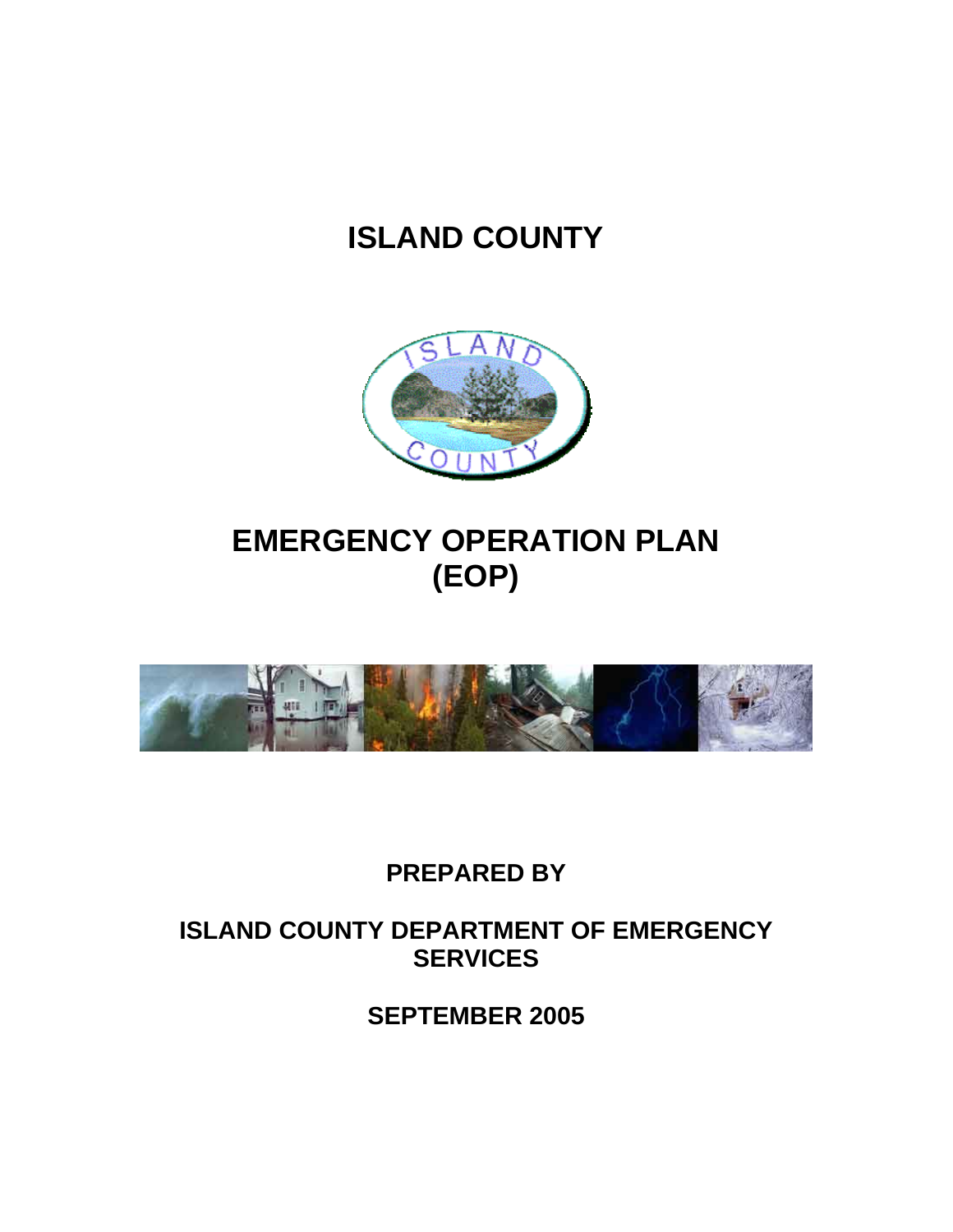# **ISLAND COUNTY EMERGENCY OPERATIONS PLAN**

# **Record of Revisions**

| Change # Date Entered | <b>Contents of Change</b> | <b>Initials</b> |
|-----------------------|---------------------------|-----------------|
|                       |                           |                 |
|                       |                           |                 |
|                       |                           |                 |
|                       |                           |                 |
|                       |                           |                 |
|                       |                           |                 |
|                       |                           |                 |
|                       |                           |                 |
|                       |                           |                 |
|                       |                           |                 |
|                       |                           |                 |
|                       |                           |                 |
|                       |                           |                 |
|                       |                           |                 |
|                       |                           |                 |
|                       |                           |                 |
|                       |                           |                 |
|                       |                           |                 |
|                       |                           |                 |
|                       |                           |                 |
|                       |                           |                 |
|                       |                           |                 |
|                       |                           |                 |
|                       |                           |                 |
|                       |                           |                 |
|                       |                           |                 |
|                       |                           |                 |
|                       |                           |                 |
|                       |                           |                 |
|                       |                           |                 |
|                       |                           |                 |
|                       |                           |                 |
|                       |                           |                 |
|                       |                           |                 |
|                       |                           |                 |
|                       |                           |                 |
|                       |                           |                 |
|                       |                           |                 |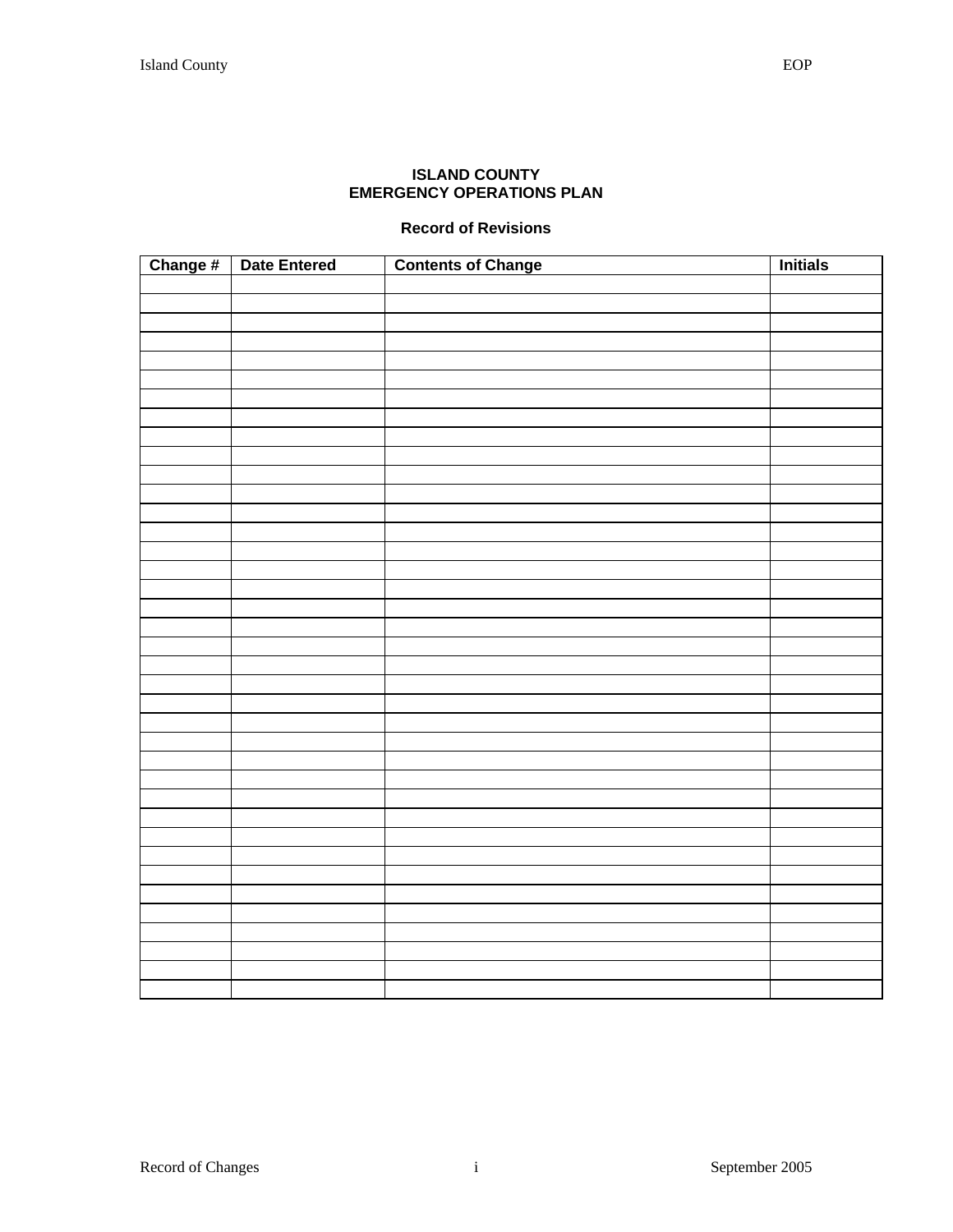#### **ISLAND COUNTY EMERGENCY OPERATIONS PLAN**

### **TABLE OF CONTENTS**

# PART A BASIC PLAN

| Ī.   |                |               |  |
|------|----------------|---------------|--|
|      | Α.             |               |  |
|      | В.             |               |  |
|      | C.             |               |  |
|      | D.             |               |  |
| Ш.   |                |               |  |
| III. |                |               |  |
|      | Α.             |               |  |
|      | B <sub>1</sub> |               |  |
|      | C.             |               |  |
|      | D.             |               |  |
| IV.  |                |               |  |
|      | Α.             |               |  |
|      | В.             |               |  |
| V.   |                |               |  |
| VI.  |                |               |  |
|      | Α.             |               |  |
|      | В.             |               |  |
|      | C.             |               |  |
|      |                | $\mathbf{1}$  |  |
|      |                |               |  |
|      | D.             | <b>Shifts</b> |  |
|      |                |               |  |

#### **PART B ANNEXES**

| Annex A. |             |  |
|----------|-------------|--|
| Annex B. |             |  |
| Annex C. | B-C-1 B-C-1 |  |
| Annex D. |             |  |
| Annex E. |             |  |

#### **PART C TABS**

| 1. |  |
|----|--|
| 2. |  |
| 3. |  |
| 4. |  |
| 5. |  |
| 6. |  |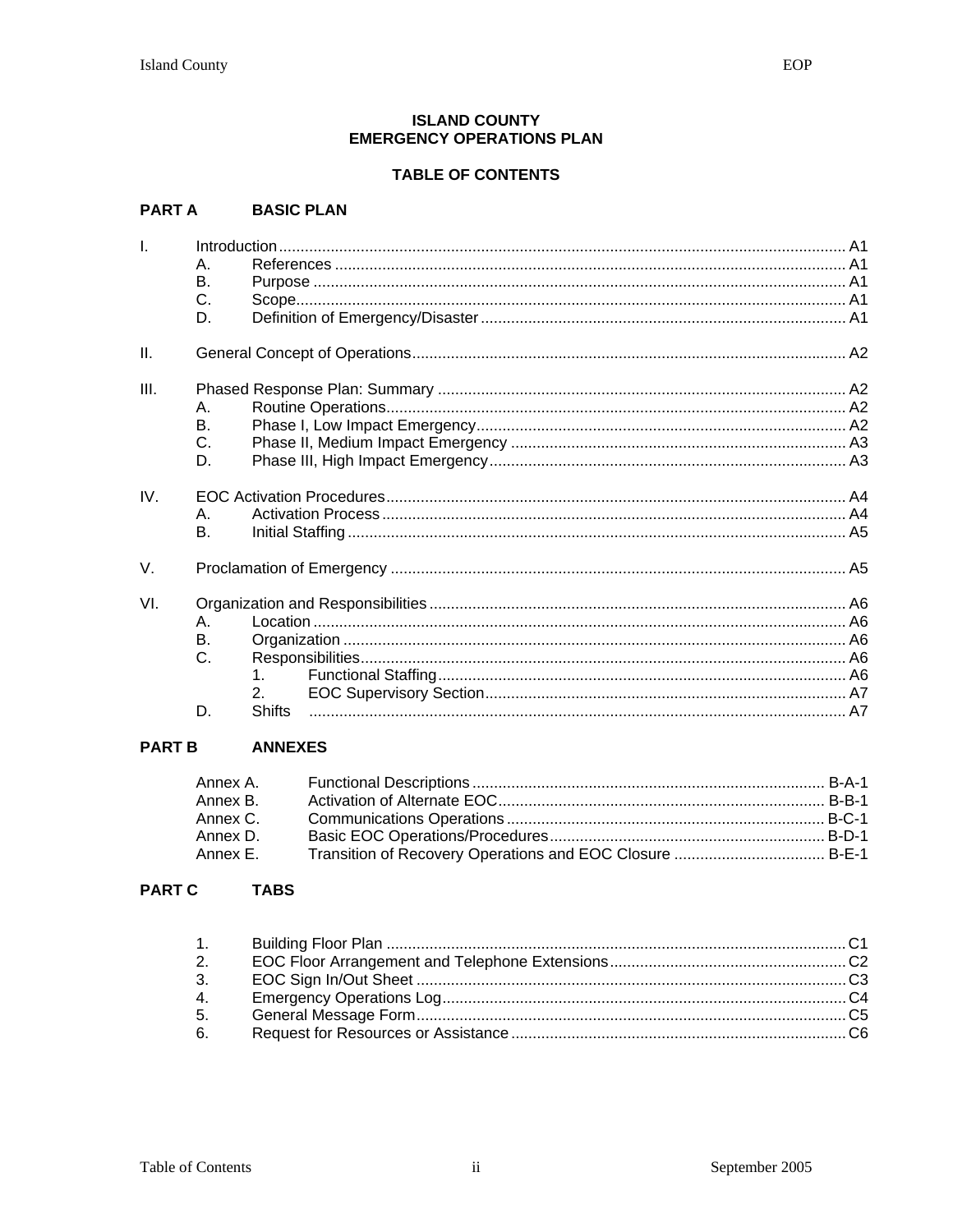# **Table of Contents Continued**

| 7.                                                    |                                                 |  |
|-------------------------------------------------------|-------------------------------------------------|--|
| 8.<br>8а.                                             | <b>EOC Message Flow Samples</b>                 |  |
| 8b.                                                   |                                                 |  |
| 8c.                                                   |                                                 |  |
| 9.<br>9а.                                             | <b>County Proclamation of Emergency Samples</b> |  |
| 9b.                                                   |                                                 |  |
| 10.<br><b>Status Boards</b><br>10a.<br>$10b$ .<br>10c |                                                 |  |
|                                                       |                                                 |  |

# **PART D POSITION CHECKLISTS**

- A. Executive Section A-1 EOC Supervisor
- B. (Intentionally left blank)
- C. Telecommunications Section
	- C-1 Radio Operators<br>C-2 Message Center
	- C-2 Message Center Supervisor<br>C-3 Message Center Operator
	- Message Center Operator
	- C-4 Message Clerk<br>C-5 Runners
	- Runners
- D. Operations Section
	- D-1 Operations Section Supervisor
- E. Information, Analysis, and Planning Section (IAP)
	- E-1 IAP Section Supervisor
- F. Administration Section<br>F-1 Administration
	- F-1 Administration Section Supervisor<br>F-2 Administration Section Personnel S
	- Administration Section Personnel Staffing
	- F-3 Fiscal Management Comptroller<br>F-4 Security Coordinator
	- Security Coordinator
- G. Logistics Section
	- G-1 Logistics Section Supervisor
	- G-2 Logistics Coordinator
- H. All Public Information
	- H-1 Public Information Officer
- I. Other State Agencies'<br>I-1 American Red
	- American Red Cross Liaison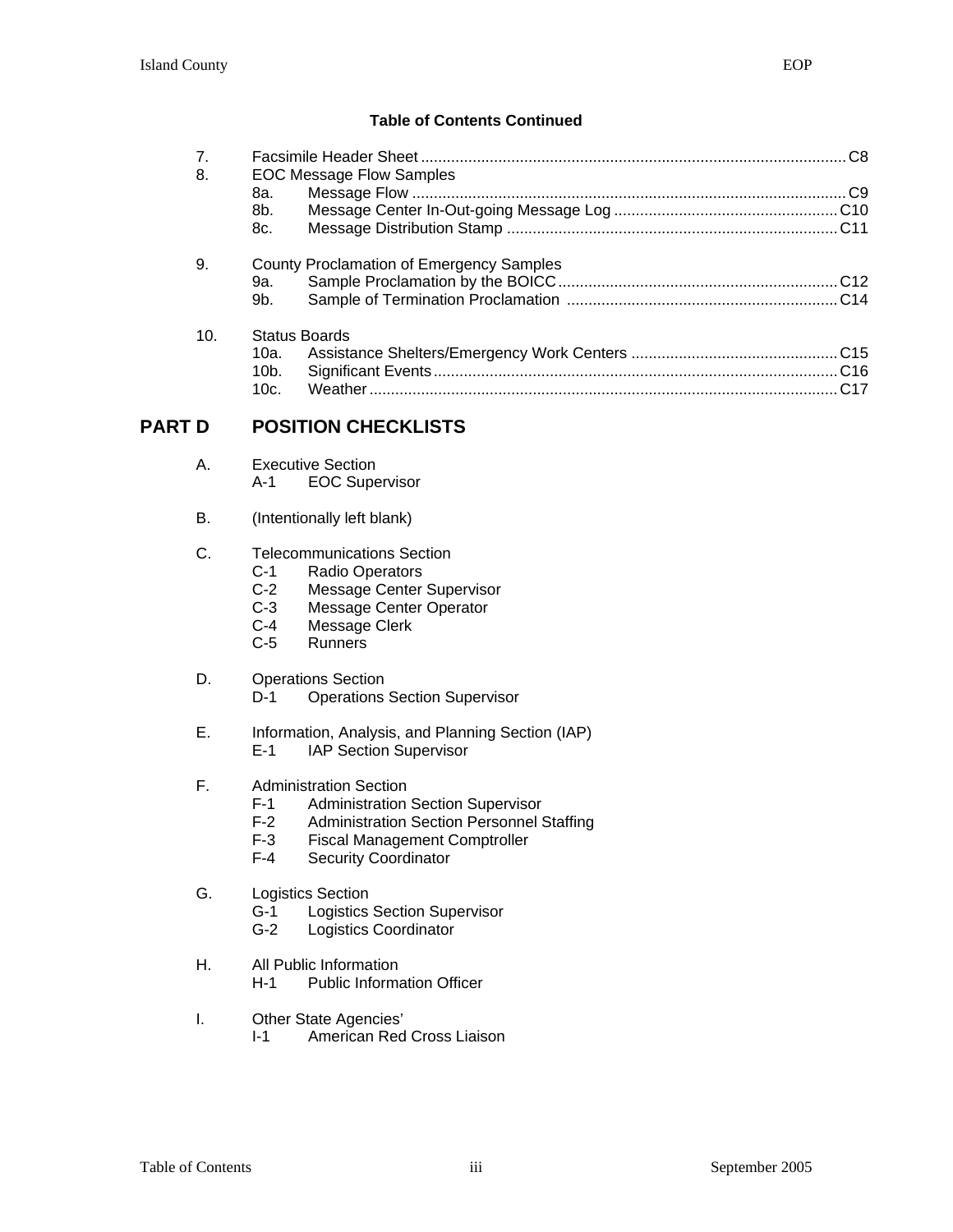#### **ISLAND COUNTY EMERGENCY OPERATIONS PROCEDURE**

#### **PART A**

#### **Basic Plan**

#### **I. INTRODUCTION**

#### **A** References

RCW 38.52 Emergency Management

RCW 38.54 State Fire Mobilization

WAC 118.30 Washington Administrative Code (WAC), Emergency Management

Island County Code Title 9.24A, Emergency Services

Island County Comprehensive Emergency Management Plan

#### **B** Purpose

The purpose of this document is to provide guidance and procedures for the activation and operation of the Island County Emergency Operations Center (EOC). This procedure is a supporting document to the Island County Comprehensive Emergency Management Plan (CEMP) and is incorporated as Appendix 1 (Direction and Control) of that plan.

#### **C** Scope

This procedure focuses on the response phase of emergency management and the transition to recovery. It is applicable to county operations for hazards and contingencies outlined in the Island County Hazard Identification and Vulnerability Analysis (HIVA) and the Comprehensive Emergency Management Plan (CEMP). The following procedures address operations at the county's Emergency Operations Center (EOC) located in the basement of the Courthouse Annex, Coupeville. Operations at an alternate location in the event that the Coupeville facility is unusable or inaccessible will generally follow this plan and are described in Annex E.

#### **D** Definition of Emergency/Disaster

EMERGENCY – An event, expected or unexpected, involving shortages of time and resources; that places life, property, or the environment, in danger; that requires response beyond routine incident response resources.

DISASTER – An event expected or unexpected, in which a community's available, pertinent resources are expended. It may also be that the need for resources exceeds availability; and in which a community undergoes severe danger; incurring losses so that the social or economic structure of the community is disrupted; and the fulfillment of some or all of the community's essential functions are prevented.

Examples of emergencies/disasters:

When county resources are needed to help local governments fight floods or whenever a formal county Emergency Declaration is signed.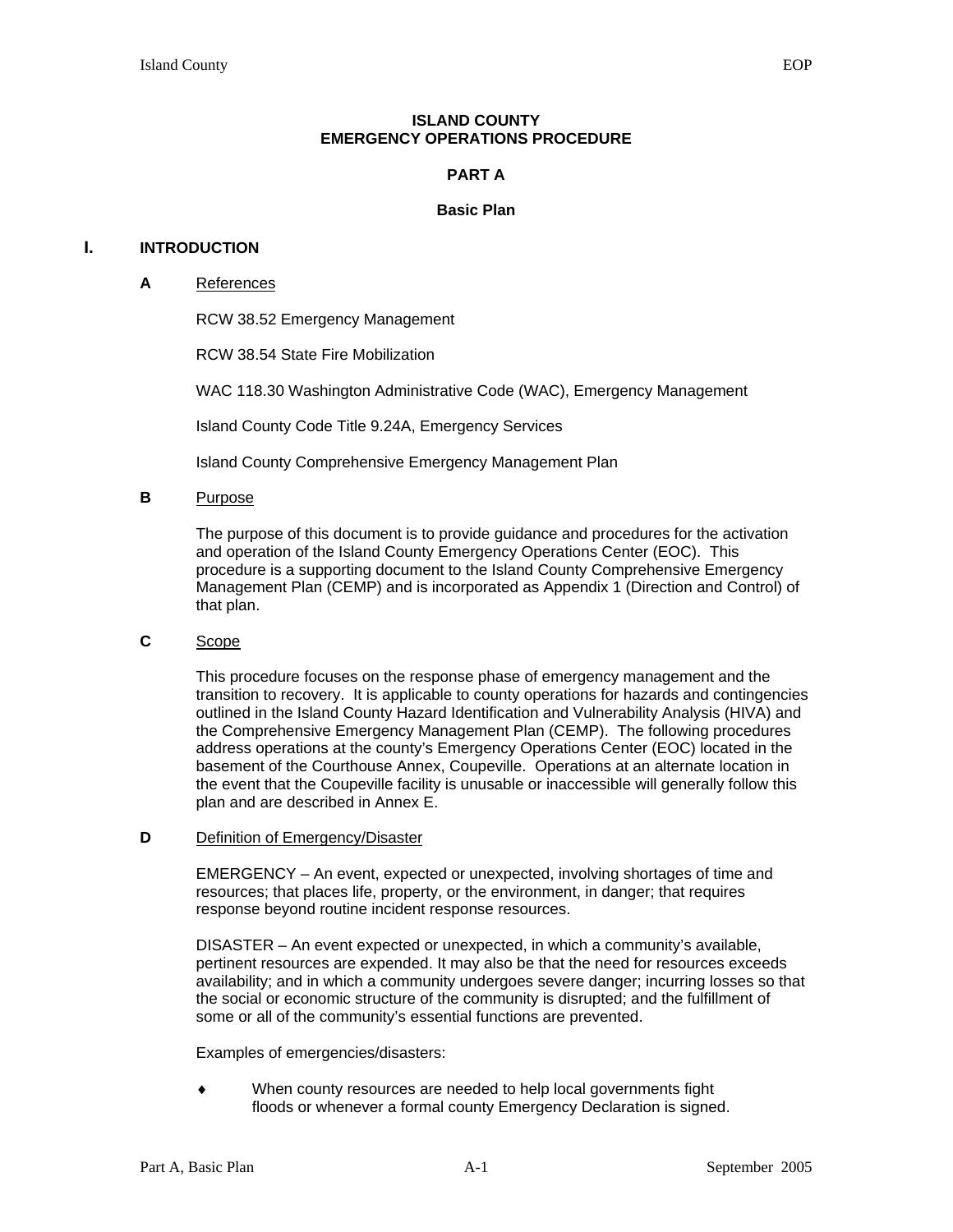- When an oil spill of large proportions or a threatened spill, as in the case of a grounded tanker threatens the shoreline of the county.
- When a wildfire occurs and grows to such proportions as to threaten homes or communities.
- When an earthquake causes severe damage in the county.
- When a pending storm is, or has the potential to be, of such severity as to endanger lives.
- When an earthquake in the Pacific Ocean causes a tsunami warning to be issued for the coast of Washington.
- When the Washington State Patrol, Department of Transportation or other government agency responds to a large transportation emergency, such as an air crash, ferry accident, or bridge collapse.

Local emergencies (structural fires, etc.) are not considered in this definition; unless the local government or incident commander declares an emergency.

#### **II. GENERAL CONCEPT OF OPERATIONS**

Overall direction, control, and coordination to support community response to a disaster will be established using National Incident Management Systems (NIMS) standardized procedures and the Incident Command System (ICS). The EOC (when activated) will support the incident commander (IC) and function in the multiagency coordination role.

#### **III. PHASED RESPONSE PLAN: SUMMARY**

This is a phased response plan and it is designed to staff a response operation as dictated by the size and complexity of the event.

The functions carried out in any response phase are basically the same and will follow the ICS concept along with possible designation of Emergency Support Functions (ESF) detailed in the County CEMP as revised in 2003. The level of activity, the number, and skills of staff required to carry out those activities will vary.

- **A** Routine Operations Watch- EOC Not Activated
	- 1. Situation

Weather watches and minor situations that have a potential to escalate. The EOC is not officially activated during this phase.

2. Supervision

The DES will provide the supervision and necessary staff. If the situation persists for an extended period of time, the Deputy Director, DES may elect to move to a Phase I activation in order to secure additional shift staffing.

- **B** Phase 1: Low Impact Emergency/Disaster
	- 1. Situation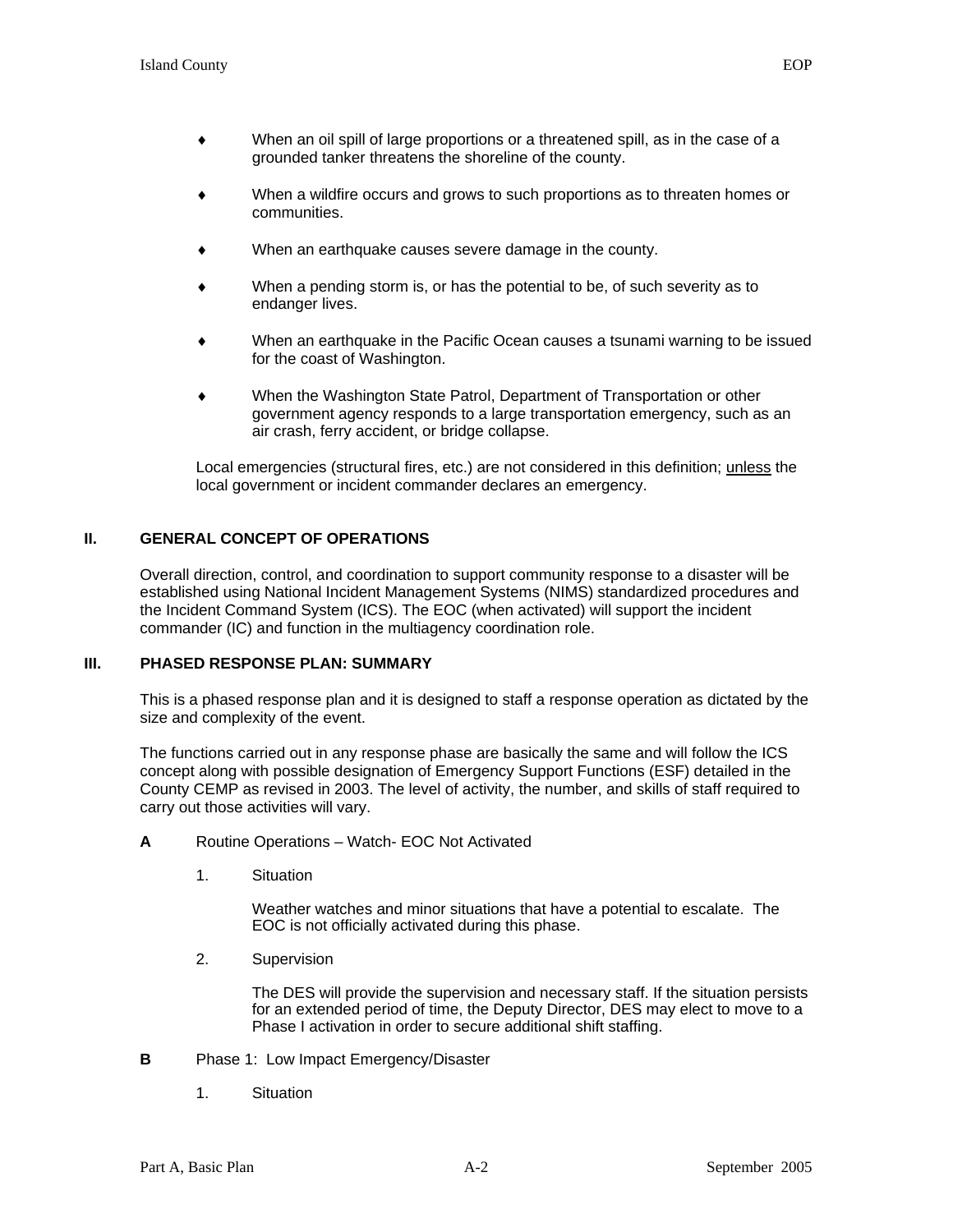- 2. Used for weather warnings and minor emergencies requiring minimal supervision, coordination and assistance. Situations usually involve a single jurisdiction with adequate resources available to handle the incident. A situation may be such that it can be more efficiently and effectively supported without a full EOC activation. There is no foreseen need to declare a local emergency.
- 3. Supervision and Staffing
- 4. When necessary, the EOC will be activated with the Deputy Director, DES or designee as EOC supervisor. The DES will provide staffing, with additional personnel called as necessary.
- 5. Actions Taken
- 6. Provide functional support to any incident commander (IC). Continue monitoring the incident and gathering intelligence to facilitate possible requests for assistance and coordination. Incident may require county PIO support. The DES/EOC staff initiates coordination with other jurisdictions to assess situation and resources available. Collects documentation for all damage, decisions, and costs.
- **C** Phase 2: Medium Impact Emergency
	- 1. Situation
	- 2. Incident Commander may require more assistance and the incident may involve more than one jurisdiction. (Examples: large wildfires, moderate earthquake with damage, ferry accident, large aircraft accident, large HAZMAT spill/release and a major weather event.) These types of incidents usually involve high media interest, collection of initial damage assessments. Planning should expect that escalation to Phase 3 might be necessary. It may also be necessary to recommend a local emergency be declared (formal declaration) and that the State EOC is notified.
	- 3. Supervision and Staffing
	- 4. The EOC will be activated with the Director, DES or designee as the EOC Supervisor. The DES/GSA will provide staffing along with liaisons from the affected jurisdiction(s) DES may ask for additional support personnel as necessary. The staff should be prepared for 24-hour operations.
	- 5. Action Taken
	- 6. The EOC will act in the role of a multiagency coordination center. It will provide functional support to incident commander and other jurisdictions. Initial damage assessments should be requested. The County PIO will provide the media with updates and establishes a rumor control process.
	- 7. DES prepares for a formal emergency declaration and warning is sent to EMD. DES may prepare to activate RACES communications. Active coordination is made with the local chapter of the American Red Cross. Documentation is collected for all damage, decisions, and costs.
- **D** Phase 3: High Impact Emergency/Disaster Situation
	- 1. Situation

Any emergency requiring a high degree of coordination and generally involving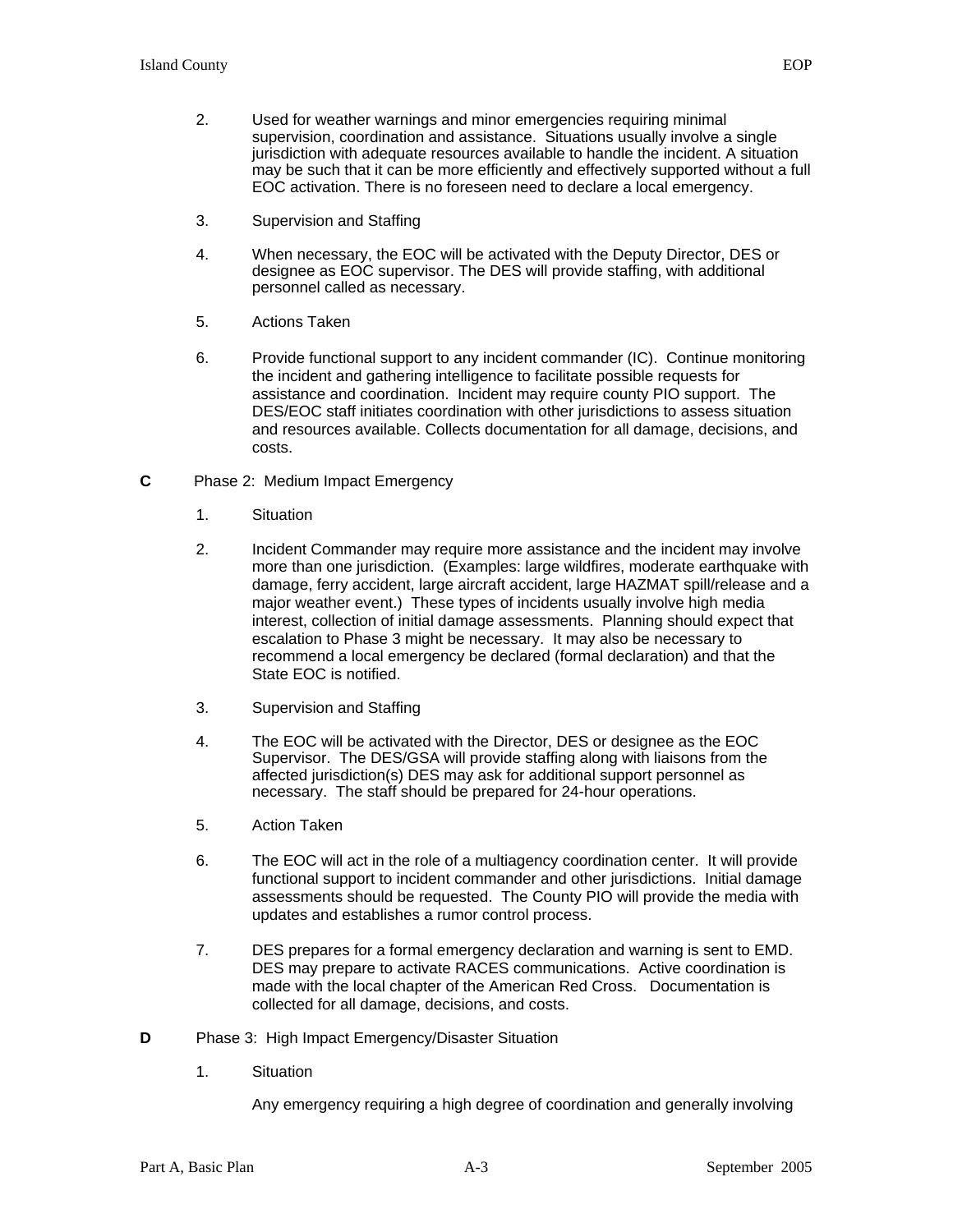state and federal assistance. In most cases, a local emergency will have already been declared to activate state assistance.

2. Supervision

The EOC will be activated with the Director, DES or designee as the EOC Supervisor. The EOC will be fully staffed at the outset. Staff should be prepared for 24-hour operations.

3. Staffing

In the role of multiagency coordination center, the EOC will be staffed with representatives from the following county departments and non-county agencies:

Sheriff Island Transit Public Works American Red Cross Health Fire District #2 Auditor Whidbey General Other Liaisons

4. Actions Taken

Provide support and coordination with ICs, other jurisdictions, and the state EOC. Coordinate damage assessment process. Plan and prepare for the recovery phase. The County PIO provides the media with updates and establishes a rumor control process. The County acquires resources under a formal disaster declaration. DES activates RACES and other emergency communications. The EOC continues coordination with American Red Cross for mass care and feeding, shelters, and damage assessments for private property. All EOC members collect documentation for all damage, decisions, and costs.

#### **E.** Staff Assignments

Staff assigned to EOC positions will carry out the responsibilities outlined in position checklists for all positions within that respective functional area. For example, the individual assigned to the message center function will carry out the tasks outlined in the Message Center Clerk position checklist.

#### **IV. EOC ACTIVATION PROCEDURES**

- **A.** Activation Process
	- 1. The EOC activation process is initiated during business hours by telephonic and e-mail notification to the county government staff and other jurisdictions within the Island County campus in Coupeville.
	- 2. During non-business hours, telephonic notification will be made to staff heads as incident response and EOC staffing requirements are determined. ICOM may also notify county and other jurisdiction leadership and staff in accordance with established department or agency criteria.
	- 3. Staff designated for the EOC at the activation phase will be notified by their leadership or by direct telephone call from the EOC depending on established criteria. Whenever the EOC is activated, the PIO will be notified, although immediate attendance may not be required.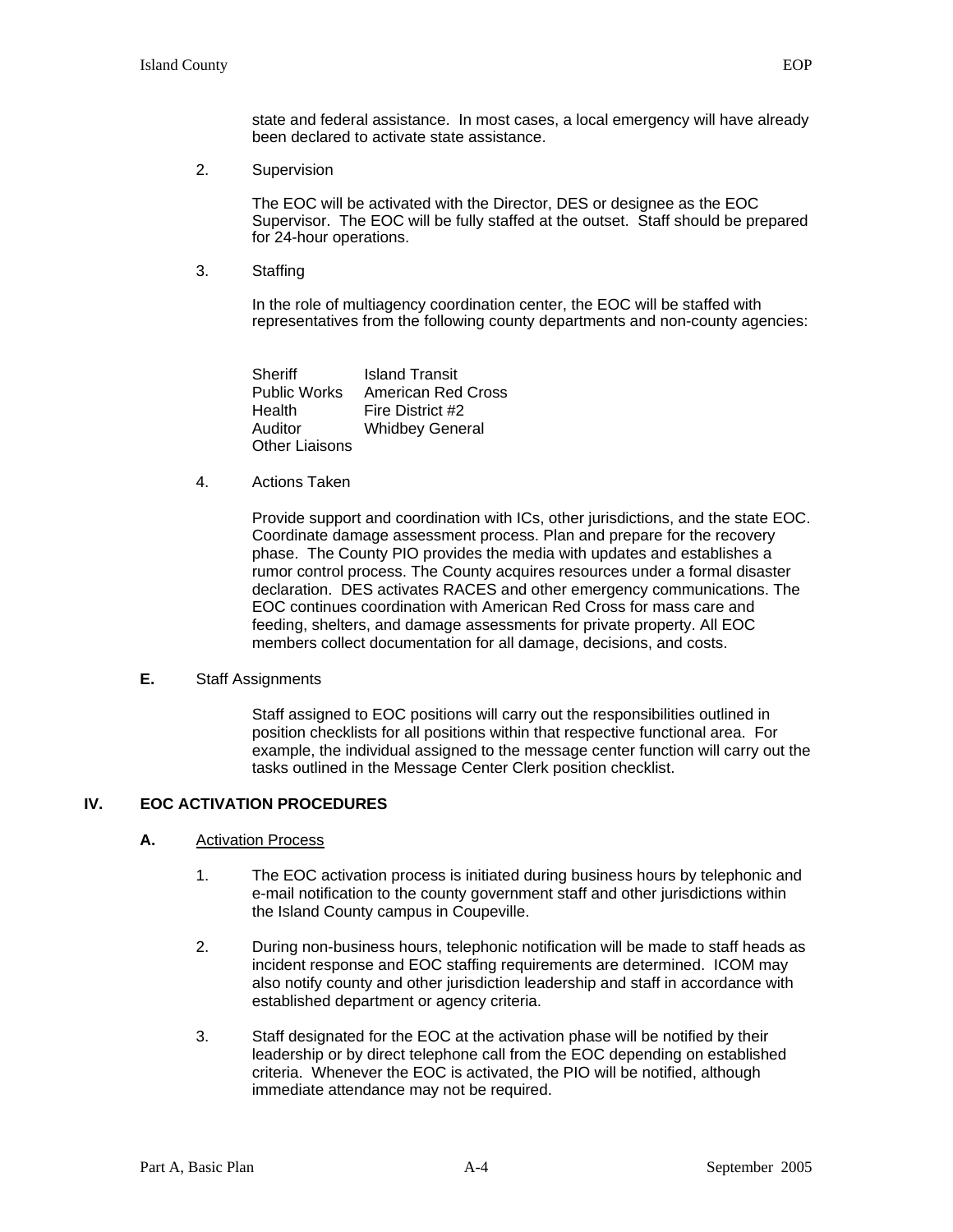4. Required staff for each activation phase will be initially determined by the type and magnitude of the incident. Alerted personnel and the PIO will report to the EOC supervisor for initial briefing and assignment if necessary.

#### **B.** Initial Staffing

- 1. Normally, the Deputy Director, DES will be the EOC Supervisor. If not available, the Director, DES or Senior Public Works official, will be the EOC supervisor. The EOC supervisor on arrival, will:
	- a. After reviewing pertinent messages and information from the field, ensure all warning information has been disseminated.
	- b. Be prepared to make essential operational decisions, to include preliminary staff assignments and deployment of manpower and resources.
	- c. Be prepared to discuss and determine the need for public information support and alerting of the state EOC that an incident exists and has caused the county EOC to activate.
	- d. Assume control of the EOC, support and coordinate with the incident commander and remain in control until properly relieved. If the situation is still developing (i.e. severe weather warning/alert) there is no IC, but the EOC supervisor will monitor and coordinate any preparations and assist as required.
- 2. The first DES or Public Works official to arrive at the EOC will:

Determine the EOC operation level and assign individuals to the positions required.

- 3. All subsequent staff reporting to the EOC will:
	- a. Report to the EOC Supervisor to receive briefing, assume their functional assignment (or be assigned) and assist with warnings, notifications, or staff recalls.
	- b. Bring facility equipment into operation and begin posting pertinent information on white boards, computer logs, and other media.
	- c. Begin answering DES/EOC telephones and monitoring the DES FAX.
	- d. Continue assigned activities until relieved.

#### **V. PROCLAMATION OF EMERGENCY (CEMP Appendix 8)**

Criteria For a Formal Declaration of Emergency

A formal proclamation of emergency will be recommended when one or more of the following occur:

- The county will require state or federal assistance for either response or recovery operations.
- If CEMP, ESF 8 is activated and Navy or National Guard resources are required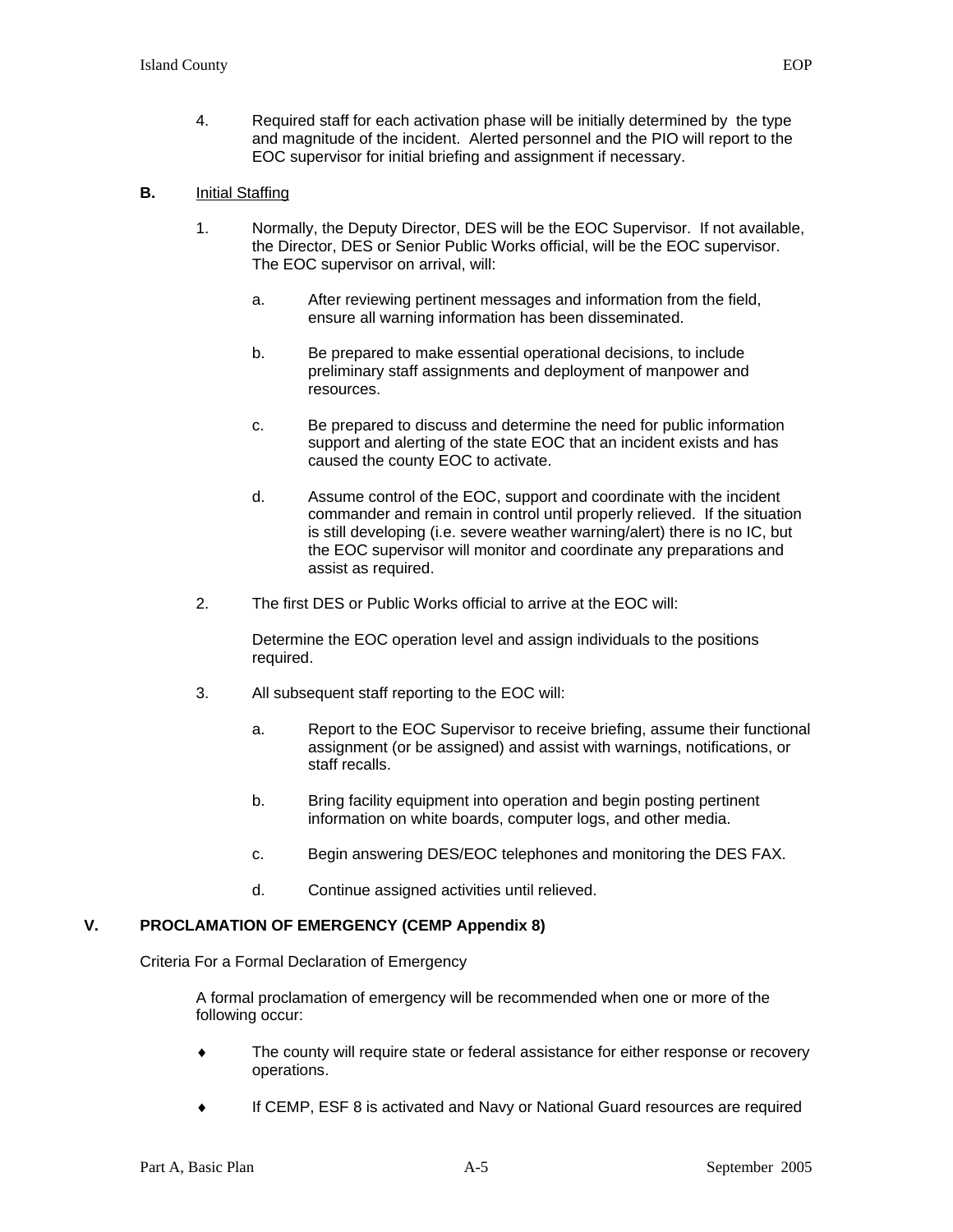- ♦ When the event will potentially overwhelm the capabilities and resources of the affected local jurisdictions.
- ♦ When one or more local jurisdictions have proclaimed emergencies and the county is responding to assist them.

### **VI. ORGANIZATION AND RESPONSIBILITIES**

a. Location

The county EOC is located initially in Room B129, Courthouse Annex, Coupeville. (See Attachment 3 for facility floor plan). Advanced activation levels will include adjoining rooms on the same floor.

The designated alternate EOC location is in Oak Harbor Fire Station 81, 855 E. Whidbey Ave, Oak Harbor.

b. Organization

The EOC is organized to provide functional support one or more Incident Commanders (ICs) operating under the Incident Command System. If the EOC is the Incident Command Post (ICP), it will need to include the following special and functional areas:

- Incident Commander
	- Command Staff liaisons, Safety officer, and PIO
	- General Staff Positions:
		- Operations Section (includes intelligence and plans activities)
		- Logistics Section
		- Administration and Finance Section
- c. Responsibilities
	- 1. Each county department will provide support to the IC and to the accomplishment of the incident action plan. Each department should also be familiar with its responsibilities under the Emergency Support Functions (ESF) contained in the Island County Comprehensive Emergency Plan (CEMP). The ESFs align functional responsibilities from the Federal level through state to county and even city or town if represented. The ESFs provide a common framework for action in specific areas.
	- 2. Functional Staffing
		- a. The DES/GSA section section will initially staff the EOC for both exercises and actual events. This will allow other staff to concentrate on program and service delivery as appropriate until such time as their assistance is required in the EOC. Other staff may be required to fill open positions in the EOC. Island Transit and the American Red Cross will be responsible to provide trained personnel for their EOC functional areas of responsibility.
		- b. In the unusual instance that the EOC is made the incident command post (ICP), the following offices are responsible for the named ICS functions.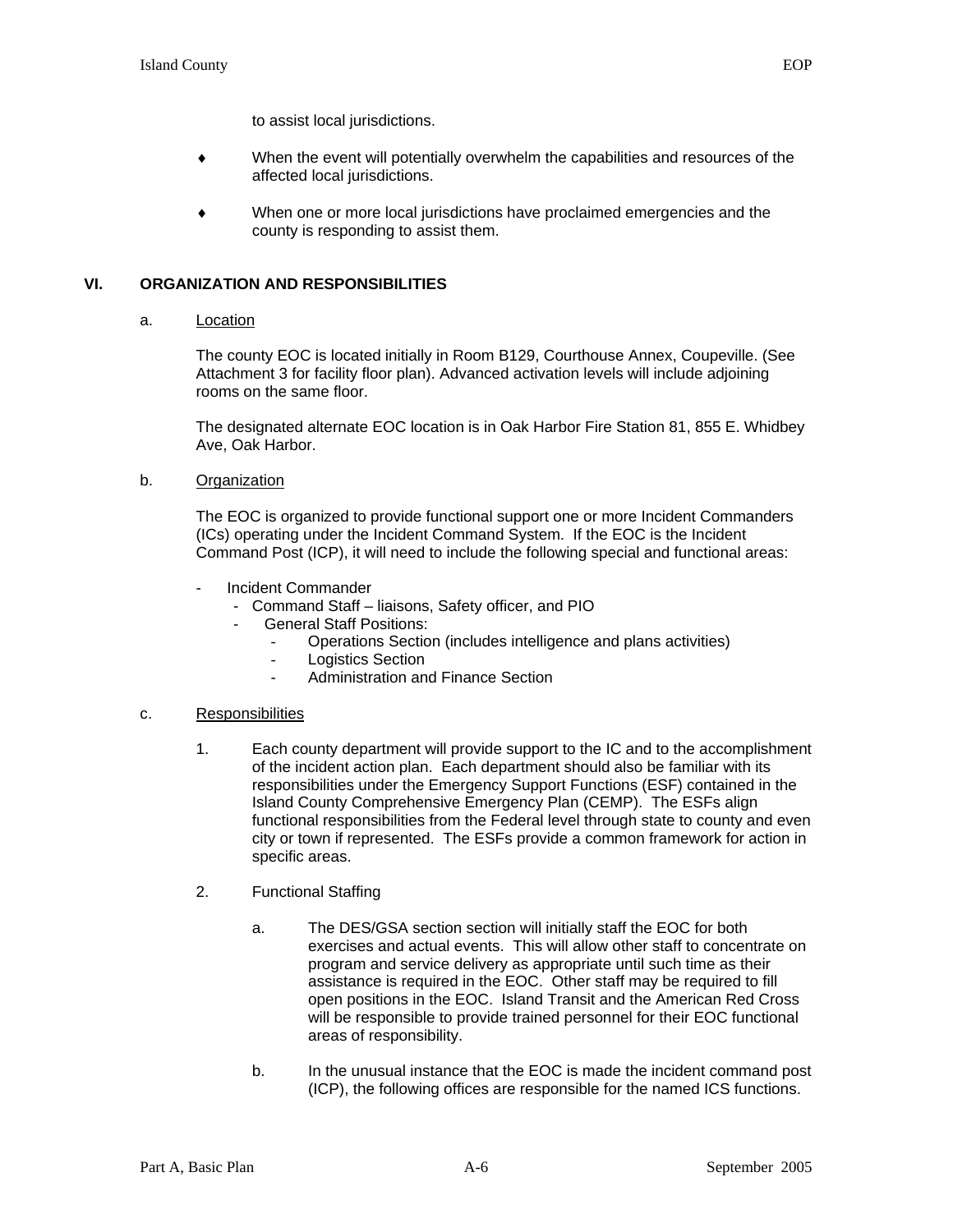#### FUNCTIONAL AREA RESPONSIBILITY

Public Information **Sheriff**  Operations Section (Situation Dependent) Communications Section **DES** plus others **Logistics Section Community Contract Public Works.** Administration & Finance Section **Auditor** Transportation Coordination Island Transit Mass Care and Sheltering

The functional assignments are meant to be flexible and all agencies and departments, as a secondary responsibility, will assist other functional areas as activity intensity levels change. A short description of each functional area is provided in Part B, Annex B.

- c. PIO and other functions may be physically separated from the Operations Room of the EOC.
- d. The EOC and supporting County staff and other agencies will be asked to provide staff to cover a 24 hour operation. These staffers will receive functional position briefings on their respective assignments. They will then be expected to participate in exercises or be called on for actual events.
- 2. EOC Supervisory Section
	- a. Deputy Director, DES EOC Supervisor

Recommends EOC policy decisions to the Director, DES. Documents decisions in the Emergency Operations Plan and implements the plan during EOC training and activations.

Acts as the primary EOC Supervisor. Directs and controls EOC operations.

Ensures public information activities are initiated.

Performs the duties of the Director, DES in director's absence.

- b. Assistant EOC supervisor, directs EOC operations in the absence of the supervisor also acts as alternate shift supervisor.
- c. Other functional responsibilities in the EOC are described in Part B, Annex B.
- D. Shifts
	- 1. The EOC, when activated, will be prepared to operate round-the-clock utilizing 12-hour shifts. To the maximum extent possible, normal personnel management policies contained in Island County personnel procedures and approved collective bargaining agreements will be considered in establishing EOC shift staffing patterns.
	- 2. EOC shifts will generally run from 7:00 a.m. (0700) to 7:00 p.m. (1900) called the "Day-Shift" and 7:00 p.m. (1900) to 7:00 a.m. (0700) called the "Night-Shift." New shifts must arrive promptly and remain after their shift starts for the shift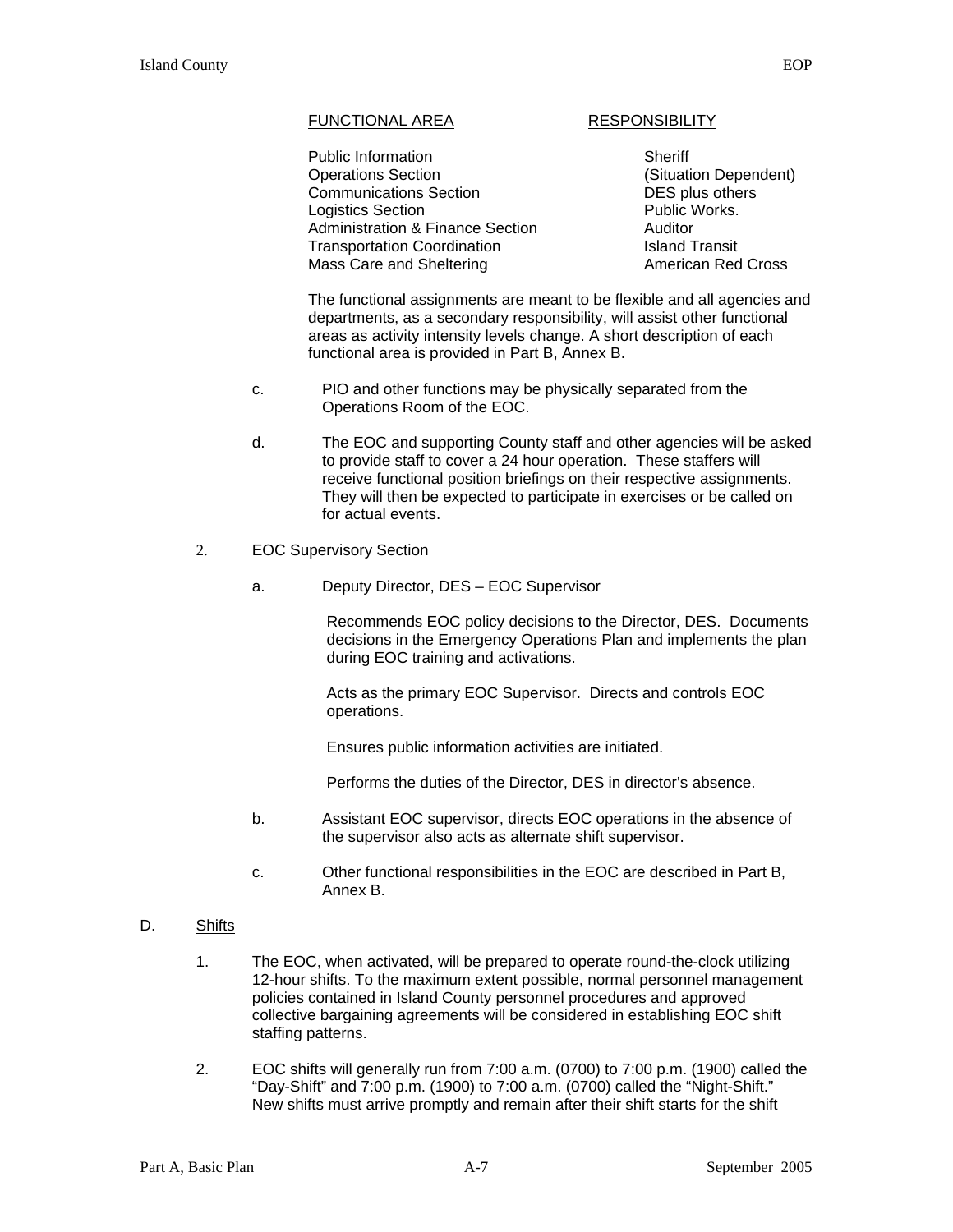- 3. The outgoing "On Duty" EOC Supervisor will conduct the formal shift change briefings and each section will brief their relief. The outgoing shift will ensure that their logs are complete, the new shift understand on-going actions, and any electronic files are backed up to removable media and properly labeled.
- 4. The EOC will remain activated round-the-clock until the event has terminated and the Director, or designee for DES makes the decision to close the EOC and return to Phase I operations.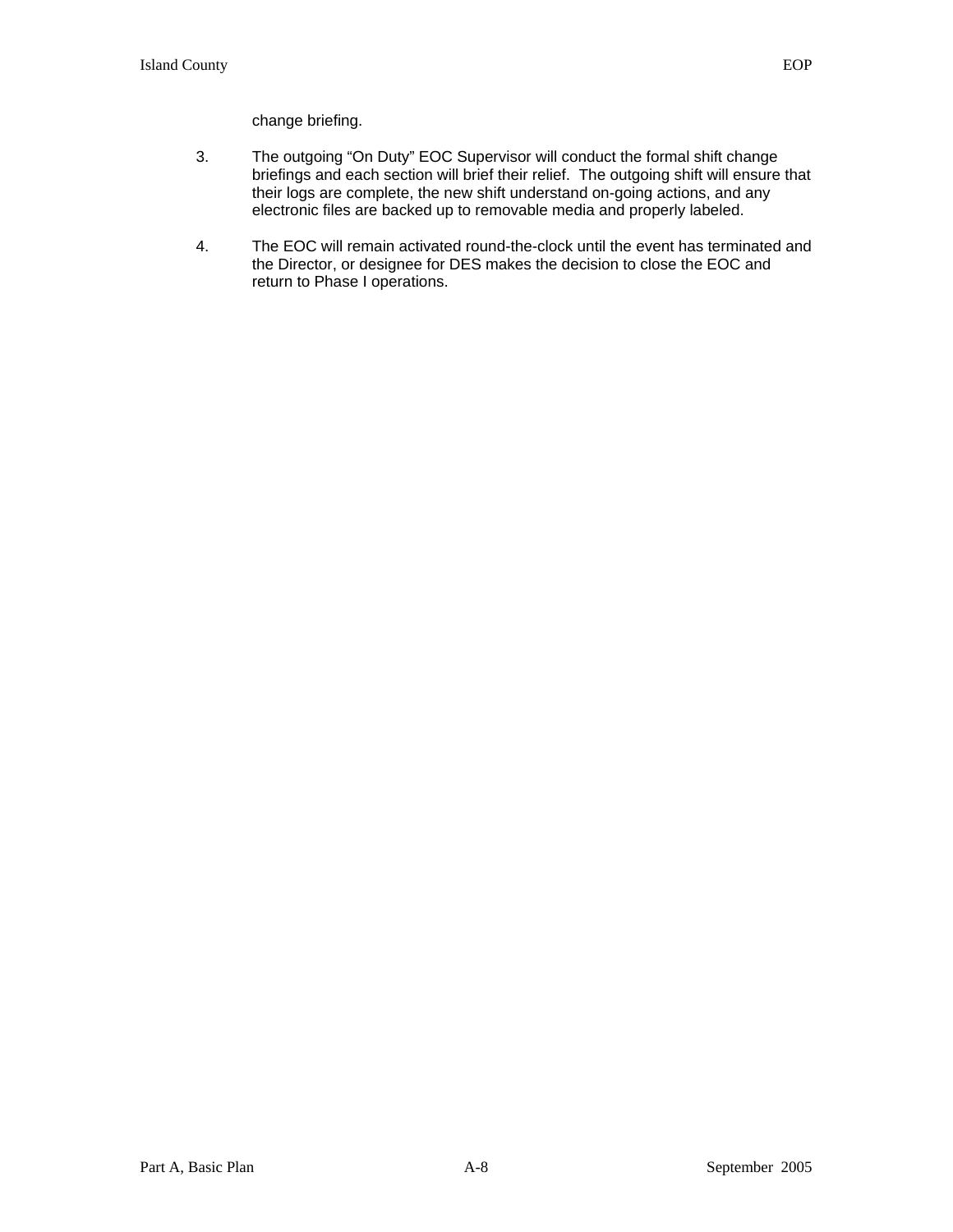#### **ISLAND COUNTY EMERGENCY OPERATIONS PROCEDURE**

# **PART B Annexes**

- ANNEX A Functional Descriptions
- ANNEX B Activation of Alternate EOC
- ANNEX C Communications Operations
- ANNEX D. Basic EOC Operations/Procedures
- ANNEX E. Transition of Recovery Operations and EOC Closure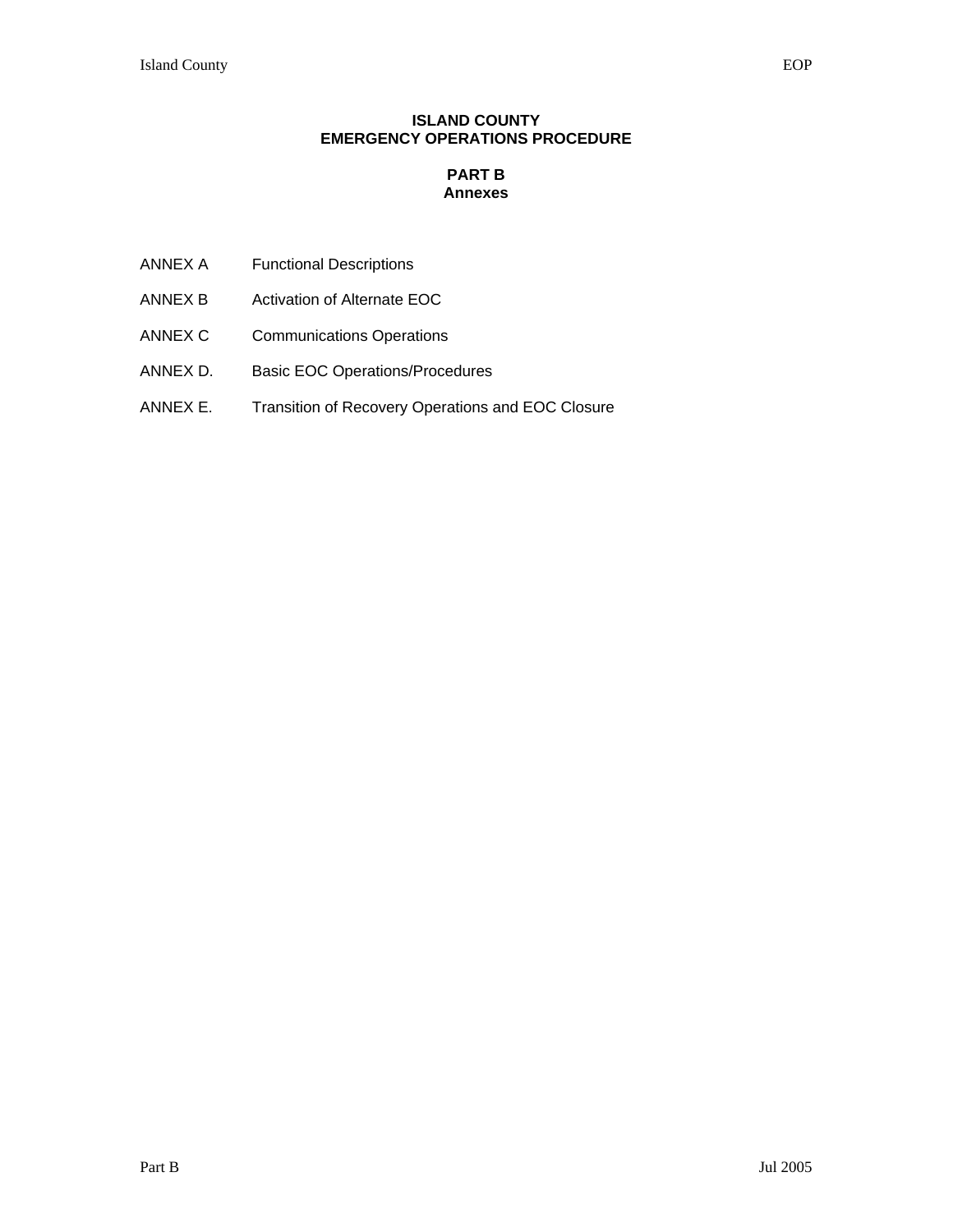#### **ANNEX A**

#### **NIMS Functional Descriptions**

#### **Public Information**

The county public information officer will work will all elements of the EOC and with the incident commander(s) to ensure that a single accurate picture of the incident is presented to the public. The NIMS Information System (NIS) procedures will be the guides for the PIO function. The PIO officer will establish a media briefing area away from the EOC so as to not impact EOC operations and to ensure the media has sufficient access to timely information.

#### **Administration and Finance**

The administration and finance function may be performed by representatives from several departments working under the coordination of the county Auditor. The administration and finance function will track material and personnel costs for the emergency. This section will provide personnel resources for the EOC, coordinate with facilities maintenance for EOC facility support, coordinate for consumable supplies, meals, and other support, and ensure emergency documentation.

#### **Logistics Section**

The Logistics Function is responsible for locating, procuring, and the prioritized distribution of resources including transportation. Logistics works in coordination with planning and operations to prepare for future operations and needs. Logistics tracks availability, distribution, and projected resource needs during the response phase as well as ensuring the return of resources during the recovery/demobilization efforts. Transportation coordination is part of the logistics effort.

#### **Operations and Plans**

Operations is responsible for directing local resources for the support of the incident commander (IC) and coordination with regional, state, and federal agencies for assistance to the IC. Operations works with liaison officers to coordinate efforts and resources and with the IC in planning and preparing to support the incident action plan (IAP) and future operations. Initially, the Island County EOC will place intelligence and plans under Operations. In the local case, intelligence and planning will gather information about the incident, future predictions, local damage estimates, and requirements. It will organize those and present them to the Operations Chief as input to IAP development.

#### **Communications**

Communications within the EOC is a combination of telephone, fax, e-mail, and radio systems used for day-to-day business and those extra means that might be made available to increase EOC capacity and capability. Within the EOC, a message center will be set-up to receive , transmit, login and log-out, copy, and distribute information. As the incident unfolds, the EOC supervisor may activate the Radio Amateur Civil Emergency System or RACES. This is a system of licensed amateur radio operators that use personal and county owned equipment to transmit and receive radio messages at various locations within the county. The primary goal of RACES is to facilitate government communications in an emergency, but it will interface directly with other amateur systems to facilitate non-governmental communications and emergency messaging such as support for the Red Cross and Red Cross shelters. The EOC supervisor will organize county personnel and volunteers to staff the message center where the goal will be to ensure that messages are accounted for and delivered and sent as accurately and quickly as possible. The message center will utilize the FAX and copy machines maintained in the DES office for this purpose.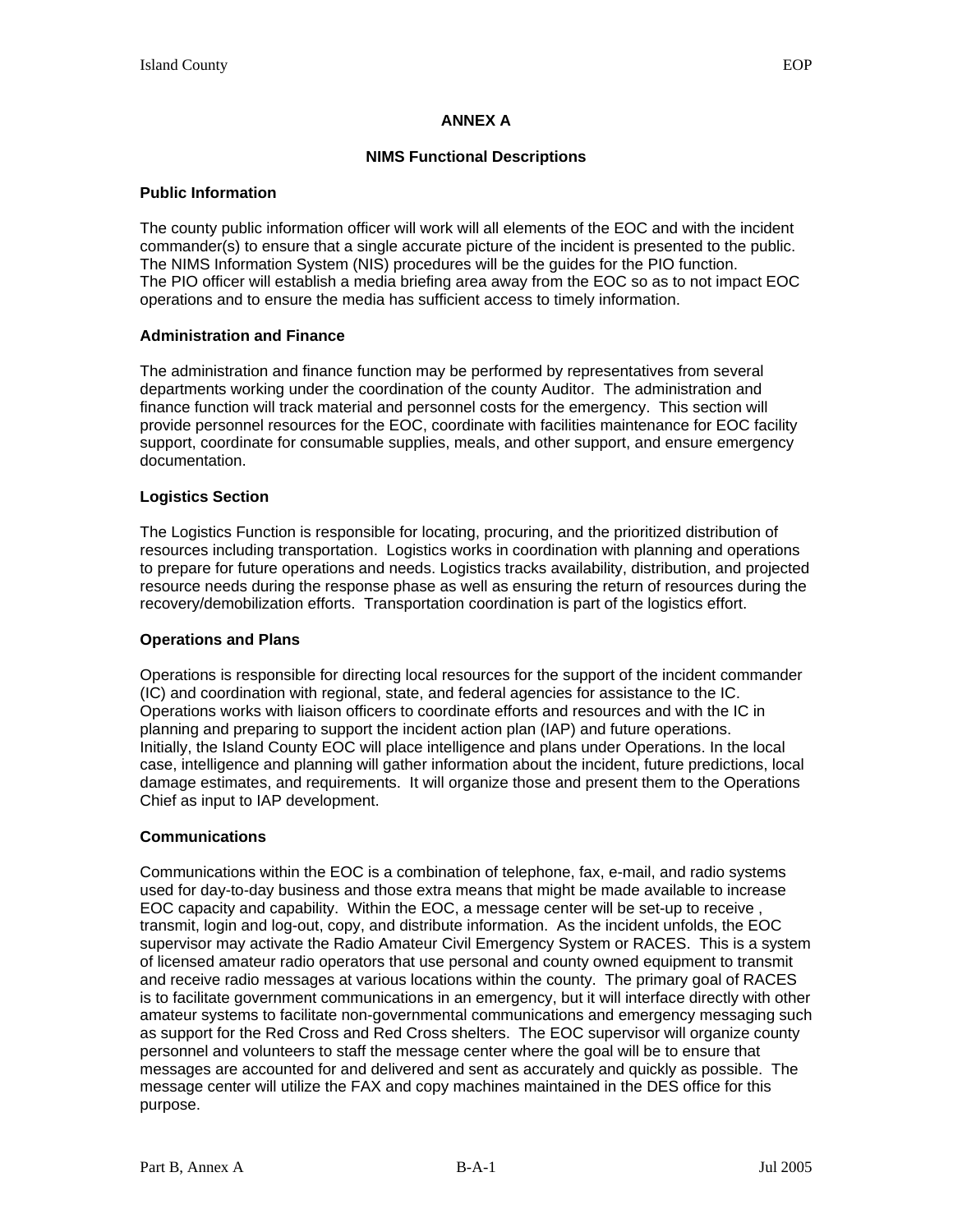#### **Activation of the Alternate EOC**

### A. Purpose

To establish relocation procedures for the alternate EOC in the event the primary EOC is damaged beyond useability.

#### B. Scope

This annex will be used to support the CEMP. The most likely event or disaster causing EOC relocation would be severe fire/water damage, earthquake damage, or other damage that would make occupation or practical use of the facility impossible for extended period.

#### C. Definition of Emergency

An event expected or unexpected, involving shortages of time and resources that places life, property, or the environment in danger; that requires response beyond routine incident response resources.

#### D. General Concept Of Operations

- 1. If an emergency or disaster occurs and relocation is necessary, an advance party of EOC personnel (TBD), salvageable equipment and pre-packaged emergency administrative supplies would move to Oak Harbor and establish an EOC at Oak Harbor Fire Station 81 on Whidbey Ave. Personnel for this task will be selected from the initial staff by the EOC Supervisor.
- 2. All potential EOC personnel are encouraged to have enough supplies at home and office to sustain themselves for 72 hours and operationally for 24 hours. If the crisis is truly catastrophic, it may be even longer before assistance can be obtained or provided to sustain operations and personnel.
- 3. A single checklist of suggested items necessary to support an alternate EOC location and personnel is at Attachments 1 and 2. Food and medical supplies are not part of this planning.

#### E. Relocation Movement

The EOC Supervisor or designee will be responsible for movement of personnel and equipment to alternate location. All personnel will be briefed as soon as possible about the situation and expectations. For accountability and safety, all personnel will checkout with the EOC Supervisor or alternate prior to leaving for the alternate location.

#### F. Transportation

The situation will determine what type of transportation is needed. If personal or county vehicles are not available to meet this task, then refer the CEMP ESF 1, Transportation.

#### G. Locations

In the event of a disaster requiring EOC relocation, the primary alternate location is the second floor, Oak Harbor Fire Department, Station 81at 855 E. Whidbey Ave, Oak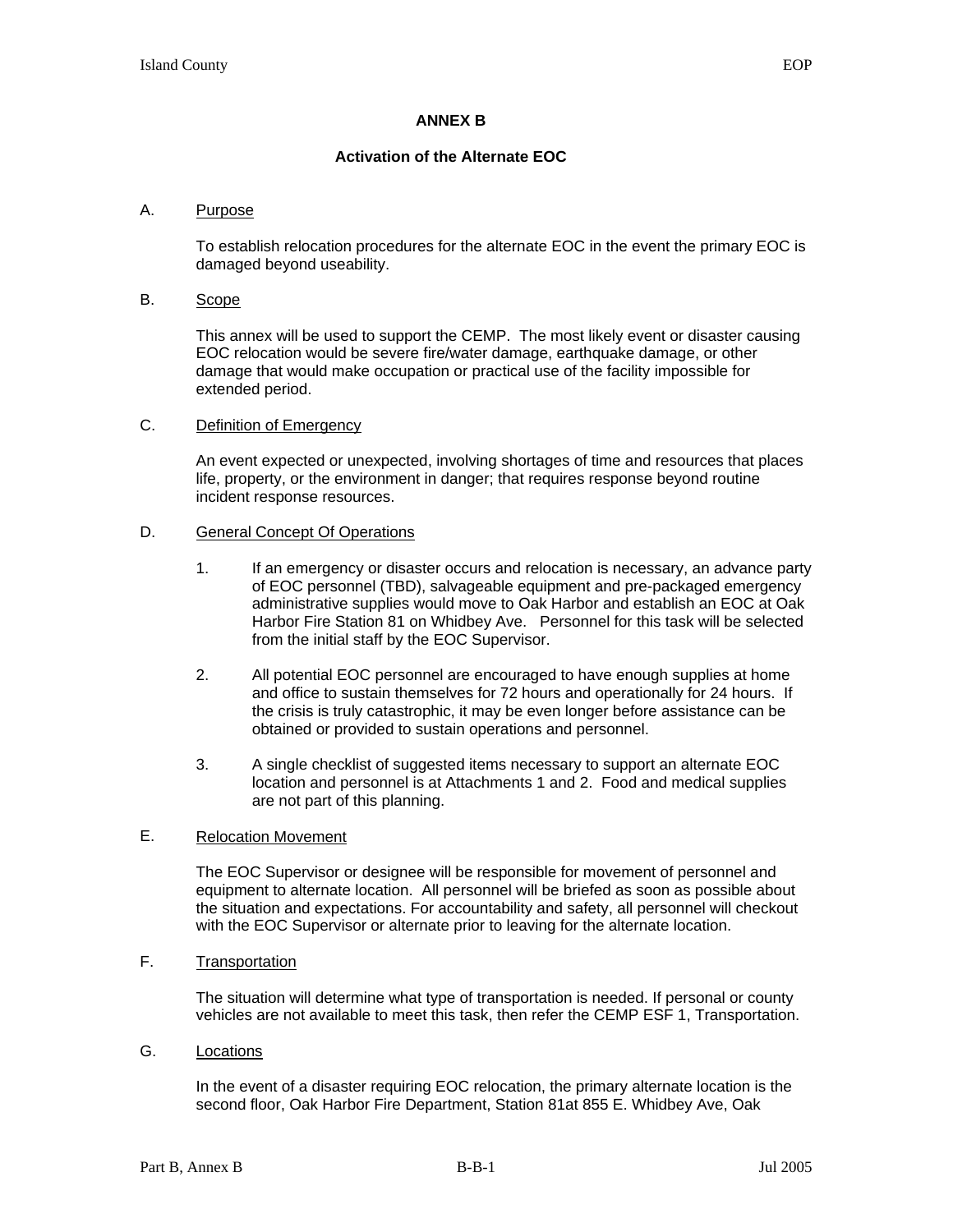Harbor. If this location is also not usable, another location will be selected to best provide for control and communications to facilitate response and recovery operations.

#### H. Responsibilities

- 1. EOC section responsibilities and leader duties remain the same if the EOC relocates. However, it is expected that the EOC staff will be much smaller and so workloads will be increased at least initially.
- 2. Initially, the Operations section and the IAP section will be combined. Selected personnel will be assigned as needed to supplement select skills and manpower as deemed necessary by the EOC Supervisor.
- 3. There will be no communications section except that which can be formed around the RACES volunteers. As the situation matures, a communications and message section will be constituted. Initial computer and LAN/networking support will be limited to in place facilities and available local support.
- 4. Return to primary EOC: Once the disaster has ended or the situation that required the EOC to relocate is cleared, the reverse of the above should be used to return to the primary EOC. There will be differences in situations or circumstances but the overarching consideration is safety – travel safety and workplace safety.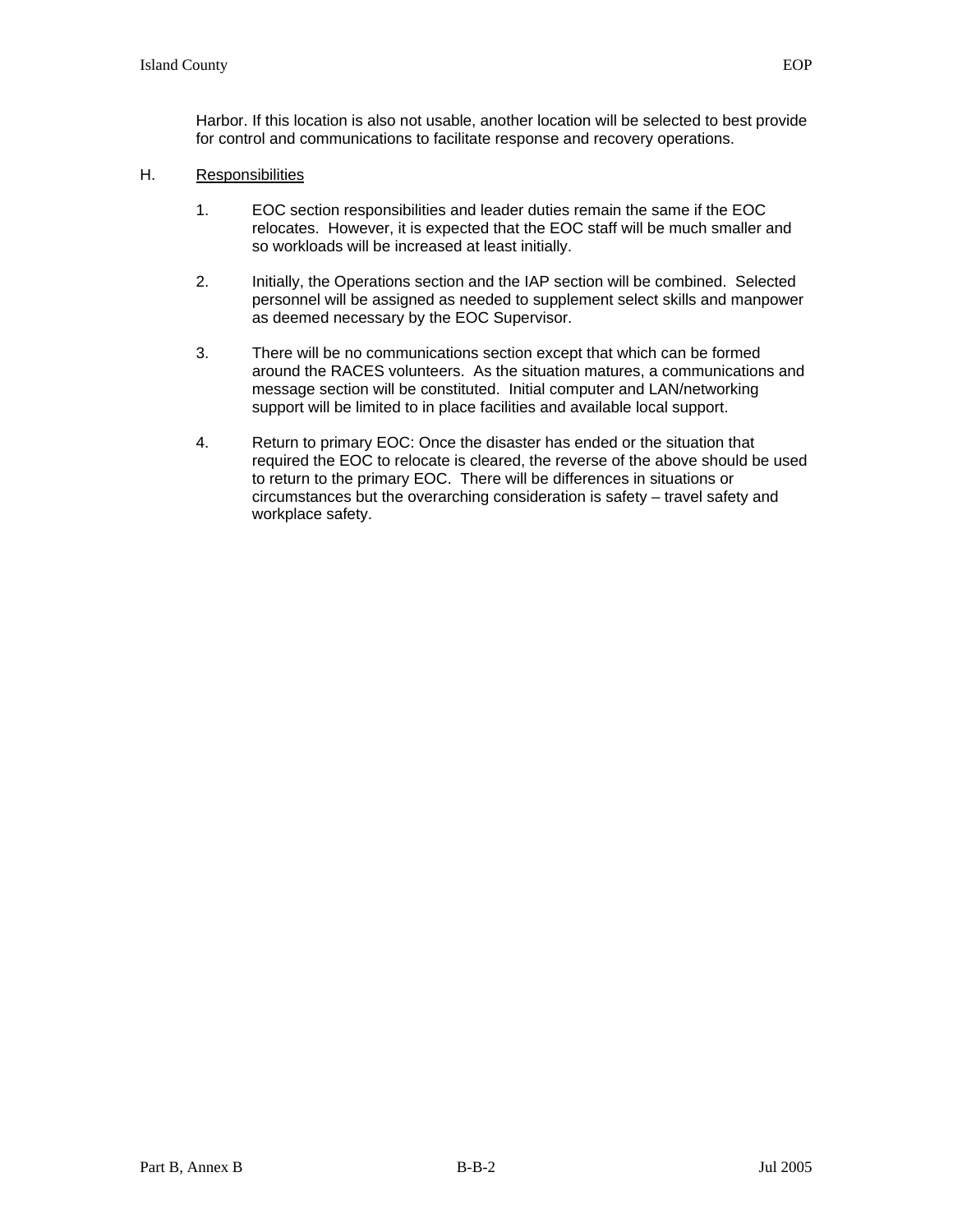### **Part B, Annex B ACTIVATION OF ALTERNATE EOC (***Attachment 1***)**

This attachment is a suggested list of equipment and material that will be necessary to establish an alternate EOC location. Not all items may be available or transportable during and emergency.

| Qty | Item/Equip<br>Description    | Units per Office | <b>Condition/Remarks</b> |
|-----|------------------------------|------------------|--------------------------|
|     | Cell Phones each             |                  |                          |
|     | <b>CEMNET</b> base station   |                  |                          |
|     | Handheld radios              |                  |                          |
|     | Telephones                   |                  |                          |
|     | Computers                    |                  |                          |
|     | <b>Printers</b>              |                  |                          |
|     | Scanner                      |                  |                          |
|     | <b>HF Voice Radio</b>        |                  |                          |
|     | 2 Meter Packet Radio         |                  |                          |
|     | 2 Meter Voice Radio          |                  |                          |
|     | Software backups             |                  |                          |
|     | Digital Camera               |                  |                          |
|     | Batteries, all variety       |                  |                          |
|     | Clocks, battery              |                  |                          |
|     | operated                     |                  |                          |
|     | DOT Radio 800 mhz            |                  |                          |
|     | 2m/70CM radios               |                  |                          |
|     | VHF/UHF county               |                  |                          |
|     | radios<br>Mag mount antennas |                  |                          |
|     |                              |                  |                          |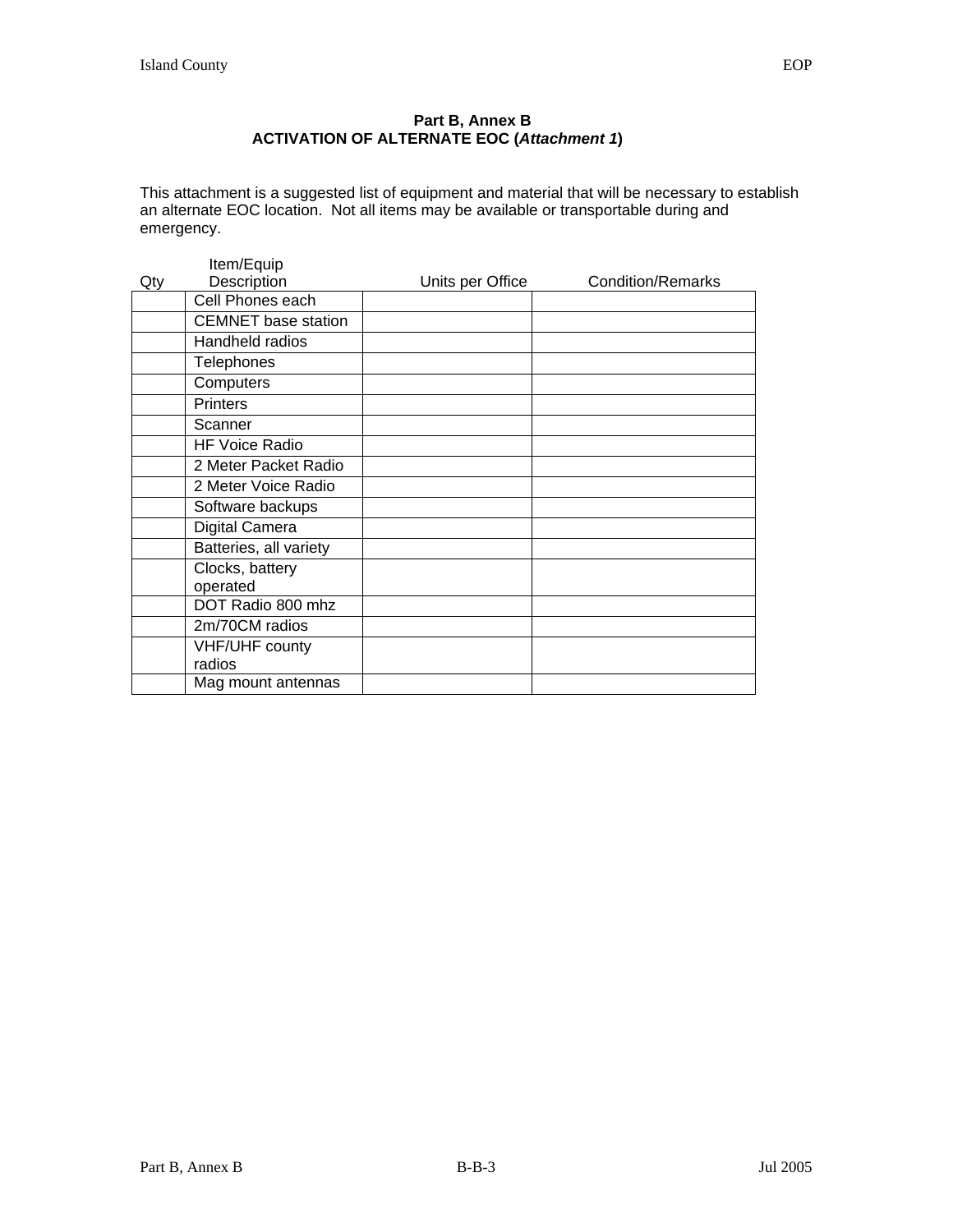#### **Part B, Annex B ACTIVATION OF ALTERNATE EOC, Attachment 2**

|                                          | <b>Emergency Supplies/Inventory</b>     |
|------------------------------------------|-----------------------------------------|
| Item                                     | <b>Planned on Hand</b><br><b>Source</b> |
| Ball Point Pen (black or blue)           | 1 <sub>dz</sub>                         |
| <b>Binder Clips any size</b>             | 1 box                                   |
| Computer Diskettes 3.5 (HD formatted)    | 10 each                                 |
| Copier/Printer Paper 20#, 8.5x11         | reams                                   |
| Coffee Maker and supplies                | 1                                       |
| Duct Tape, 2", Hardware Store            | 1 roll                                  |
| <b>Electrical Tape</b>                   | $1$ roll                                |
| <b>Masking Tape 1"</b>                   | 1 roll                                  |
| <b>Extension Cord</b>                    | 2 each                                  |
| File Folder (letter)                     | 1 box                                   |
| Highlighter Pen (yellow)                 | 1 <sub>dz</sub>                         |
| Marker Pens, assorted colors (dry erase) | 5 boxes                                 |
| Paper/Styrofoam Cups (5 oz)              | 100                                     |
| Name Badges                              | 1 pack (200)                            |
| Paper Clip (any size)                    | 1 box                                   |
| Pencils #2 (medium soft)                 | 1 <sub>dz</sub>                         |
| Pencil Sharpener                         | 1 each                                  |
| Printer Cartridges, HP Office Jet 5G     | 2                                       |
| Printer cartridges, HP Desk Jet 970CX    | $\overline{2}$                          |
| Envelopes (9'x12")                       | 100                                     |
| Self-sticking Notes (post-its) any size  | 1 dz pads                               |
| Sign Pen, Medium (any color)             | 1 <sub>dz</sub>                         |
| <b>Stapler</b>                           | 2each                                   |
| Stenographic Notebook                    | 1 <sub>dz</sub>                         |
| Surge Suppressor, multi-outlet (6" cord) | 2 each                                  |
| <b>White Board Eraser</b>                | 2 each                                  |
| Writing Tablets, 8.5"x11" (white)        | 1 <sub>dz</sub>                         |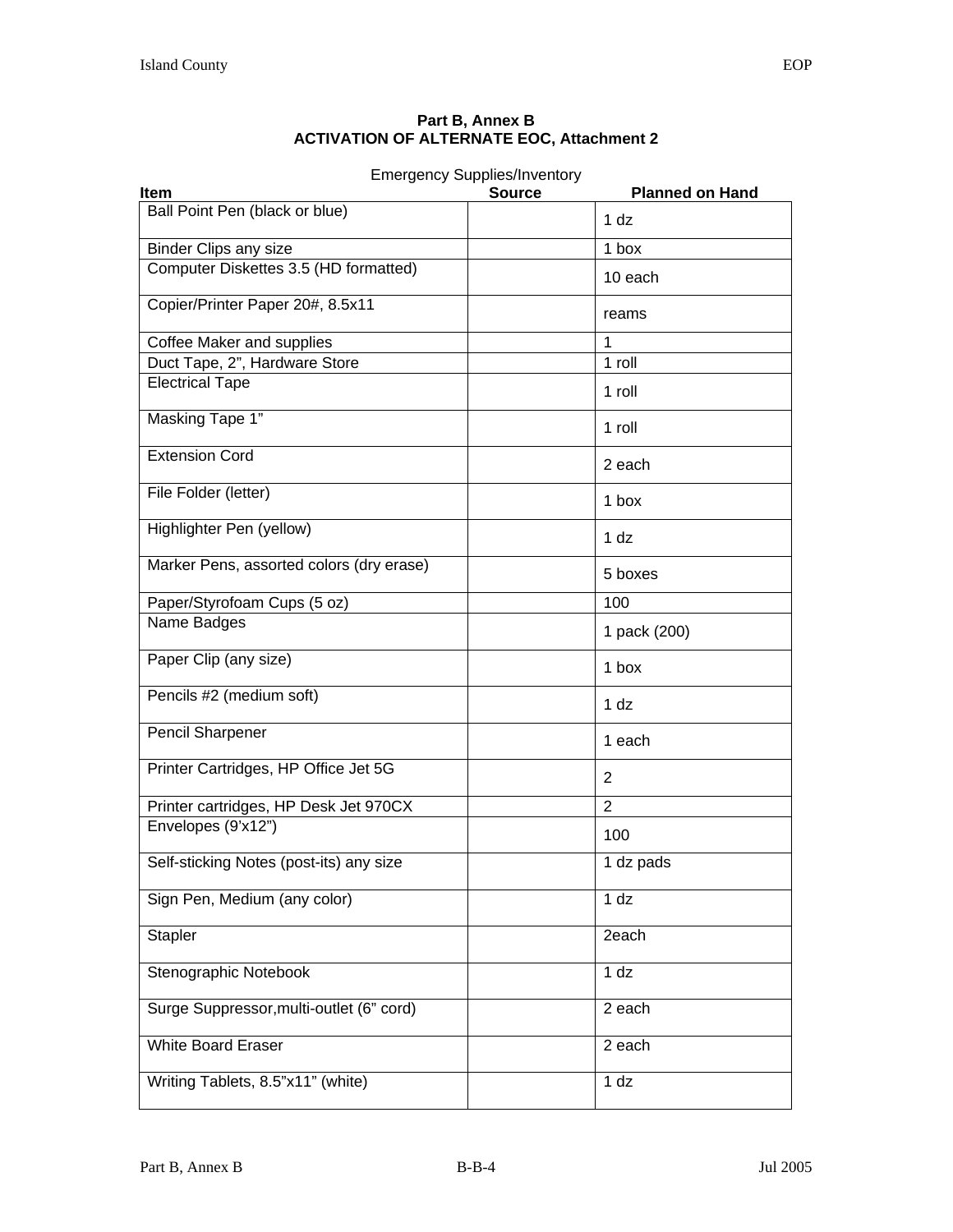# **Part B, Annex C**

#### **Communications Operations**

#### A. Purpose

To define the concept of operations and responsibilities of the Communications Section in support of a phased response to an incident/emergency.

#### B. Organization

The Communications Section, as a minimum, consists of the message center supervisor, one or more message center operators, and volunteer radio operators and additional message center operators as needed. The county RACES station will be opened and operated by the first licensed operator to arrive. ( Refer to Island County RACES Plan)

#### C. Concept Of Operations

As decribed elsewhere in this plan, depending on the nature and severity of the incident or emergency, the county EOC will be activated in phases. Communications to support the phased response will be as follows:

#### **Phase I**

The communications capabilities available to support this phase include commercial telephone, cellular telephone, CEMNET, facsimile, 800 MHz Department of Transportation (DOT) radio, Emergency Alert System (EAS), county radio nets (Public Works, Parks and Recreation), and installed automation equipment. These systems are normally available and operational without additional personnel or equipment. A message center may not be required.

#### **Phase II**

- 1. A message center may be established in which case it would remain in operation during the entire EOC activation period. Communications capabilities to be employed include commercial telephone, cellular telephone, local area networks (LAN) and e-mail, possible video conferencing with Camano Island, and those radio systems mention in Phase I. ARES/RACES radio stations will be alerted but activated only as situation dictates.
- 2. With the exception of preplanned telephone and LAN connections in the EOC, most communications in use will those already installed and available id electric power is available in normal county work areas.

#### **Phase III**

The message center, as part of the EOC, will be activated and remain in operation during entire EOC activation period. All the previously mentioned communications systems and capabilities will be in use and the RACES system will be activated to increase capability with other Island County locations, the state EOC, and adjacent counties. Additional preplanned telephone and LAN connections may be installed and activated in the EOC area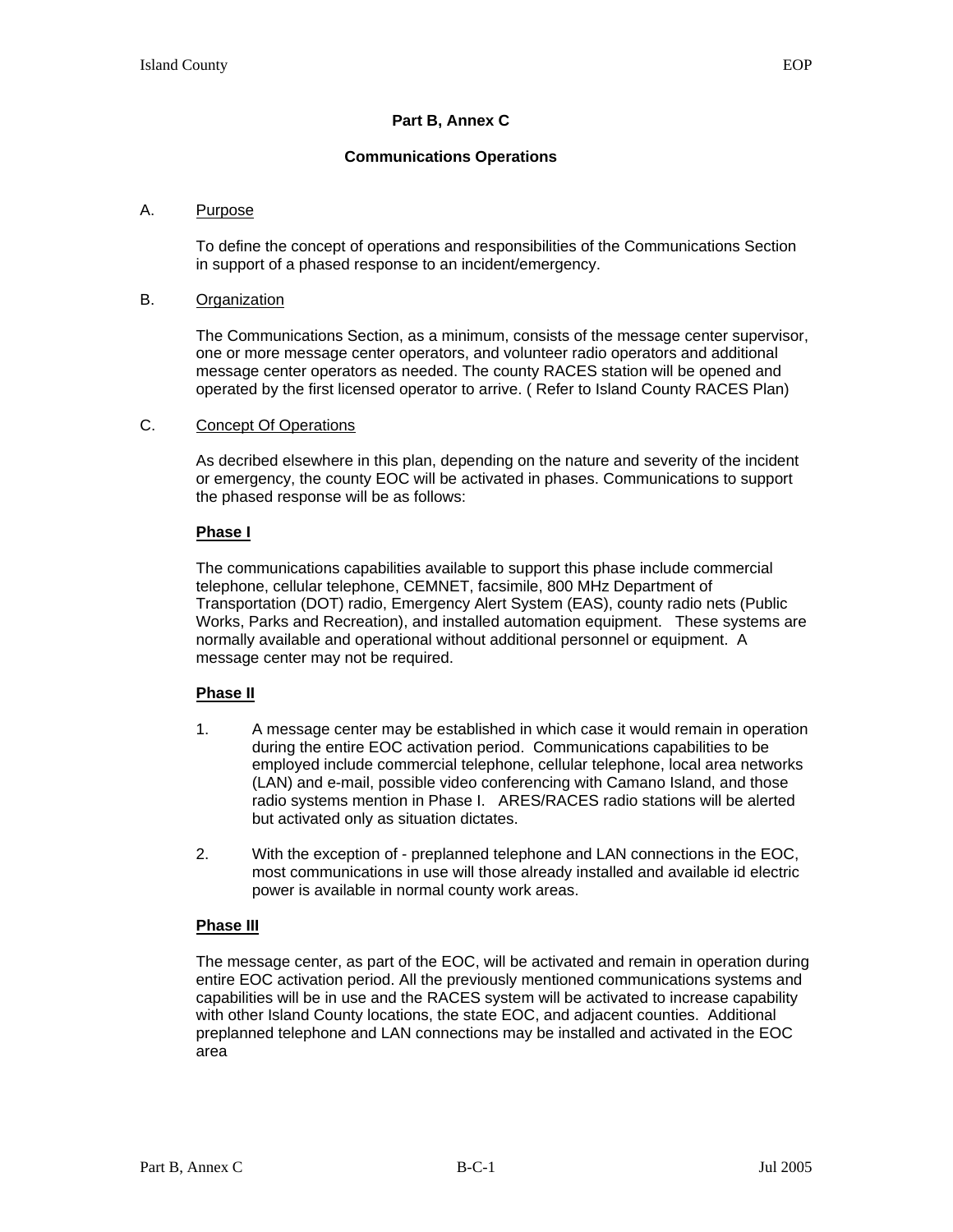#### D. Responsibilities

- 1. Central Services will:
	- a. Operate and maintain telecommunications and automation systems in support of the EOC and the county staff. (Enclosure 1). (All phases)
	- b. Ensure telecommunications capabilities (commercial telephone and fax) are provided to support county operations.
	- c. Ensure 1-800 number(s) are established for disaster/emergency operations and information (PIO) as required.
	- d. Review assets and capabilities and maintain a plan for an EOC relocation.
	- e. Coordinate with appropriate regional and state offices for the the employment, integration, and operation of the state, federal, commercial, local communications systems to support the County's response to the incident.
	- f. Continually assess disaster impact on local, county, state, or commercial communications systems and make recommendations to EOC supervisor concerning possible workarounds.
	- g. Coordinate and monitor restoration/provisioning status of telecommunications systems.
	- h. Coordinate and prioritize requests for additional commercial telecommunications support/assistance.
- 2. County Staff Department and Agencies
	- a. Be prepared to provide staff to augment the EOC communications message center staff. (Phase III/IV)
	- b. Identify computer equipment, printers, fax, and other communications equipment that may they may need to relocate to the EOC to support their activities.
- 3. Coordinating Instructions
	- a. Central Services will be the main point of contact for any telecommunications issues/requests concerning the emergency/disaster. (except for RACES radio system operation)
	- b. Local, county, and state radio communications systems will operate under previously approved licenses. Requests for new licenses may be submitted to the state EOC, which will forward to the FCC and/or appropriate frequency coordinator for approval as required.
	- c. During a Phase III/IV activation, local and state agency liaisons to the EOC must be prepared to use their own assets to establish radio communications with their parent organization if commercial telephone is not available.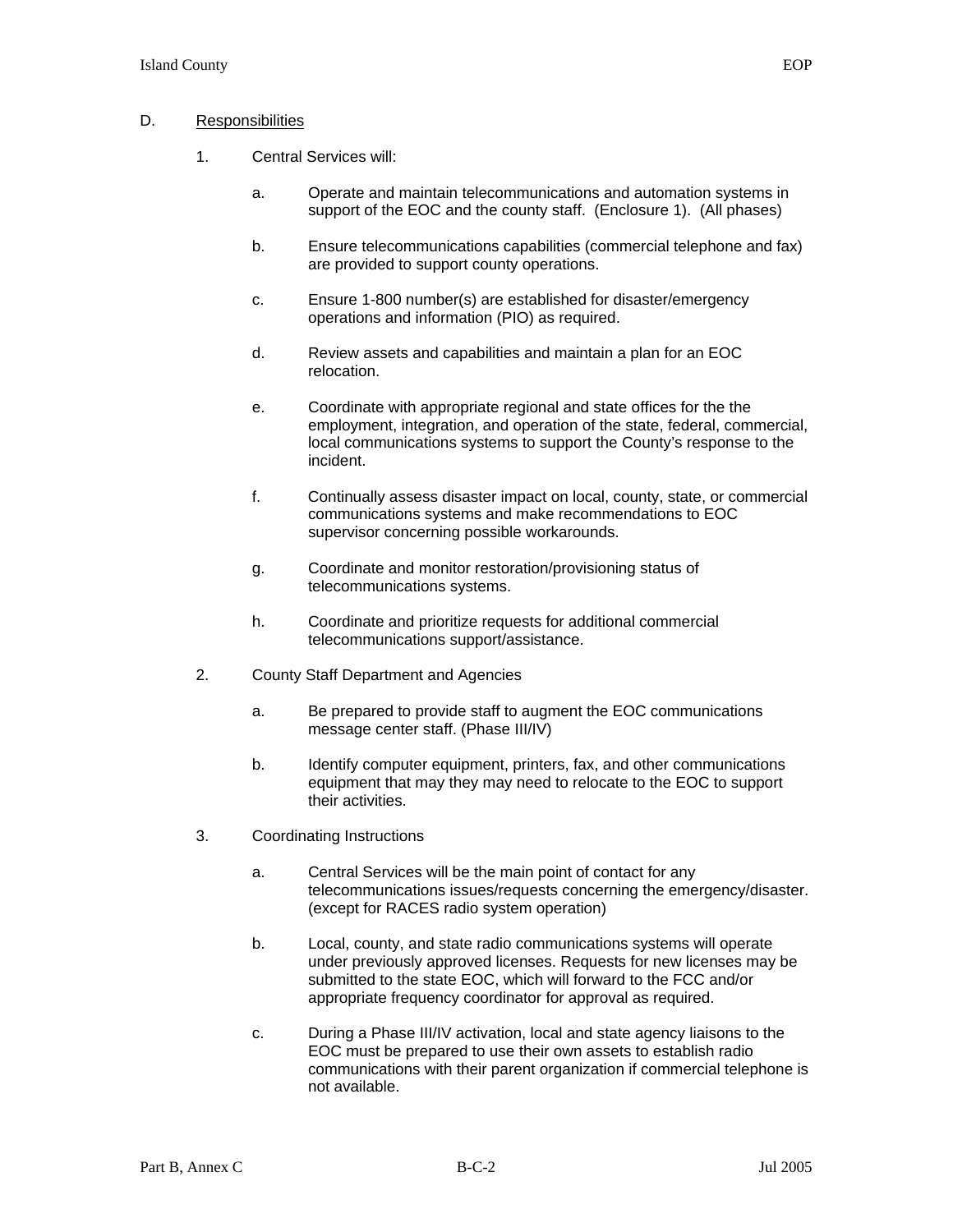# **Part B**, **Annex C**

# **ENCLOSURE 1**

# **COMMUNICATIONS CAPABILITIES**

| COMMERCIAL TELEPHONE (landline)          |            | Private lines, Scan lines.                                                      |
|------------------------------------------|------------|---------------------------------------------------------------------------------|
|                                          |            |                                                                                 |
| <b>NEXTEL Cellular Service</b>           |            | Cell Phone and radio type direct connect service                                |
|                                          |            |                                                                                 |
| <b>CEMNET</b>                            | <b>EOC</b> | Comprehensive Emergency Management Network,<br>VHF low band 2-way radio system. |
|                                          |            |                                                                                 |
|                                          |            |                                                                                 |
| ARES/RACES (VHF/HF)                      |            | Amateur Radio Emergency System                                                  |
|                                          |            | Radio Amateur Civil Emergency Services.                                         |
|                                          |            |                                                                                 |
| <b>VTC</b>                               |            | Video Teleconferencing, limited to Camano Annex                                 |
|                                          |            |                                                                                 |
| Other VHF/UHF:                           |            | Public Works, DOT 800 Mhz Radio                                                 |
|                                          |            |                                                                                 |
| Local Area Network and E-mail:           |            | (As installed by Central Services)                                              |
|                                          |            |                                                                                 |
| Satellite telephone 1 line. 3 extensions |            | EOC, Health, Sheriff                                                            |

# **Frequencies of Interest**

| LERN                                | Law Enforcement Radio Net (155.370)                                                                                        |
|-------------------------------------|----------------------------------------------------------------------------------------------------------------------------|
| <b>NLEEC</b>                        | National Law Enforcement Emergency Channel (155.475)                                                                       |
| <b>OSCCR</b>                        | On-Scene Command and Coordination Radio (156.135)                                                                          |
| <b>SAR</b>                          | Search and Rescue (155.160)                                                                                                |
| <b>HEAR</b>                         | Hospital Emergency Administrative Radio (155.340 and 155.280)                                                              |
| <b>MEDNET</b>                       | Medical Emergency Delivery System (UHF Channels 462.950 - 468.175)                                                         |
| <b>FIRECOM</b>                      | State-wide use Common fire Channel (153.830)                                                                               |
| <b>CEMNET</b>                       | Comprehensive Emergency Management Network (45.200, 45.360,<br>45.480) (Low Band VHF) Frequency 1.                         |
| <b>SECURE</b>                       | State Emergency Communications Using Radio Effectively (8 dedicated<br>High Frequencies)                                   |
| <b>RACES</b>                        | Radio Amateur Civil Emergency Services (all HAM frequencies but<br>specific use in support of state and local governments) |
| <b>NOAA WEATHER</b><br><b>RADIO</b> | (162.550, 162.475, 162.400                                                                                                 |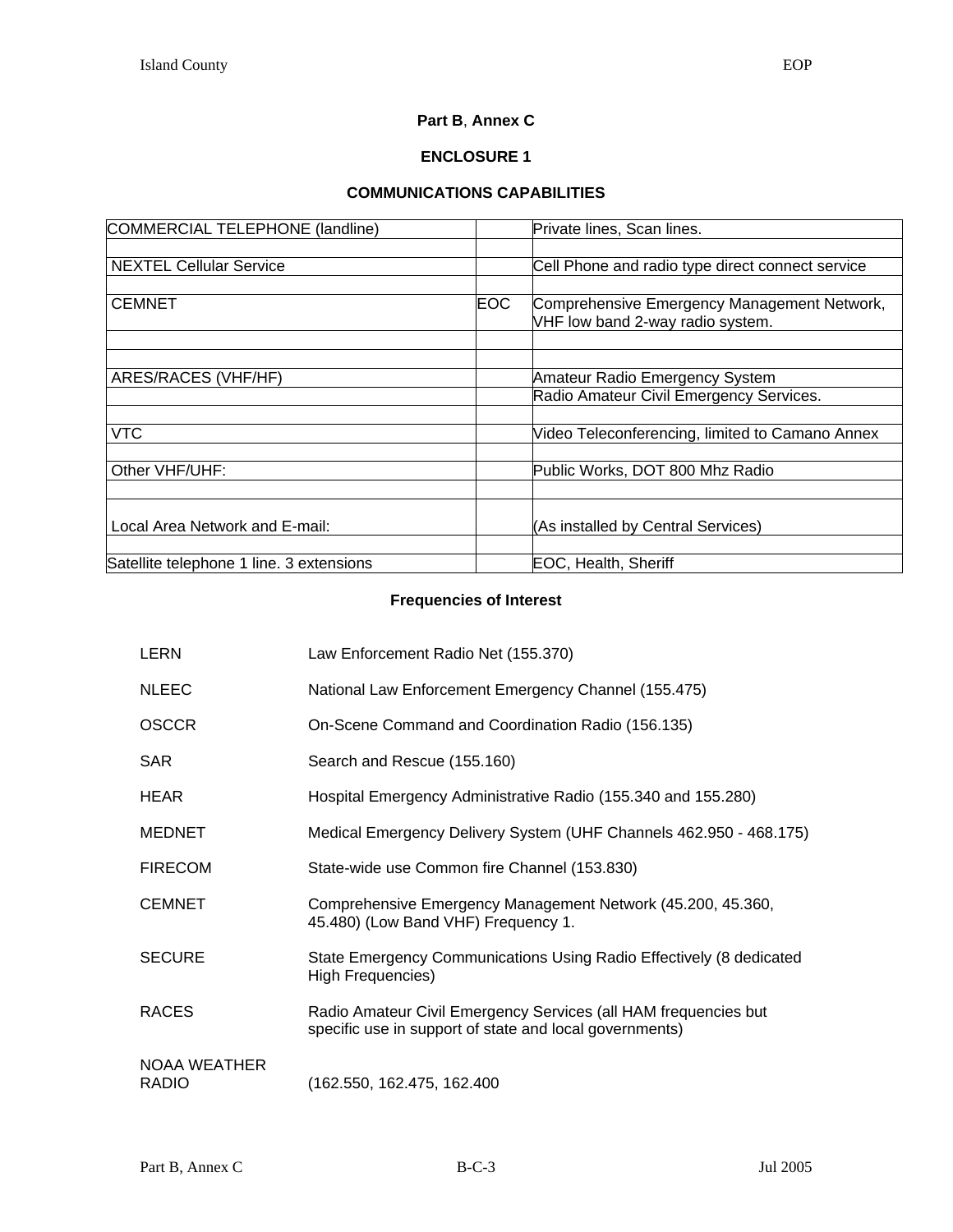# **Part B, Annex D**

# **Basic EOC Operations-Documentation and Message Procedures**

### A. Maintaining Logs

- 1. There are three basic types of logs that should be kept in the EOC. They are:
	- a. Consolidated Event Disaster Book A master notebook(s) which collects and compiles all documents and records pertaining to the event. (See Attachment 16).
	- b. Decision Logs All activity of importance should be kept on these boards. This includes occurrences, policy decisions, incident data, etc. Kept by appropriate EOC staffs or as designated by the EOC Supervisor.
	- c. An Individual Log kept on the position PC This is basically a telephone and activity log for each staff position in the EOC, in order to keep track of a position's activities (Attachment 7).
- 2. In all cases, logs written or electronic should be maintained in a neat concise fashion. Electronic logs should be backed-up to removable media frequently.
- 3. Each person maintaining a log should complete the log heading blocks, accurately identify the date and time of entry and should, in the case of individual logs, place their name or initials in the "INTL" column following each entry. Some logs are unique in design and may contain an activity "Open" or "Closed column which will require the appropriate annotation.
- 4. During and at the end of each shift, the individual logs should be saved to the appropriate event folder for the position or section. Newly completed sections of electronic logs for that position and timeframe should be printed and placed in the documentation folder for the position of section. As an additional precaution, EOC Supervisor may require that a hard copy of each log be printed and turned in to the him or her for safe storage.

#### B. EOC Message Routing and Distribution

- 1. During emergencies requiring EOC activation, the EOC will receive information or requests for assistance through a variety of communications capabilities. In addition, EOC staff including other state agency representatives will generate information concerning county and state agency response actions. The proper control of messages is necessary to provide for disaster analysis and to track EOC actions.
- 2. EOC messages are divided into three general types: messages for INFORMATION (memorandums for record) messages requiring ACTION, and OUTGOING messages. Within the message center, the message clerk will log all incoming and outgoing messages, and distribute messages as indicated by the message instructions or addresses. Lacking specific routing and distribution directions, the message center supervisor will determine distribution (action and information) for incoming messages received through the message center.
- 3. Individual positions and staffs will maintain a log of their own, for tracking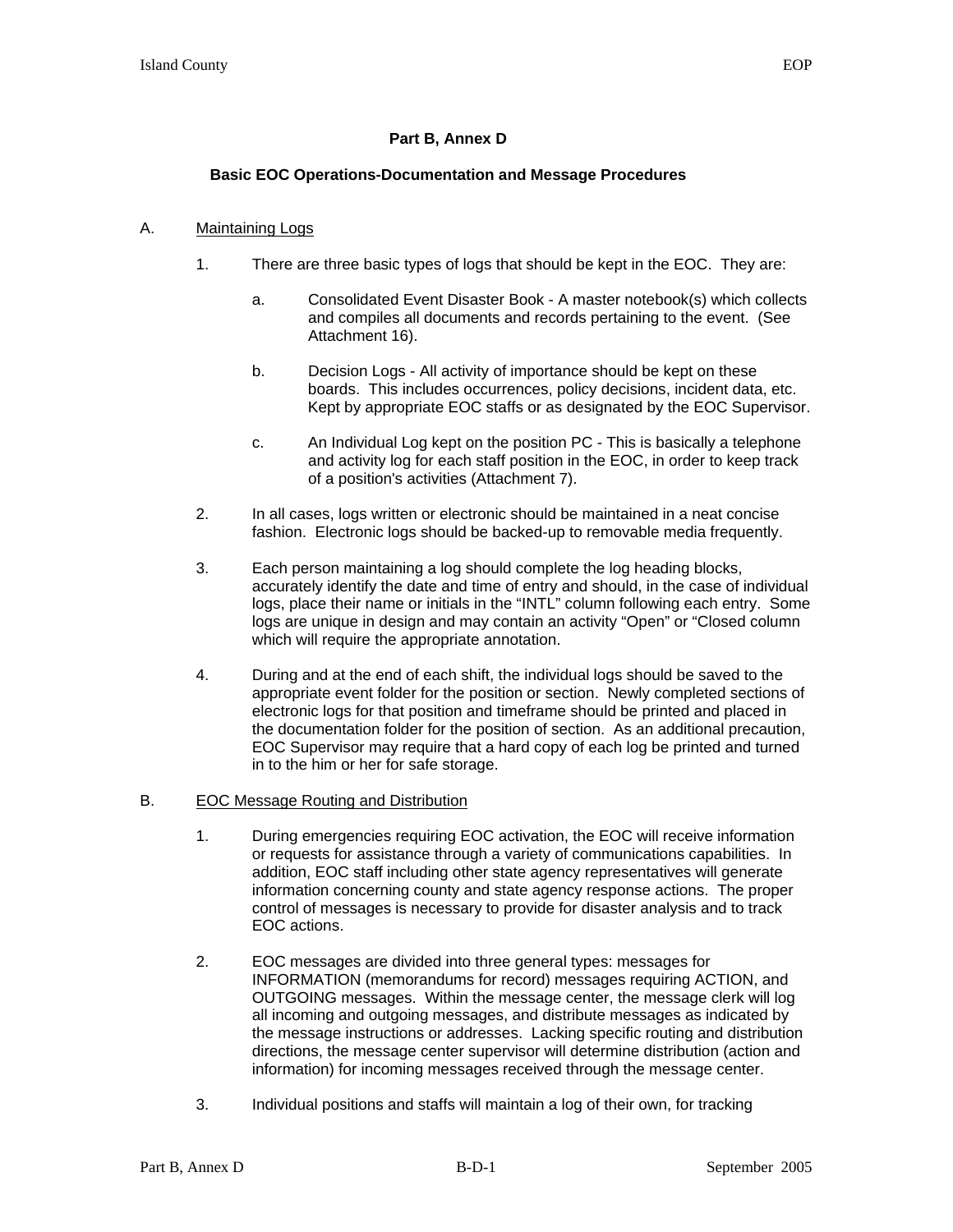appropriate action on messages received through the message center, E-mail, or telephone.

- 4. When a message or any other form of document needs to be transmitted by facsimile, the author/ originator will complete a facsimile header sheet and process the document through the Message Center.
- 5. Internal distribution, i.e., coordination/information copies among EOC staff sections will be the responsibility of the respective section staff. Communications and Message Center operators will be responsible only for traffic being sent or received external to the EOC.
- 6. It is expected that a large number of people supporting the EOC and the emergency will work from their normal office locations in the Coupeville campus. Much of the coordination will be done by e-mail and document transfer. Each staff section must originate procedures to ensure that damage assessments, decisions, and cost documents related to the emergency operations are accurately compiled for the documentation supporting the emergency response and recovery.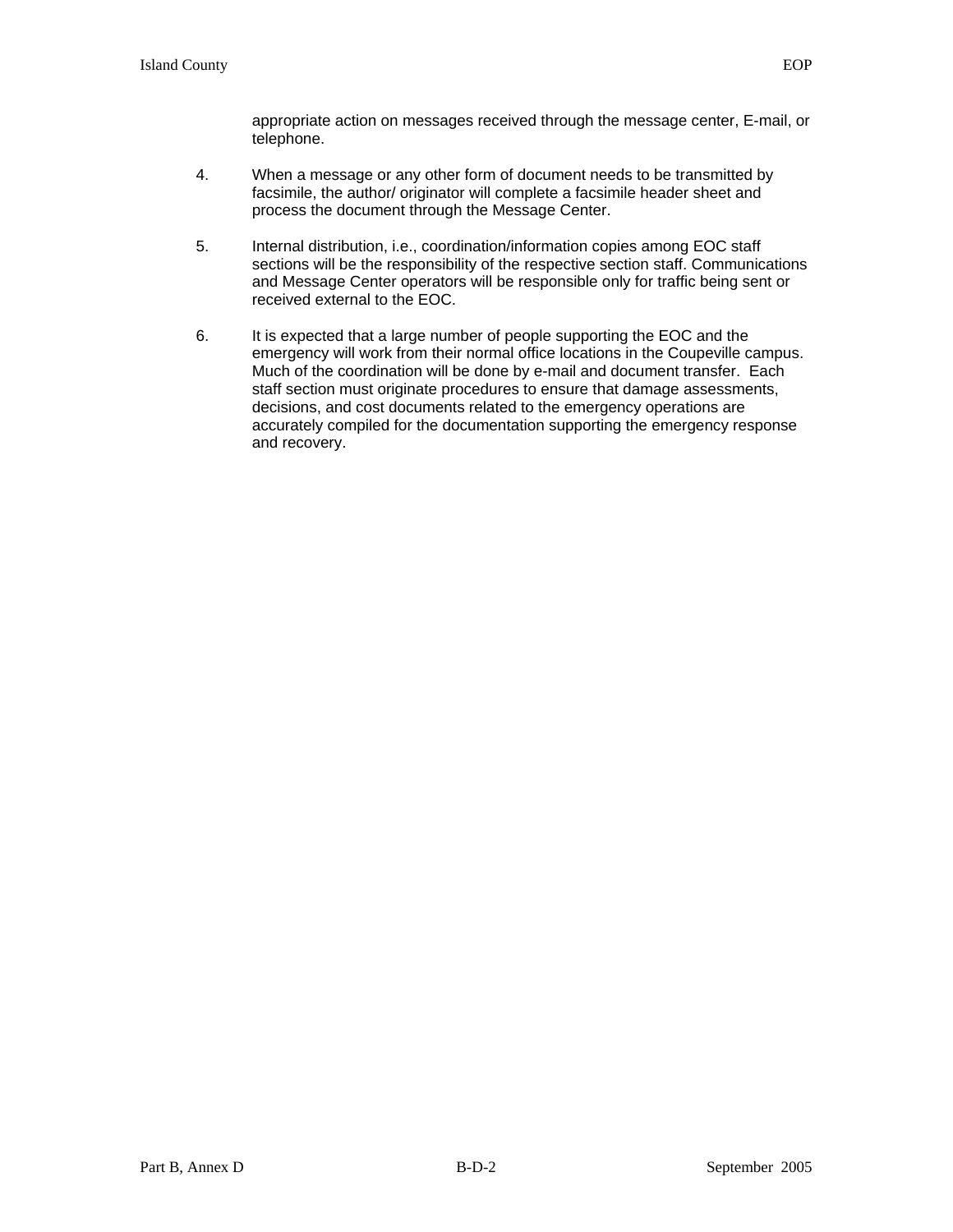### **Transition to Recovery Operations and EOC Closure**

### A. Purpose

To establish procedures to facilitate the transition from response to recovery operations during periods when the EOC is activated at Phase III or Phase IV levels.

#### B. General Information

- 1. Recovery is defined as: "Activities traditionally associated with providing supplemental disaster recovery assistance." Preliminary recovery activities usually begin almost as soon as the response begins and continue after the response activities cease. Recovery includes individual and public assistance programs, which provide assistance to eligible individuals and government entities to recover from the effects of a disaster, and hazard mitigation, which funds projects designed to eliminate or reduce the impact of the next disaster.
- 2. After an incident occurs, operational focus is centered on response (life safety) activities. This effort may last from a few hours to an extended period of time (several days or longer) depending on the situation. As response activities begin to taper off and non-life safety issues can begin to be addressed, the operational focus begins to shift from response to recovery. It is critical that this transition be smooth and as seamless as possible.

### C. General Concept Of Operations**:**

- 1. The goal is to return the county to normal operations as soon as it is safe and practical. To this end, when safety of life and property issues have been resolved or have dropped to a level appropriate for local resources to handle, the BOCC will declare a termination of the emergency and the EOC will begin to deactivate.
- 2. Deactivation of the EOC will be controlled to the extent that all open actions are resolved/closed or transferred to an appropriate agency/department.
- 3. All emergency workers participating in the emergency either in the EOC or at field sites will be accounted for and demobilized with the coordination of any incident commander. The EOC will not completely deactivate if any shelters continue to operate.
- 4. Each EOC section will close out logs and organize documentation chronologically. If they take original documents back to their normal duties, a copy will remain in the EOC Supervisor's files.
- 5. The County EOC will formally notify the State EOC (EMD) when it deactivates.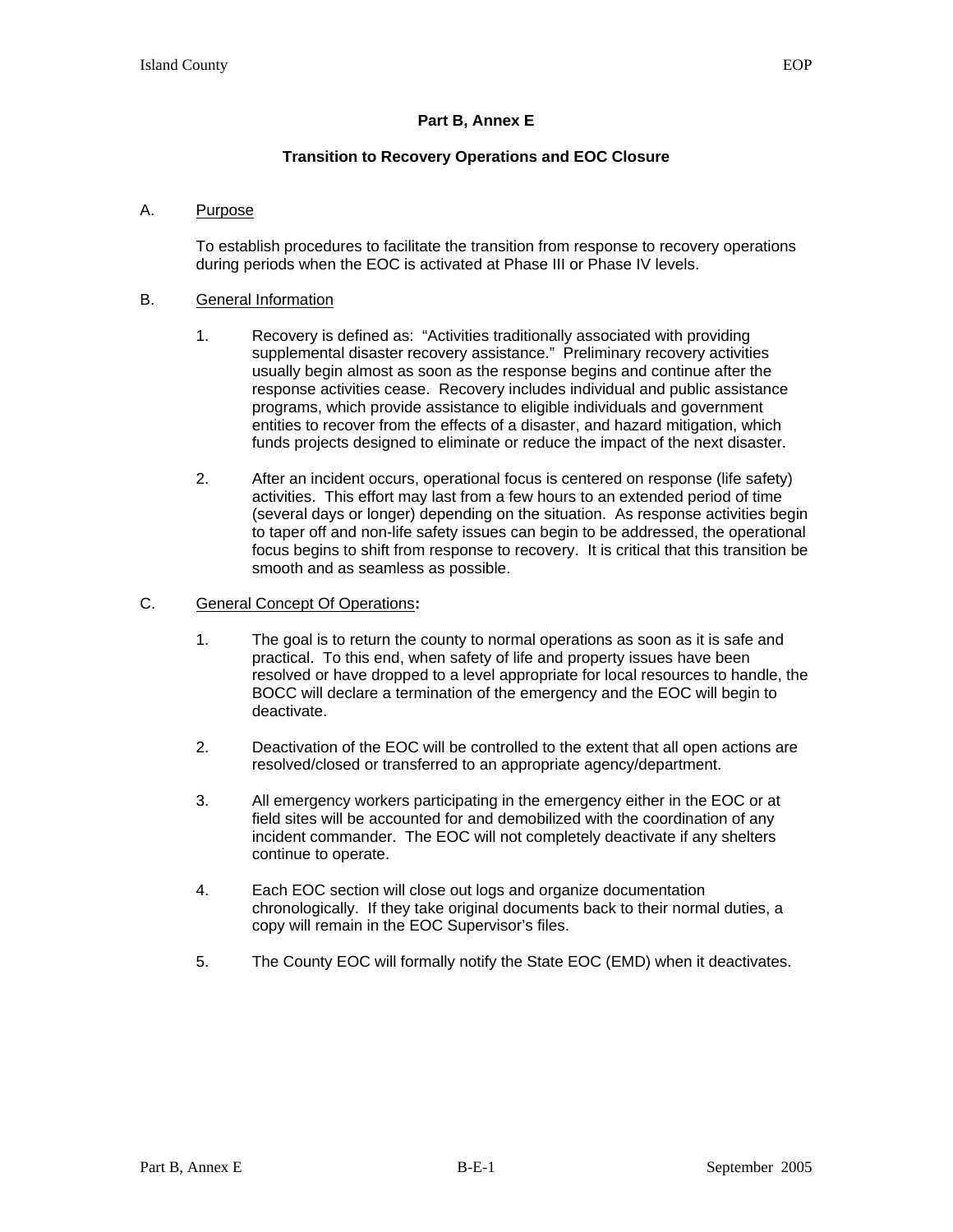#### **ISLAND COUNTY EMERGENCY OPERATIONS PROCEDURE**

### **PART C**

### **TABS**

### **TAB # DOCUMENT**

- 1. Building Floor Plan<br>2. EOC Floor Arrange
- 2. EOC Floor Arrangement and Telephone Extensions<br>3. EOC Sign In/Sign Out Sheet
- EOC Sign In/Sign Out Sheet
- 4. Emergency Operations Log<br>5. General Message Form
- 5. General Message Form<br>6. Request for Resources of
- Request for Resources or Assistance Form
- 7. Facsimile Header Sheet
- 8. EOC Message Flow Samples
	- a. Sample Message Flow
	- b. Sample Message Center Out-Going Message Log
- 9. County Proclamation of Emergency Samples
	- a. Sample Proclamation by BOCC
- b. Sample Termination Proclamation (TBP)<br>10. Status Boards
- Status Boards

Request for Assistance

- a Assistance Shelters
- b Significant Events
- c Weather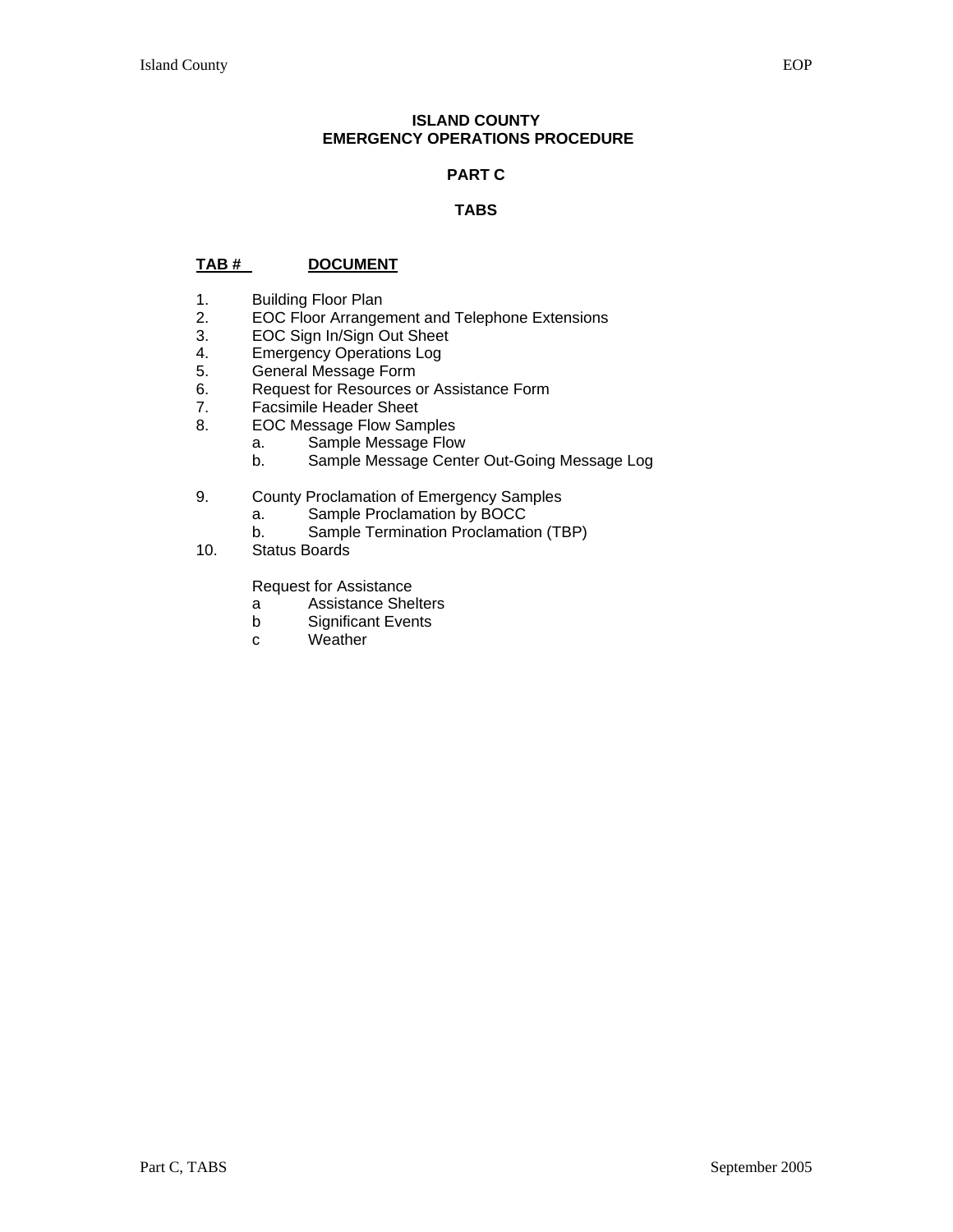### **Annex Building Basement Floor Plan**

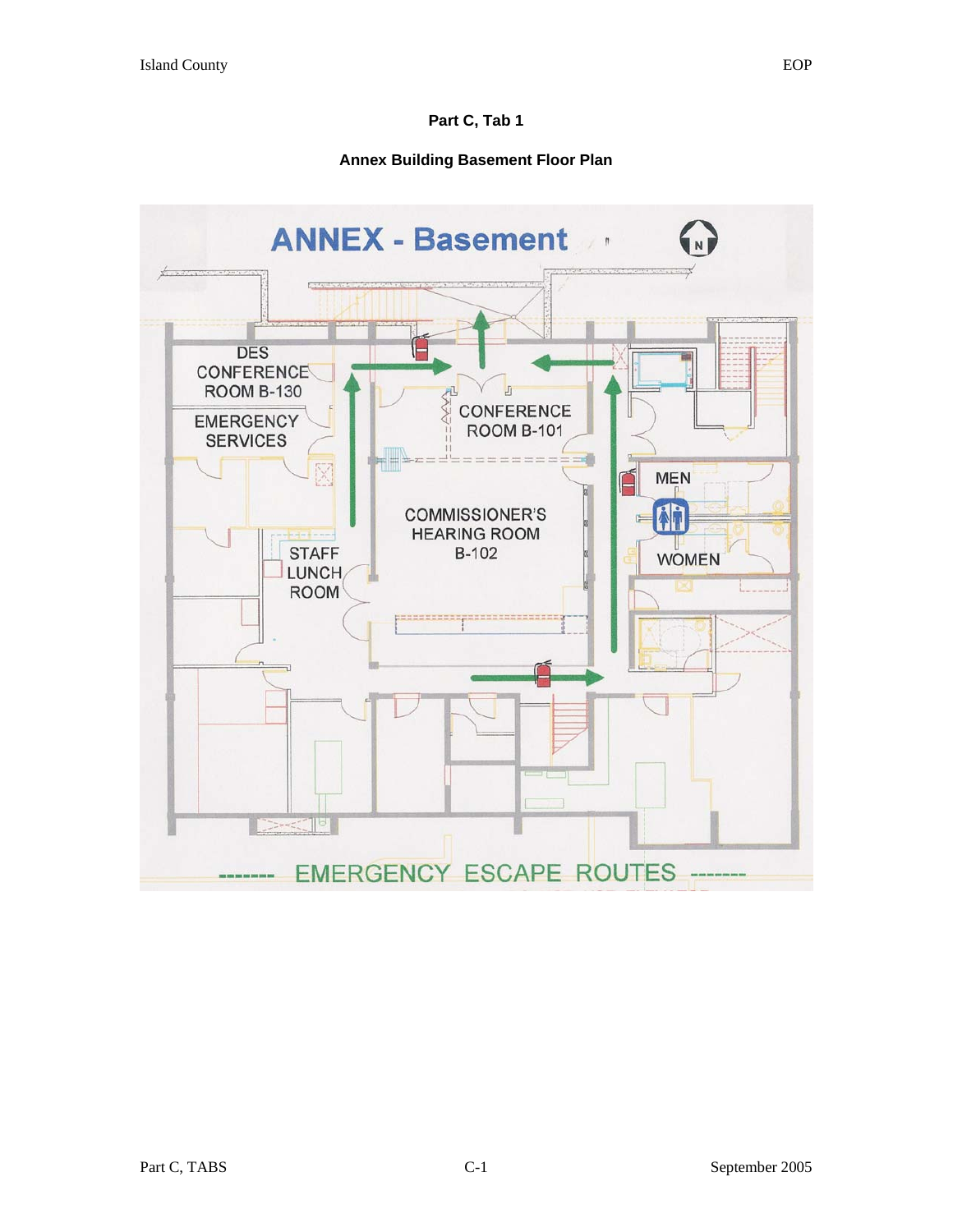# **EOC Telephone Layout**

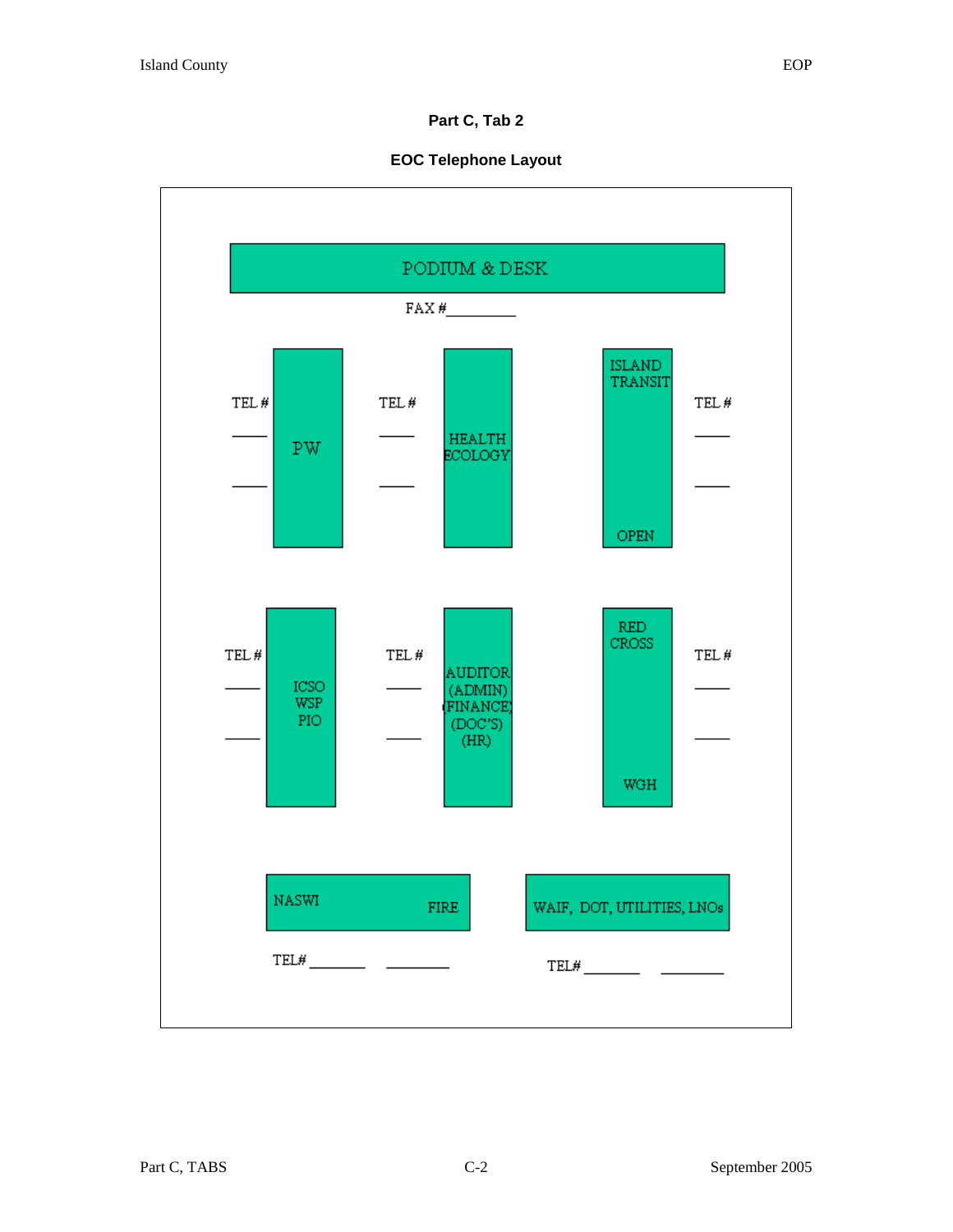#### **Part C, Tab 3 EOC SIGN IN/OUT SHEET**

**Incident Name:\_\_\_\_\_\_\_\_\_\_\_\_\_\_\_\_\_\_\_\_\_\_\_\_\_\_\_\_\_\_\_\_\_\_\_\_\_\_\_\_\_\_\_\_\_\_\_\_\_\_\_\_\_\_\_\_\_\_\_\_\_\_\_\_** 

**Incident Number:\_\_\_\_\_\_\_\_\_\_\_\_\_\_\_\_\_\_\_\_\_\_\_\_\_\_\_\_\_\_\_\_\_\_\_\_\_\_\_\_\_\_\_\_\_\_\_\_\_\_\_\_\_\_\_\_\_\_\_\_\_\_** 

| <b>DATE</b> | <b>NAME</b> | <b>AGENCY</b> | <b>TIME IN</b> | <b>TIME OUT</b> | <b>TOTAL</b><br><b>HOURS</b> |
|-------------|-------------|---------------|----------------|-----------------|------------------------------|
|             |             |               |                |                 |                              |
|             |             |               |                |                 |                              |
|             |             |               |                |                 |                              |
|             |             |               |                |                 |                              |
|             |             |               |                |                 |                              |
|             |             |               |                |                 |                              |
|             |             |               |                |                 |                              |
|             |             |               |                |                 |                              |
|             |             |               |                |                 |                              |
|             |             |               |                |                 |                              |
|             |             |               |                |                 |                              |
|             |             |               |                |                 |                              |
|             |             |               |                |                 |                              |
|             |             |               |                |                 |                              |
|             |             |               |                |                 |                              |
|             |             |               |                |                 |                              |
|             |             |               |                |                 |                              |
|             |             |               |                |                 |                              |
|             |             |               |                |                 |                              |
|             |             |               |                |                 |                              |
|             |             |               |                |                 |                              |
|             |             |               |                |                 |                              |
|             |             |               |                |                 |                              |
|             |             |               |                |                 |                              |
|             |             |               |                |                 |                              |
|             |             |               |                |                 |                              |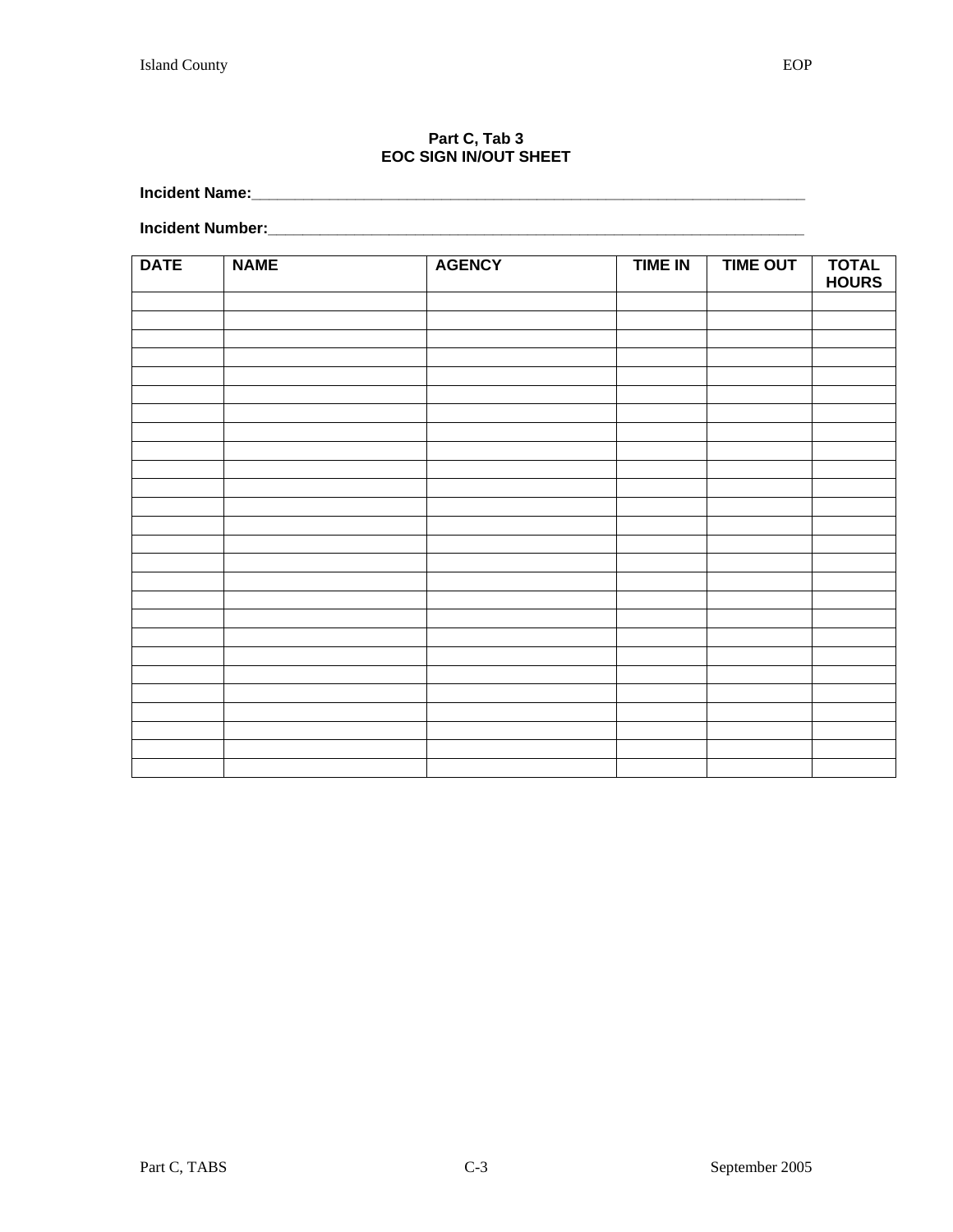$\Gamma$ 

# **Part C, Tab 4**

#### **SAMPLE LOG FORMAT ISLAND COUNTY DEPARTMENT OF EMERGENCY MANAGEMENT EMERGENCY OPERATIONS CENTER OPERATIONS LOG**

|                 |                                     | <b>OPERATIONS LOG</b>                         |                |  |             |
|-----------------|-------------------------------------|-----------------------------------------------|----------------|--|-------------|
|                 |                                     |                                               |                |  |             |
|                 |                                     | USE THE TAB KEY TO MOVE FROM COLUMN TO COLUMN |                |  |             |
| <b>MISSION#</b> | SHIFT:<br>DATE:<br><b>PAGES: 67</b> |                                               |                |  |             |
| <b>ITEM#</b>    | <b>TIME</b>                         |                                               | <b>REMARKS</b> |  | <b>INTL</b> |
|                 |                                     |                                               |                |  |             |
|                 |                                     |                                               |                |  |             |
|                 |                                     |                                               |                |  |             |
|                 |                                     |                                               |                |  |             |
|                 |                                     |                                               |                |  |             |
|                 |                                     |                                               |                |  |             |
|                 |                                     |                                               |                |  |             |
|                 |                                     |                                               |                |  |             |
|                 |                                     |                                               |                |  |             |
|                 |                                     |                                               |                |  |             |
|                 |                                     |                                               |                |  |             |
|                 |                                     |                                               |                |  |             |
|                 |                                     |                                               |                |  |             |
|                 |                                     |                                               |                |  |             |
|                 |                                     |                                               |                |  |             |
|                 |                                     |                                               |                |  |             |
|                 |                                     |                                               |                |  |             |
|                 |                                     |                                               |                |  |             |
|                 |                                     |                                               |                |  |             |
|                 |                                     |                                               |                |  |             |
|                 |                                     |                                               |                |  |             |
|                 |                                     |                                               |                |  |             |
|                 |                                     |                                               |                |  |             |
|                 |                                     |                                               |                |  |             |
|                 |                                     |                                               |                |  |             |
|                 |                                     |                                               |                |  |             |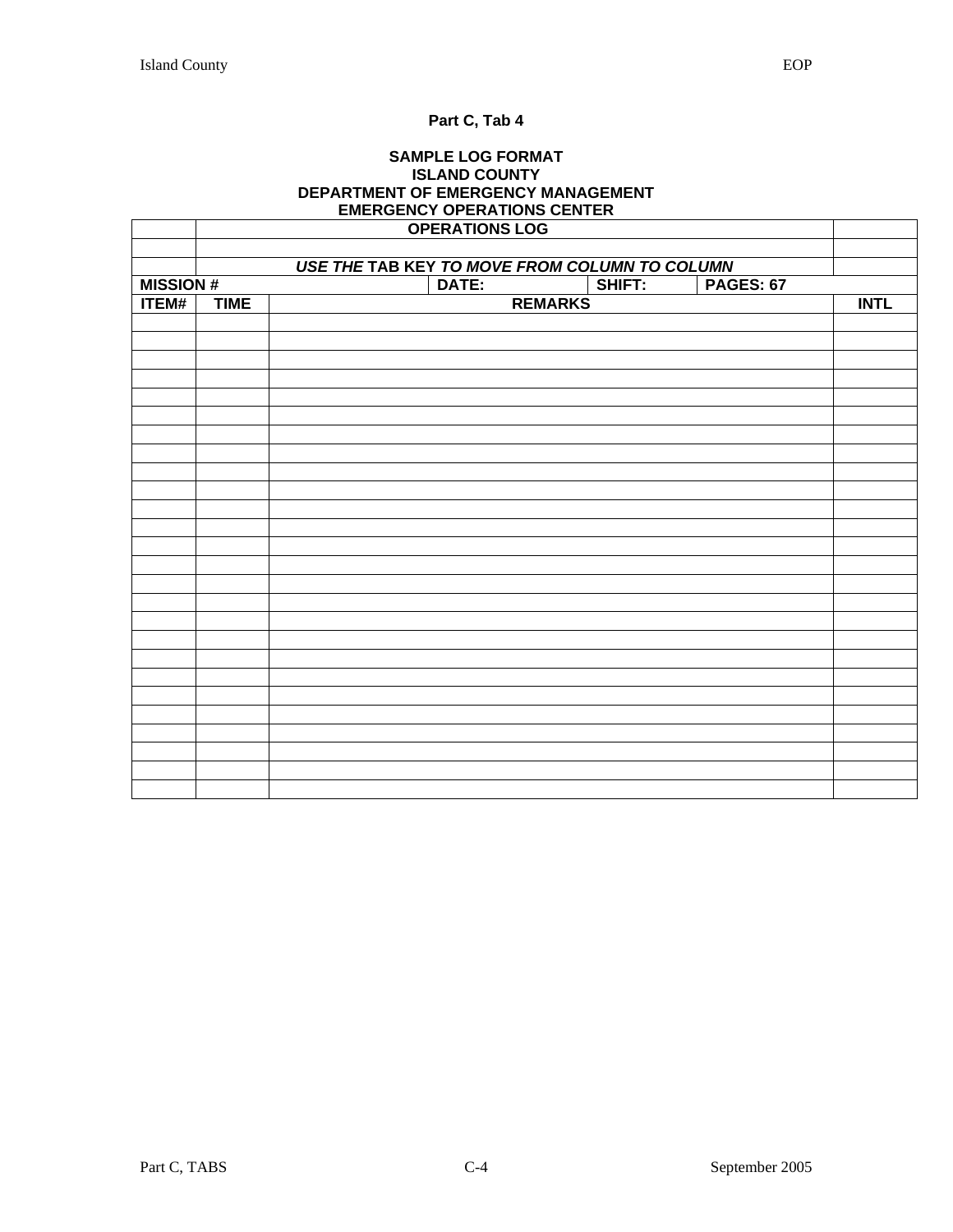#### **ISLAND COUNTY EOC GENERAL MESSAGE FORM**

### -USE BALL POINT PEN \_INCOMING \_OUTGOING \_ROUTINE \_PRIORITY MSG.NO. \_\_\_

| <b>FM</b><br>$\sim$ $\sim$ $\sim$ | ------                      |         |
|-----------------------------------|-----------------------------|---------|
| FM.                               | ______<br>______<br>_______ | _______ |

| (PLEASE PRINT)<br>MESSAGE: | <b>MSG. TAKER</b><br><b>NAME:</b> |
|----------------------------|-----------------------------------|
|                            |                                   |
|                            |                                   |
| TIME:                      |                                   |

| (PLEASE PRINT)                                     |              |             |              |            |            |             |             |
|----------------------------------------------------|--------------|-------------|--------------|------------|------------|-------------|-------------|
|                                                    |              |             |              |            | <b>ACT</b> | <b>INFO</b> | <b>INIT</b> |
|                                                    |              |             |              | <b>SUP</b> |            |             |             |
|                                                    |              |             |              | <b>OPS</b> |            |             |             |
| TIME:                                              |              |             |              | <b>LOG</b> |            |             |             |
|                                                    |              |             |              | <b>ADM</b> |            |             |             |
|                                                    |              |             |              | <b>EXC</b> |            |             |             |
| <b>COMM. CENTER USE ONLY</b><br>TOR:______________ | $\mathbf{C}$ | $\mathbf N$ | F            | <b>OTH</b> |            |             |             |
|                                                    |              |             |              | <b>OTH</b> |            |             |             |
| TOT:_________________OPR:___________               | A            | H           | $\mathbf{o}$ | <b>COM</b> |            |             |             |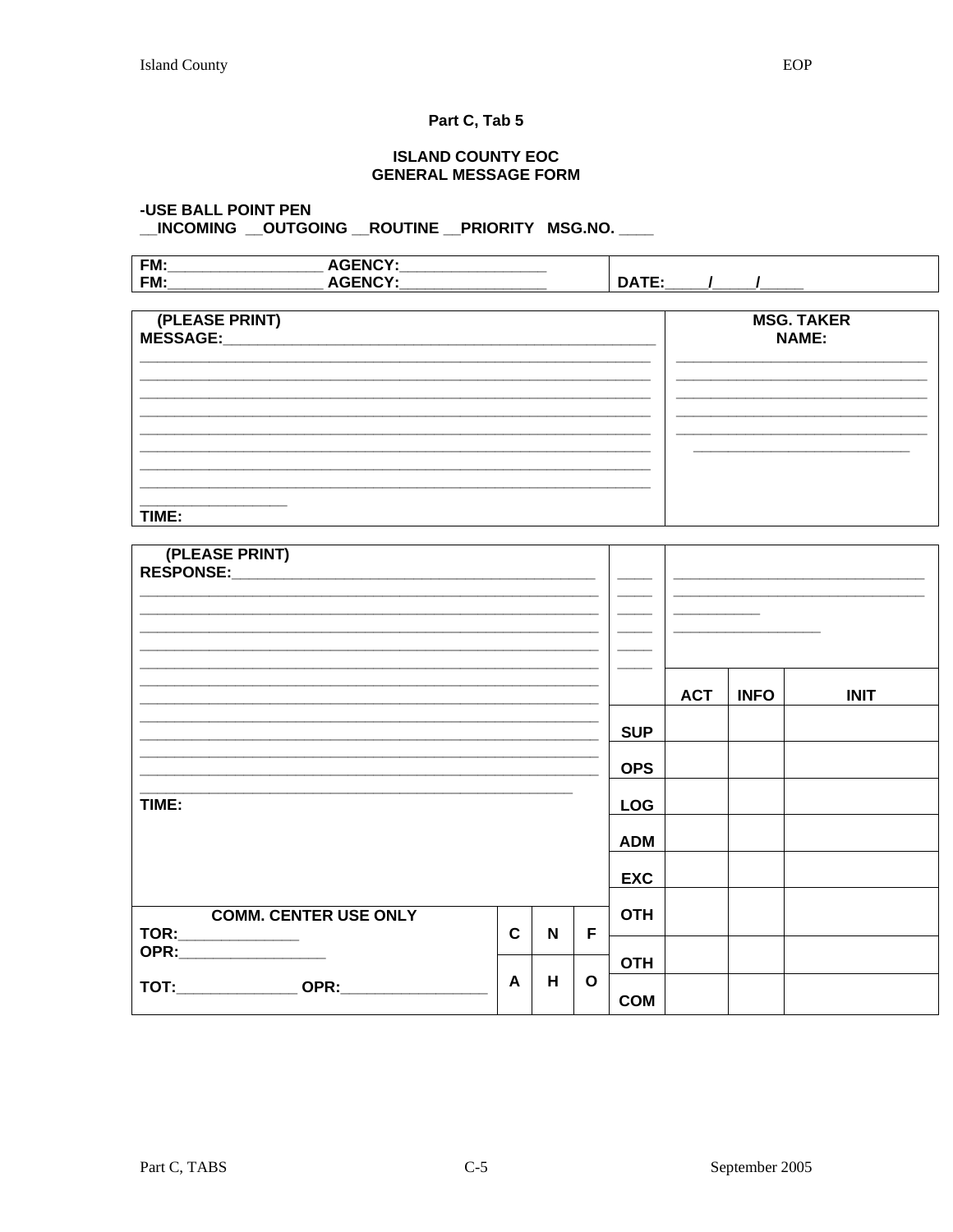# **REQUESTS FOR RESOURCES or ASSISTANCE**

#### **WASHINGTON STATE**  *REQUEST FOR RESOURCES OR ASSISTANCE*

| Incident #:                       |                   | <b>Incident Name:</b>                                                               |          |                      | Request #:        |                                                             |  |
|-----------------------------------|-------------------|-------------------------------------------------------------------------------------|----------|----------------------|-------------------|-------------------------------------------------------------|--|
|                                   |                   |                                                                                     |          |                      |                   |                                                             |  |
|                                   | Jurisdiction:     |                                                                                     |          |                      | Date / Time:      |                                                             |  |
|                                   | Requestor's Name: |                                                                                     |          |                      | Requestor's Title |                                                             |  |
|                                   | Phone Number:     |                                                                                     |          |                      | Call Taken By:    |                                                             |  |
|                                   |                   | HAVE YOU REQUESTED THIS RESOURCE FROM ANY OTHER SOURCE: [NO] [YES] If yes, describe |          |                      |                   |                                                             |  |
| below:                            |                   |                                                                                     |          |                      |                   |                                                             |  |
|                                   |                   |                                                                                     |          |                      |                   |                                                             |  |
|                                   |                   | BRIEF DESCRIPTION OF THE PROBLEM OR TASK TO BE ACCOMPLISHED:                        |          |                      |                   |                                                             |  |
|                                   |                   |                                                                                     |          |                      |                   |                                                             |  |
|                                   |                   |                                                                                     |          |                      |                   |                                                             |  |
|                                   |                   |                                                                                     |          |                      |                   |                                                             |  |
|                                   |                   |                                                                                     |          |                      |                   |                                                             |  |
|                                   |                   |                                                                                     |          |                      |                   |                                                             |  |
|                                   |                   |                                                                                     |          |                      |                   |                                                             |  |
|                                   |                   |                                                                                     |          |                      |                   |                                                             |  |
|                                   |                   | Have Local Municipal or County                                                      | $[$ TYES | $\lceil$ $\lceil$ NO |                   |                                                             |  |
|                                   |                   | Gov't Resources Been Exhausted?                                                     |          |                      |                   | (If this is answered "NO", Local Government sources must be |  |
|                                   |                   |                                                                                     |          |                      | utilized)         |                                                             |  |
|                                   |                   | Have Local Area Commercial                                                          | $[$ ]YES | $\lceil$ $\lceil$ NO |                   | (If this is answered "NO", Local Commercial sources must be |  |
|                                   |                   | Resources Been Exhausted?                                                           |          |                      | utilized)         |                                                             |  |
|                                   |                   |                                                                                     |          |                      |                   |                                                             |  |
|                                   |                   | RESOURCE REQUESTED / SUGGESTED BY CALLER TO SOLVE PROBLEM OR ACCOMPLISH TASK:       |          |                      |                   |                                                             |  |
|                                   |                   |                                                                                     |          |                      |                   |                                                             |  |
|                                   |                   |                                                                                     |          |                      |                   |                                                             |  |
|                                   |                   |                                                                                     |          |                      |                   |                                                             |  |
|                                   |                   |                                                                                     |          |                      |                   |                                                             |  |
|                                   |                   |                                                                                     |          |                      |                   |                                                             |  |
|                                   |                   |                                                                                     |          |                      |                   |                                                             |  |
| <b>ACTION TAKEN BY STATE EOC:</b> |                   |                                                                                     |          |                      |                   |                                                             |  |
|                                   |                   |                                                                                     |          |                      |                   |                                                             |  |
|                                   |                   |                                                                                     |          |                      |                   |                                                             |  |
|                                   |                   |                                                                                     |          |                      |                   |                                                             |  |
|                                   |                   |                                                                                     |          |                      |                   |                                                             |  |
|                                   |                   |                                                                                     |          |                      |                   |                                                             |  |
|                                   |                   |                                                                                     |          |                      |                   |                                                             |  |
|                                   |                   |                                                                                     |          |                      |                   |                                                             |  |
|                                   |                   |                                                                                     |          |                      |                   |                                                             |  |
|                                   |                   |                                                                                     |          |                      |                   |                                                             |  |
|                                   |                   |                                                                                     |          |                      |                   |                                                             |  |
|                                   |                   |                                                                                     |          |                      |                   |                                                             |  |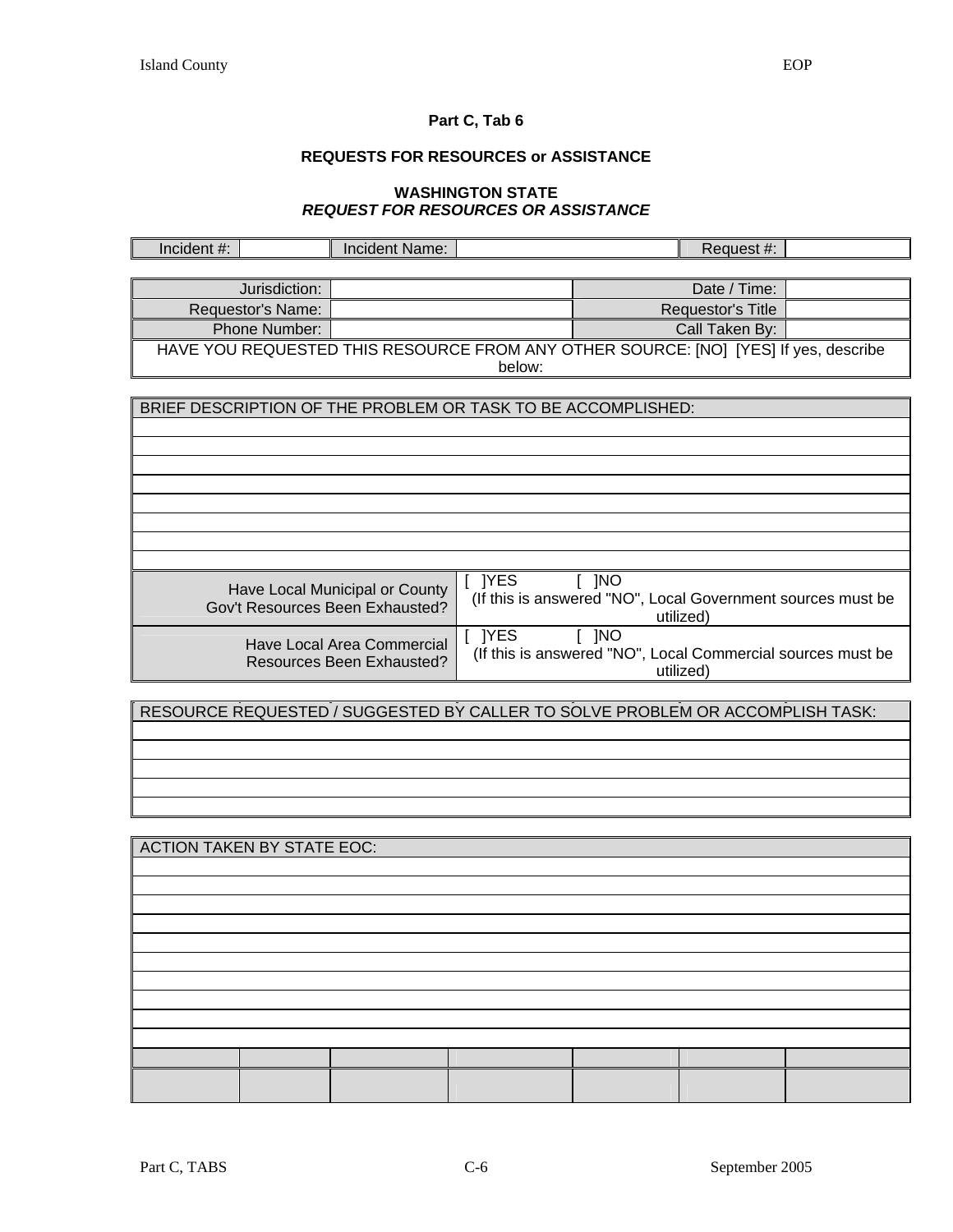| <b>ACTION</b><br><b>ASSIGNED</b><br>TO | DATE /<br><b>TIME</b> | <b>RESOURCE</b><br><b>TYPE</b> | <b>NUMBER</b><br><b>REQUESTED</b> | <b>NUMBER</b><br><b>COMMITTE</b><br>D | DATE /<br><b>TIME</b><br>OF ETA | DATE / TIME<br><b>COMPLETED</b> |
|----------------------------------------|-----------------------|--------------------------------|-----------------------------------|---------------------------------------|---------------------------------|---------------------------------|
|                                        |                       |                                |                                   |                                       |                                 |                                 |
|                                        |                       |                                |                                   |                                       |                                 |                                 |
|                                        |                       |                                |                                   |                                       |                                 |                                 |
|                                        |                       |                                |                                   |                                       |                                 |                                 |
|                                        |                       | <b>TOTAL:</b>                  |                                   |                                       |                                 |                                 |
|                                        |                       |                                |                                   |                                       |                                 |                                 |
|                                        |                       |                                |                                   |                                       |                                 |                                 |
|                                        |                       |                                |                                   |                                       |                                 |                                 |
| DETAILED RESOURCE CHARACTERISTICS:     |                       |                                |                                   |                                       |                                 |                                 |

|                                            | DETAILED RESOURCE CHARACTERISTICS: |
|--------------------------------------------|------------------------------------|
| <b>Specific Resource Requested:</b>        |                                    |
| Potential substitute:                      |                                    |
| Capacity:                                  |                                    |
| Supporting Equipment, Fuel, Water, Etc.:   |                                    |
| Personnel Required to Operate / Support:   |                                    |
| <b>Transportation Required:</b>            |                                    |
| How Long is Resource Needed:               |                                    |
| Where to Deliver or Report:                |                                    |
| Report to Whom (Name, Title, Agency, Ph.#: |                                    |

| DEMOBILIZATION ACTIVITIES OR FOLLOW-UP CALLS TO BE MADE: |                     |             |                                            |  |  |  |
|----------------------------------------------------------|---------------------|-------------|--------------------------------------------|--|--|--|
| <b>CALL TO:</b>                                          | <b>PHONE NUMBER</b> | DATE / TIME | DATE / TIME Action Completed / Other Notes |  |  |  |
|                                                          |                     |             |                                            |  |  |  |
|                                                          |                     |             |                                            |  |  |  |
|                                                          |                     |             |                                            |  |  |  |
|                                                          |                     |             |                                            |  |  |  |
|                                                          |                     |             |                                            |  |  |  |
|                                                          |                     |             |                                            |  |  |  |
|                                                          |                     |             |                                            |  |  |  |
|                                                          |                     |             |                                            |  |  |  |

| Miscellaneous Comments & Notes: |
|---------------------------------|
|                                 |
|                                 |
|                                 |
|                                 |
|                                 |
|                                 |
|                                 |
|                                 |
|                                 |
|                                 |
|                                 |
|                                 |
|                                 |
|                                 |
|                                 |
|                                 |
|                                 |
|                                 |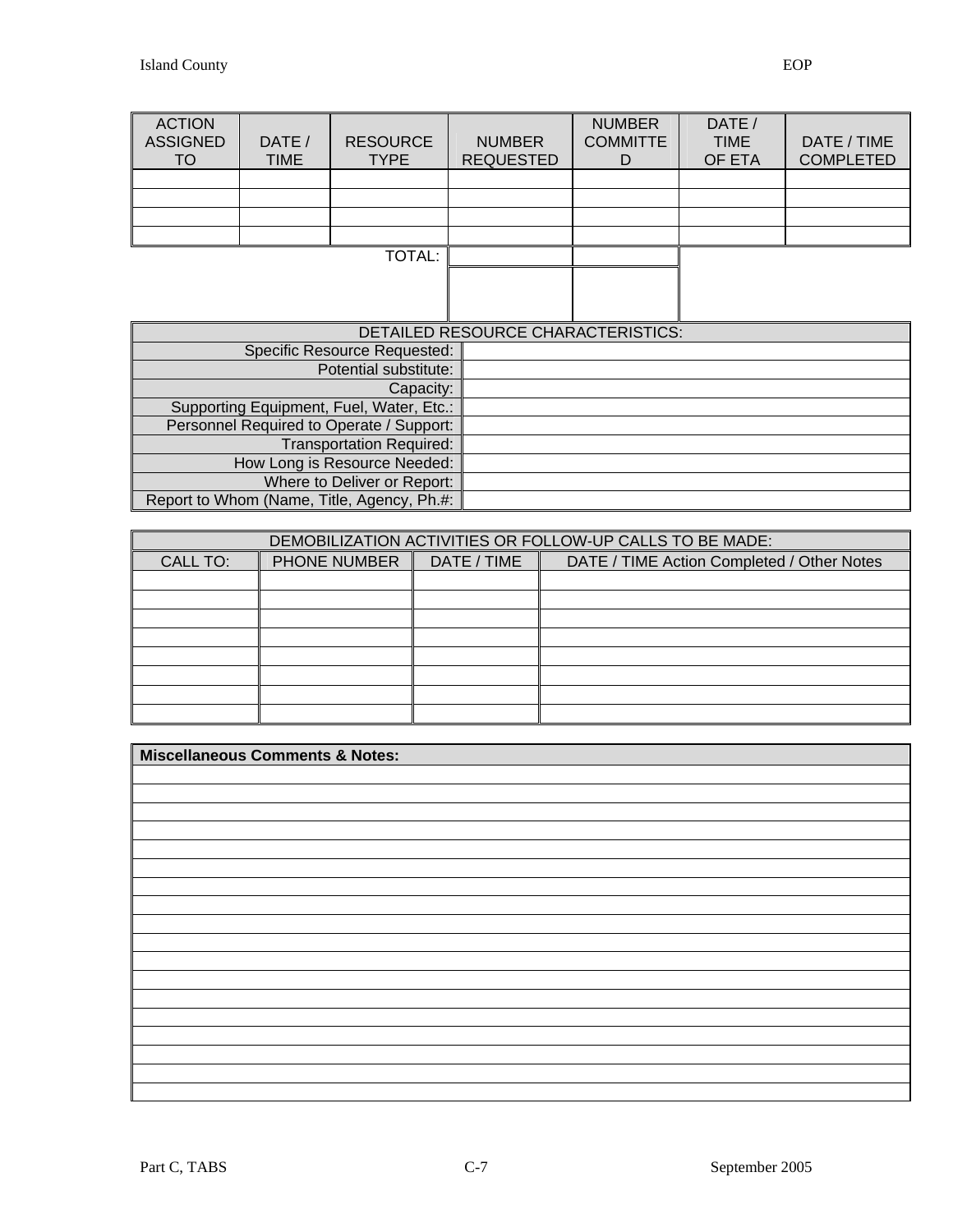#### **FAX COVER SHEET ISLAND COUNTY EMERGENCY OPERATIONS CENTER (EOC) FAX NUMBER: (360) 679-7376**

| MSG NO.                                                 |                         |                 |                  |
|---------------------------------------------------------|-------------------------|-----------------|------------------|
| <b>PRECEDENCE:</b>                                      | ROUTINE PRIORITY        |                 | <b>IMMEDIATE</b> |
| (NOTE: "IMMEDIATE" REQUIRES APPROVAL OF EOC SUPERVISOR) |                         |                 |                  |
| DATE:                                                   | TIME:                   |                 |                  |
| (MM/DD/YY)                                              |                         | (24-HOUR LOCAL) |                  |
| <b>REPLY REQUIRED:</b>                                  | <b>YES</b><br><b>NO</b> |                 |                  |
| (CIRCLE ONE)                                            |                         |                 |                  |
| <u>TO:</u>                                              |                         | <b>FAX #:</b>   |                  |
|                                                         |                         |                 |                  |
|                                                         |                         |                 |                  |
|                                                         |                         |                 |                  |
|                                                         |                         |                 |                  |

**\_\_\_\_\_\_\_\_\_\_\_\_\_\_\_\_\_\_\_\_\_\_\_\_\_\_\_\_\_\_\_\_\_\_\_\_\_\_\_\_\_\_\_\_\_\_\_\_\_\_\_\_** 

**FROM: \_\_\_\_\_\_\_\_\_\_\_\_\_\_\_\_\_\_\_\_\_\_\_\_\_\_\_\_\_\_\_** 

**SUBJECT:\_\_\_\_\_\_\_\_\_\_\_\_\_\_\_\_\_\_\_\_\_\_\_\_\_\_\_\_\_\_\_\_\_\_\_\_\_\_\_\_\_\_\_ TEXT:**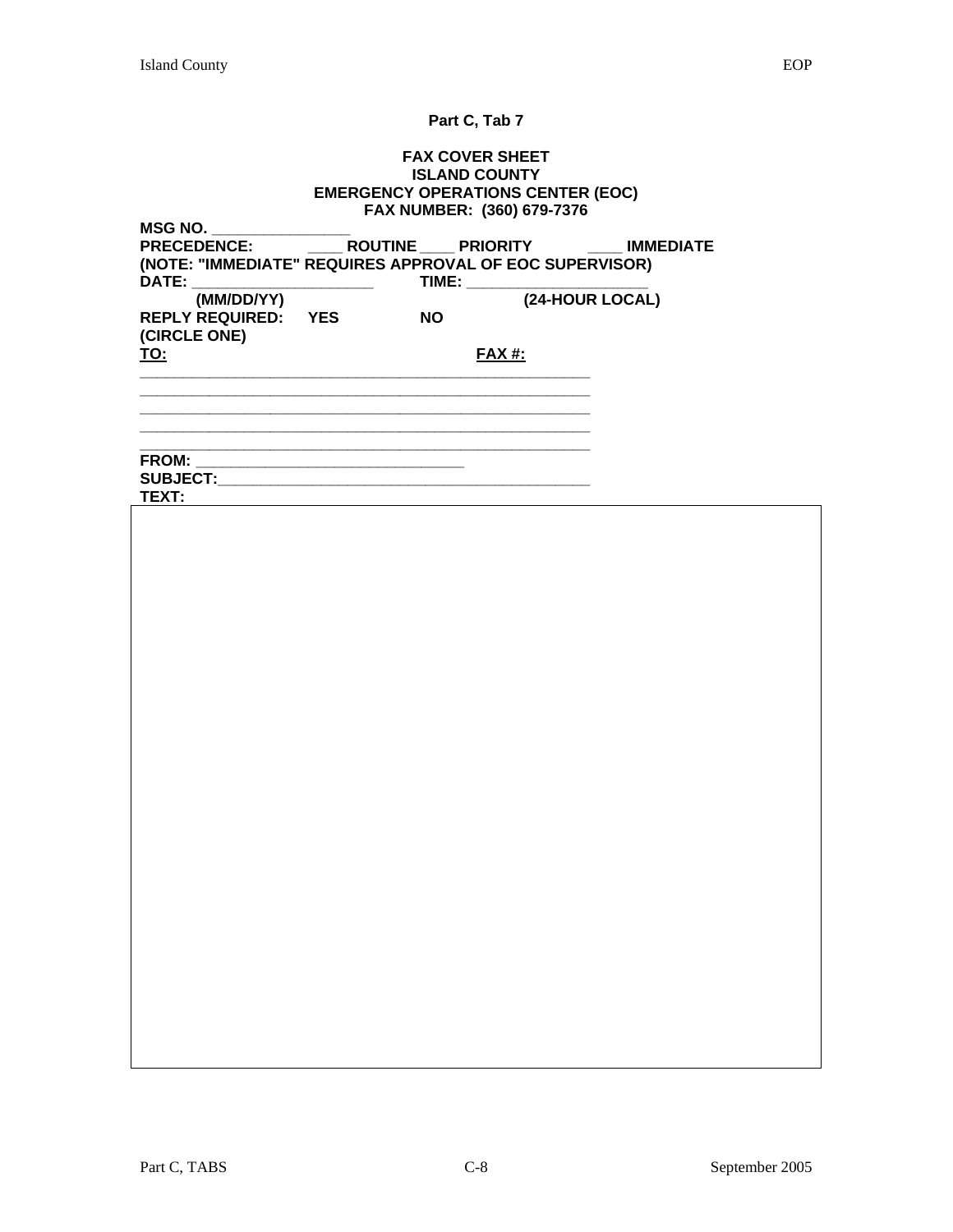# **Part C, Tab 8a**

### **EOC MESSAGE FLOW**

# **MESSAGE CENTER FLOW**  (INCOMING)

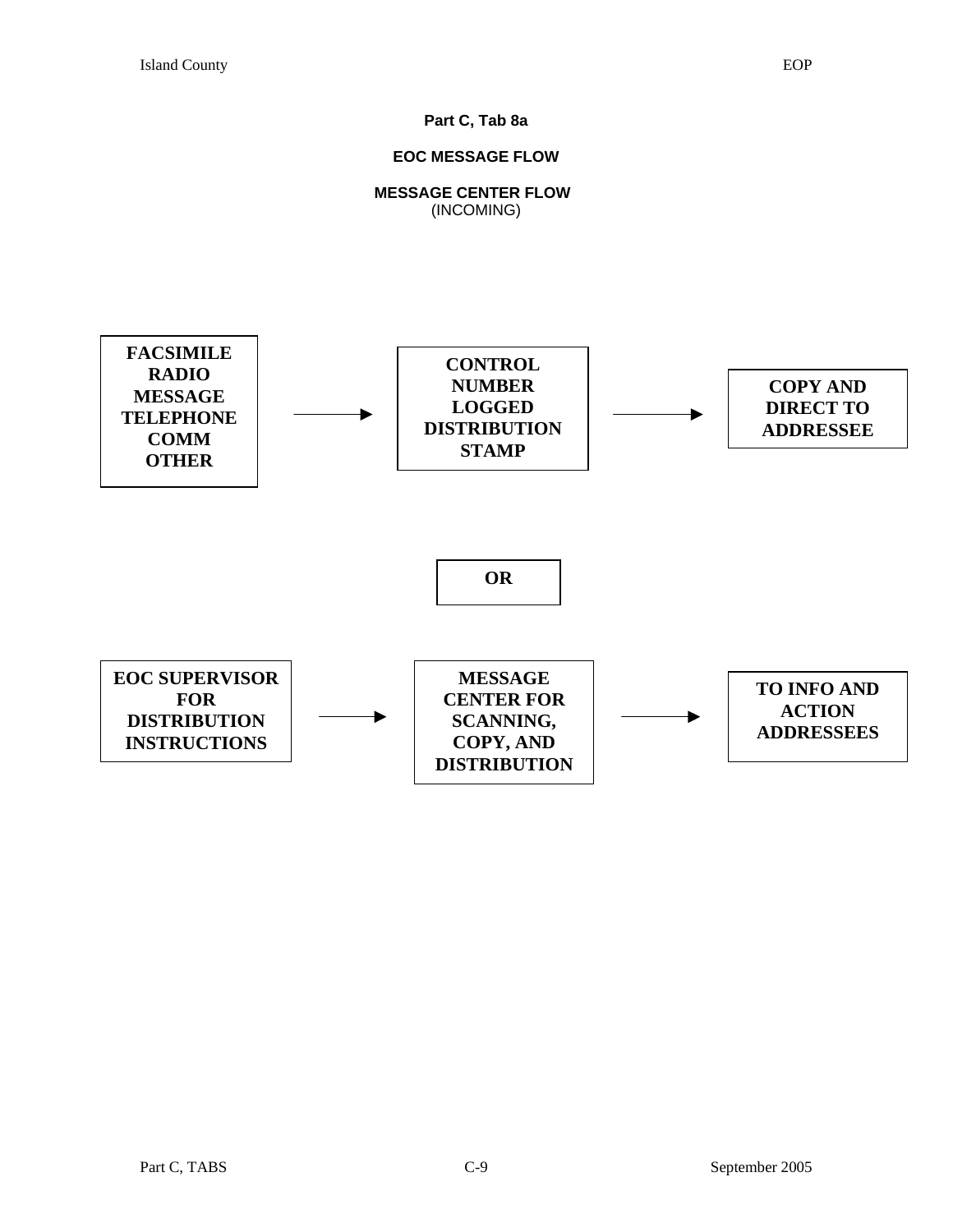#### **Part C, Tab 8b MESSAGE FLOW**

### **ISLAND COUNTY DEPARTMENT OF EMERGENCY MANAGEMENT EMERGENCY OPERATIONS CENTER**

# **MESSAGE CENTER: IN-COMING OR OUT-GOING MESSAGE LOG (CIRCLE ONE)**

# *USE THE* **TAB KEY** *TO MOVE FROM COLUMN TO COLUMN*

|                    | <b>MISSION/INCIDENT#</b> |           | DATE:       | SHIFT:     |             | Page<br>of |                  |
|--------------------|--------------------------|-----------|-------------|------------|-------------|------------|------------------|
| <b>MSG</b><br>$\#$ | <b>TIME</b>              | <b>TO</b> | <b>FROM</b> | <b>PGS</b> | <b>MACH</b> |            | pages<br>REMARKS |
|                    |                          |           |             |            |             |            |                  |
|                    |                          |           |             |            |             |            |                  |
|                    |                          |           |             |            |             |            |                  |
|                    |                          |           |             |            |             |            |                  |
|                    |                          |           |             |            |             |            |                  |
|                    |                          |           |             |            |             |            |                  |
|                    |                          |           |             |            |             |            |                  |
|                    |                          |           |             |            |             |            |                  |
|                    |                          |           |             |            |             |            |                  |
|                    |                          |           |             |            |             |            |                  |
|                    |                          |           |             |            |             |            |                  |
|                    |                          |           |             |            |             |            |                  |
|                    |                          |           |             |            |             |            |                  |
|                    |                          |           |             |            |             |            |                  |
|                    |                          |           |             |            |             |            |                  |
|                    |                          |           |             |            |             |            |                  |
|                    |                          |           |             |            |             |            |                  |
|                    |                          |           |             |            |             |            |                  |
|                    |                          |           |             |            |             |            |                  |
|                    |                          |           |             |            |             |            |                  |
|                    |                          |           |             |            |             |            |                  |
|                    |                          |           |             |            |             |            |                  |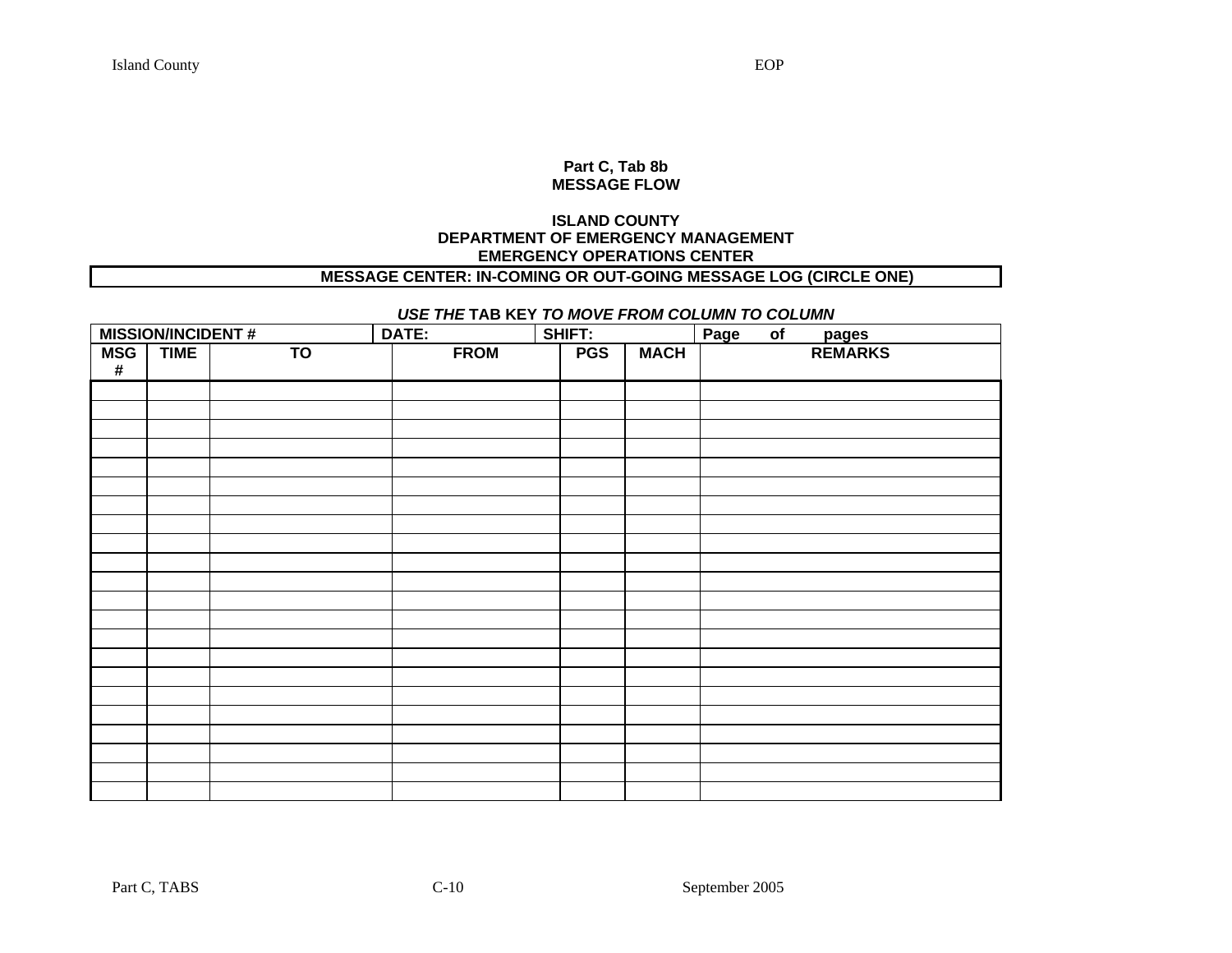# **Part C, Tab 8c**

# **EOC MESSAGE FLOW**

| <b>ISLAND COUNTY</b>                                     |               |             |  |  |  |  |  |
|----------------------------------------------------------|---------------|-------------|--|--|--|--|--|
| <b>Emergency Operations Center MESSAGE ROUTING SHEET</b> |               |             |  |  |  |  |  |
| <b>STAPLE TO FRONT OF MESSAGE FORM</b>                   |               |             |  |  |  |  |  |
| <b>SECTION</b>                                           | <b>ACTION</b> | <b>INFO</b> |  |  |  |  |  |
| <b>BOCC</b>                                              |               |             |  |  |  |  |  |
| <b>EOC Supervisor</b>                                    |               |             |  |  |  |  |  |
| <b>Public Information</b>                                |               |             |  |  |  |  |  |
| Sheriff                                                  |               |             |  |  |  |  |  |
| <b>Public Works</b>                                      |               |             |  |  |  |  |  |
| Health                                                   |               |             |  |  |  |  |  |
| Auditor                                                  |               |             |  |  |  |  |  |
| Finance                                                  |               |             |  |  |  |  |  |
| Admin                                                    |               |             |  |  |  |  |  |
| Human resources                                          |               |             |  |  |  |  |  |
| <b>Island Transit Liaison</b>                            |               |             |  |  |  |  |  |
| <b>GSA</b>                                               |               |             |  |  |  |  |  |
|                                                          |               |             |  |  |  |  |  |
| Maintenance                                              |               |             |  |  |  |  |  |
| Communications                                           |               |             |  |  |  |  |  |
| Section                                                  |               |             |  |  |  |  |  |
| <b>Prosecuting Attorney</b>                              |               |             |  |  |  |  |  |
| <b>Central Services</b>                                  |               |             |  |  |  |  |  |
|                                                          |               |             |  |  |  |  |  |
|                                                          |               |             |  |  |  |  |  |
| <b>RED CROSS</b>                                         |               |             |  |  |  |  |  |
| <b>WSP Liaison</b>                                       |               |             |  |  |  |  |  |
| <b>DOT</b> Liaison                                       |               |             |  |  |  |  |  |
| <b>NASWI Liaison</b>                                     |               |             |  |  |  |  |  |
| Fire Liaison                                             |               |             |  |  |  |  |  |
| <b>Whidbey General</b>                                   |               |             |  |  |  |  |  |
| Coupeville Liaison                                       |               |             |  |  |  |  |  |
|                                                          |               |             |  |  |  |  |  |
|                                                          |               |             |  |  |  |  |  |
|                                                          |               |             |  |  |  |  |  |
|                                                          |               |             |  |  |  |  |  |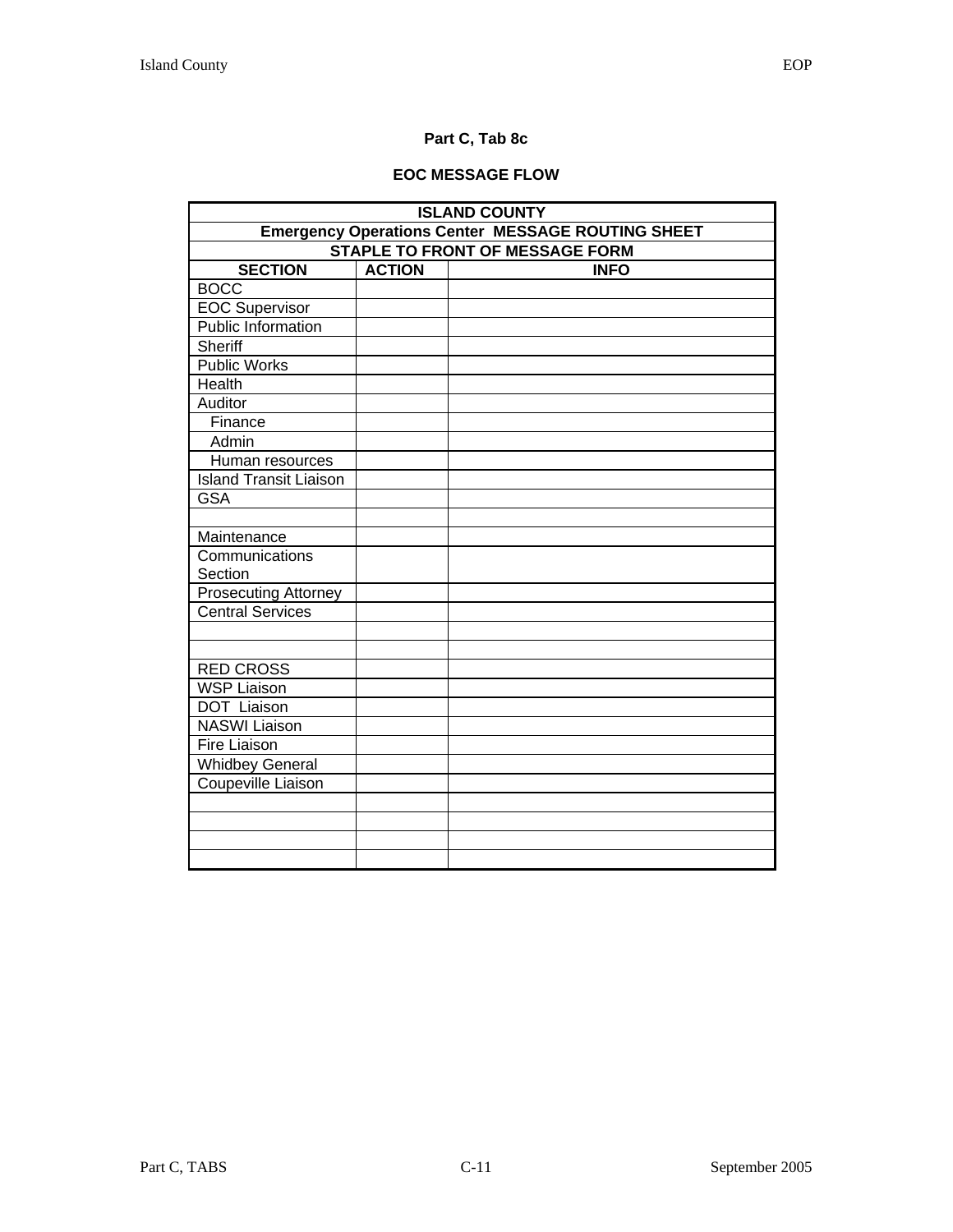# **Part C, Tab 9a, Sample Resolution Format for Proclamation of Emergency**

# **BOARD OF THE COUNTY** )<br> **COMMISSIONERS OF ISLAND COUNTY** ) Resolution No. C-**COMMISSIONERS OF ISLAND COUNTY PROCLAMATION OF EMERGENCY )**

*Whereas*, The Island County Department of Emergency Services Director\_\_\_\_\_\_\_\_\_\_\_ has reported to the Board of County Commissioners that \_\_\_\_\_\_\_\_\_\_\_\_\_\_\_\_\_\_\_\_\_\_\_\_\_

*Whereas,* extensive damage still exists to the Jurisdiction's

*Whereas,* Island County has exhausted its resources to address the needs inherent in this disaster relating to \_\_\_\_\_\_\_\_\_\_\_\_\_\_\_\_\_\_\_\_\_\_\_\_\_\_\_\_\_\_\_\_\_\_\_\_\_\_\_\_\_\_\_\_\_\_\_\_\_\_\_\_\_\_\_\_\_\_\_\_\_\_

\_\_\_\_\_\_\_\_\_\_\_\_\_\_\_\_\_\_\_\_\_\_\_\_\_\_\_\_\_\_\_\_\_\_\_\_\_\_\_\_\_\_\_\_\_\_\_\_\_\_\_\_\_\_\_\_\_\_\_\_\_\_\_\_\_\_\_\_\_\_\_\_\_\_\_\_\_\_

*Whereas,* all support personnel from Island County are being utilized, including the recall of all off-duty personnel\_\_\_\_\_\_\_\_\_\_\_\_\_\_\_\_\_\_\_\_\_\_\_\_\_\_\_\_\_\_\_\_\_\_\_\_\_\_\_\_\_\_\_\_\_\_\_\_\_\_\_\_\_

\_\_\_\_\_\_\_\_\_\_\_\_\_\_\_\_\_\_\_\_\_\_\_\_\_\_\_\_\_\_\_\_\_\_\_\_\_\_\_\_\_\_\_\_\_\_\_\_\_\_\_\_\_\_\_\_\_\_\_\_\_\_\_\_\_\_\_\_\_\_\_\_\_\_\_\_\_\_

*Whereas,* in addition to the services beyond those presently being provided by \_\_\_\_\_\_\_\_\_\_\_\_\_\_, additional assistance is required to be provided by the

# **NOW, THEREFORE, BE IT HEREBY RESOLVED BY THE BOARD OF ISLAND COUNTY COMMISSIONERS,** that

 (1) It is therefore declared by the Board of Island County Commissioners that an emergency exists in Island County, Washington, due to \_\_\_\_\_\_\_\_\_\_\_\_\_\_\_\_\_\_\_\_\_\_\_\_\_\_

(2) It is beyond the capabilities of Island County resources to cope with the problems; and

(3) Island County activates its local emergency management plans and grants emergency use of local resources and authorizes use of emergency expenditures, including waiver of hearing requirements under RCW 38.52.070(2) and RCW 36.40.180 and purchasing/contracting requirements pursuant to RCW 36.32.270.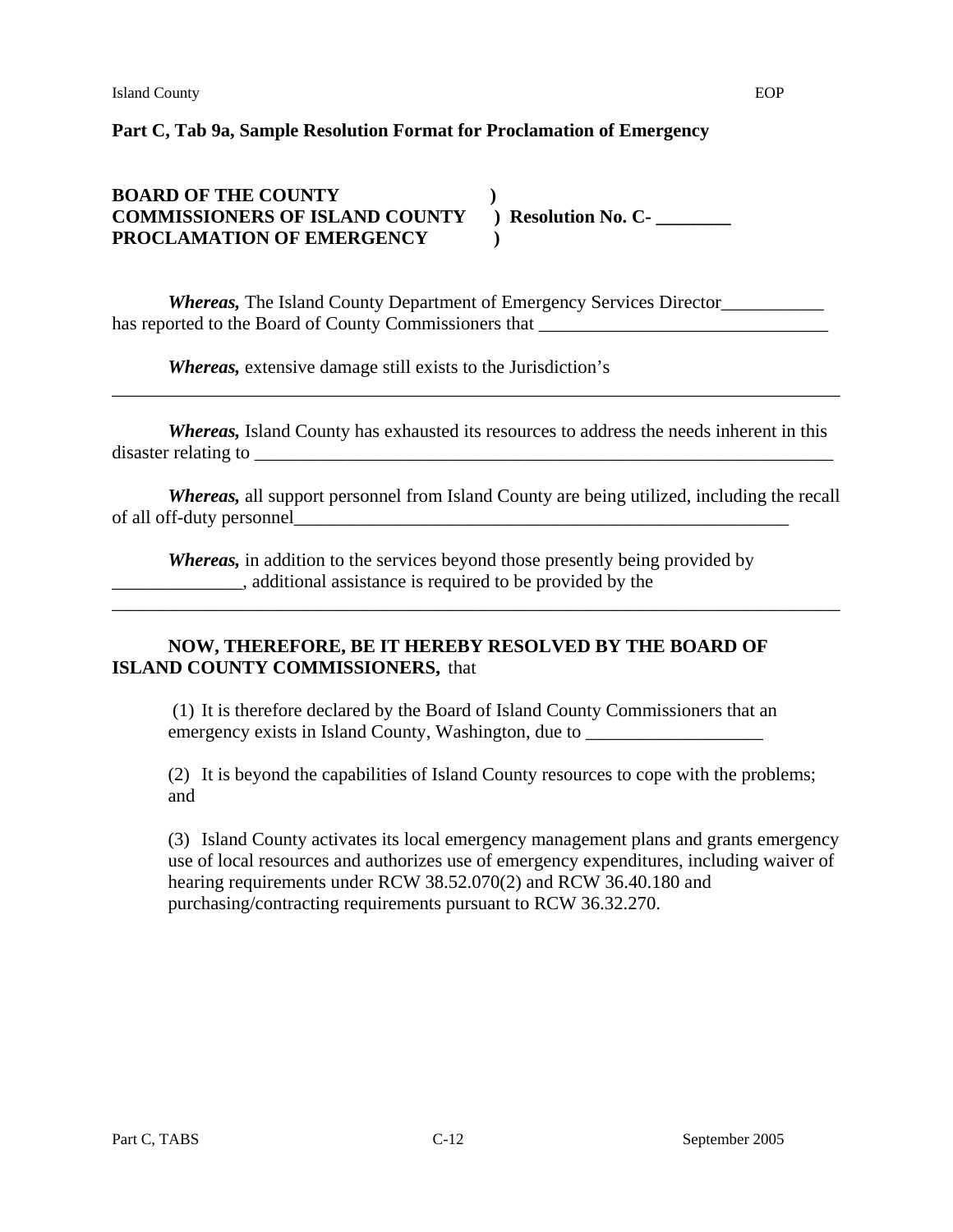# BOARD OF COUNT COMMISSIONERS Island County, Washington

Chairman

 $\frac{1}{\sqrt{2}}$  ,  $\frac{1}{\sqrt{2}}$  ,  $\frac{1}{\sqrt{2}}$  ,  $\frac{1}{\sqrt{2}}$  ,  $\frac{1}{\sqrt{2}}$  ,  $\frac{1}{\sqrt{2}}$  ,  $\frac{1}{\sqrt{2}}$  ,  $\frac{1}{\sqrt{2}}$  ,  $\frac{1}{\sqrt{2}}$  ,  $\frac{1}{\sqrt{2}}$  ,  $\frac{1}{\sqrt{2}}$  ,  $\frac{1}{\sqrt{2}}$  ,  $\frac{1}{\sqrt{2}}$  ,  $\frac{1}{\sqrt{2}}$  ,  $\frac{1}{\sqrt{2}}$ 

 $\overline{\phantom{a}}$  , which is a set of the set of the set of the set of the set of the set of the set of the set of the set of the set of the set of the set of the set of the set of the set of the set of the set of the set of th

\_\_\_\_\_\_\_\_\_\_\_\_\_\_\_\_\_\_\_\_\_\_\_\_\_\_\_\_\_\_\_ \_\_\_\_\_\_\_\_\_\_\_\_\_\_\_\_\_\_\_\_\_\_\_\_\_\_\_\_\_\_\_

Attest: Member

Clerk of the Board Member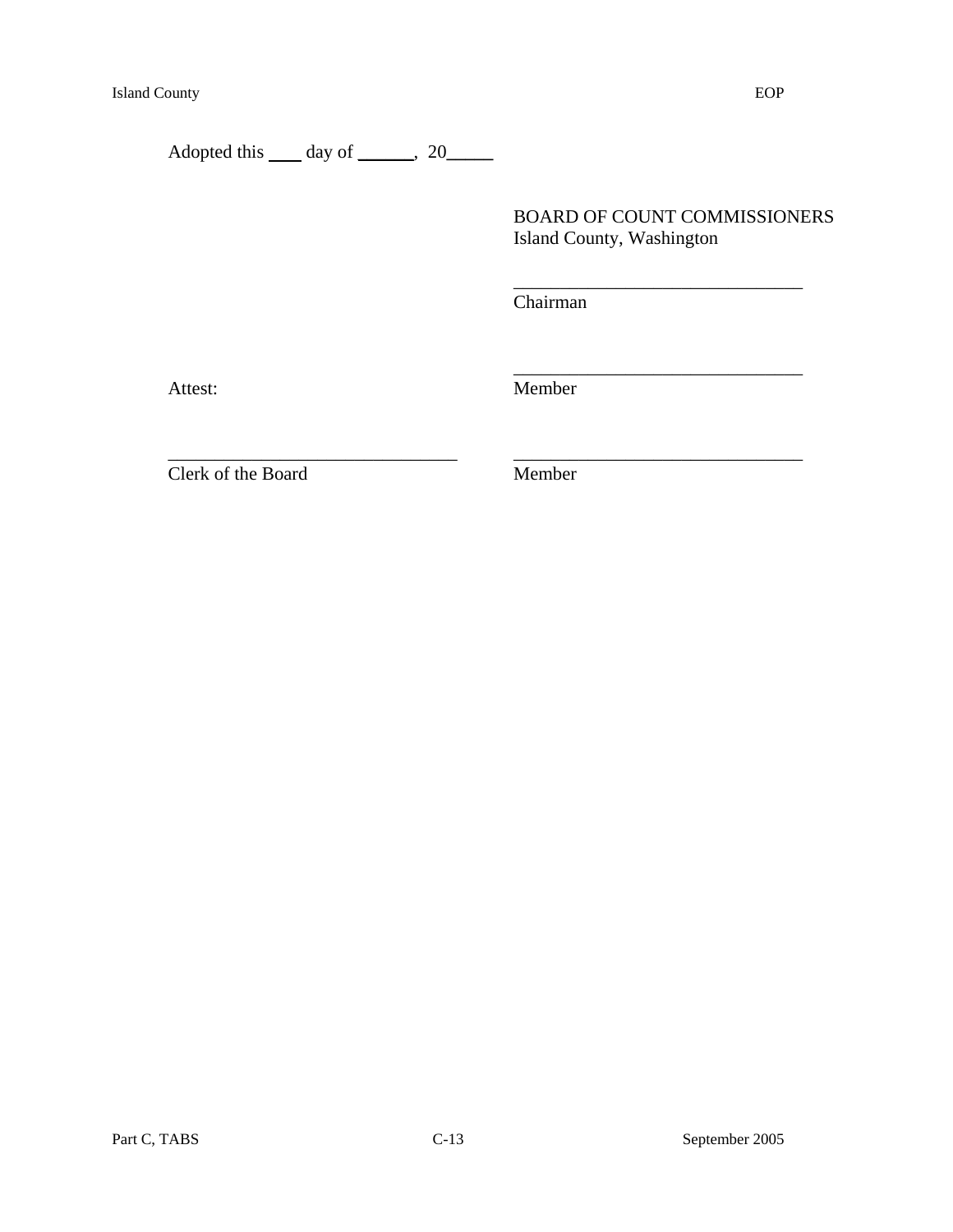# **Part C, Tab 9b, Sample Resolution Format for Proclamation Terminating an Emergency**

| <b>BOARD OF THE COUNTY</b>            |                     |
|---------------------------------------|---------------------|
| <b>COMMISSIONERS OF ISLAND COUNTY</b> | ) Resolution No. C- |
| PROCLAMATION OF EMERGENCY             |                     |

*Whereas,* on \_\_\_\_\_\_\_ the Board of Commissioners adopted Resolution\_\_\_\_\_\_, declaring that an emergency exists in Island County due to \_\_\_\_\_\_\_\_\_\_\_\_\_\_\_\_\_\_\_\_\_\_\_\_\_\_\_\_\_\_; and

*Whereas,* the Board of Commissioners has determined that the state of emergency no longer exists;

**NOW THEREFORE, BE IT RESOLVED**, THAT PURSUANT TO Island County Code Title 9.24A, the period of emergency conditions declared in Resolution\_\_\_\_\_\_\_\_\_\_\_\_\_\_\_\_\_\_ is hereby ended.

Adopted this  $\qquad \qquad \text{day of } \qquad .20 \qquad .$ 

\_\_\_\_\_\_\_\_\_\_\_\_\_\_\_\_\_\_\_\_\_\_\_\_\_\_\_\_\_\_\_

\_\_\_\_\_\_\_\_\_\_\_\_\_\_\_\_\_\_\_\_\_\_\_\_\_\_\_\_\_\_\_ \_\_\_\_\_\_\_\_\_\_\_\_\_\_\_\_\_\_\_\_\_\_\_\_\_\_\_\_\_\_\_

**COMMISSIONERS** 

BOARD OF COUNT

Island County, Washington

\_\_\_\_\_\_\_\_\_\_\_\_\_\_\_\_\_\_\_\_\_\_\_\_\_\_\_\_\_\_\_

Chairman

Attest: Member

Clerk of the Board Member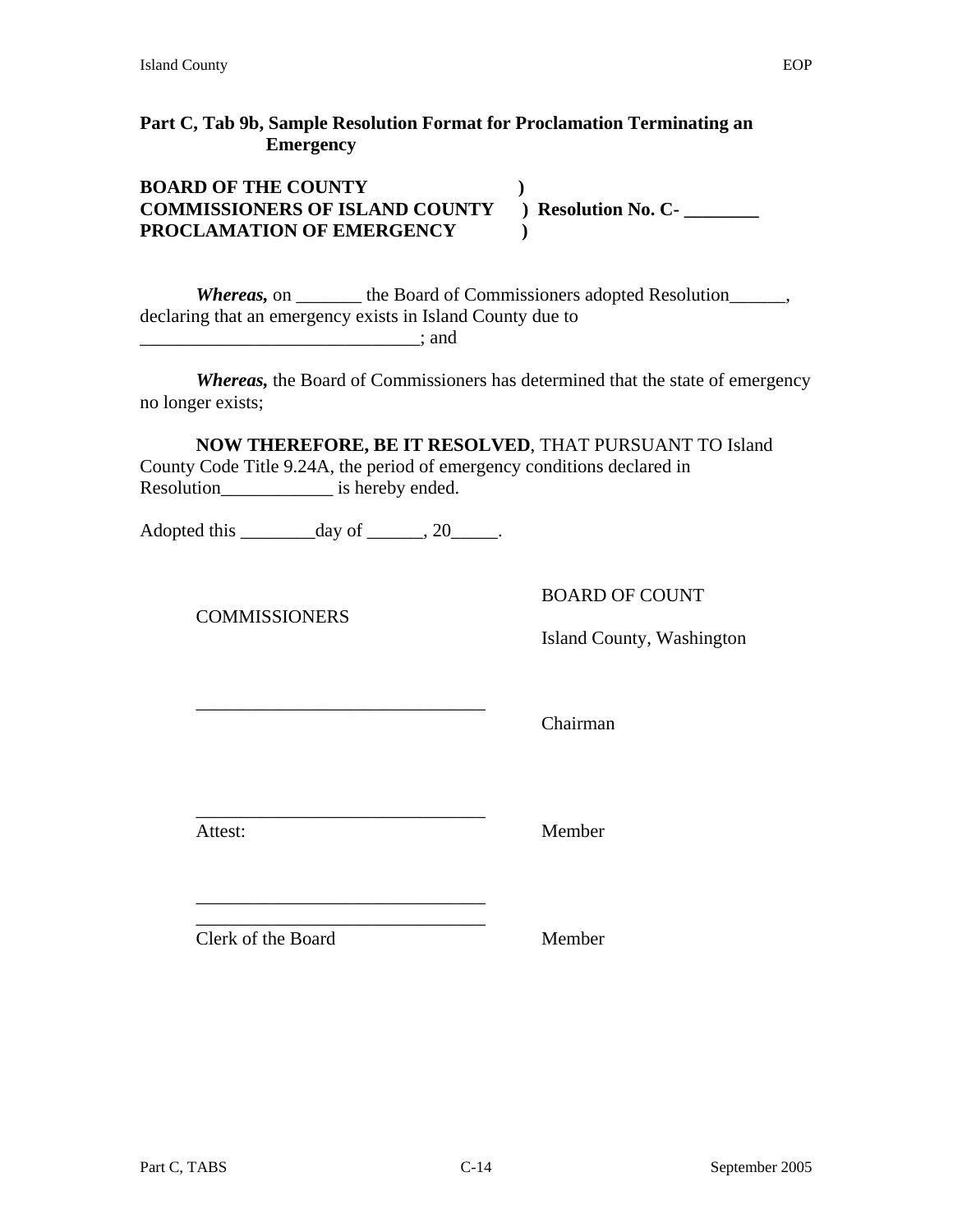# **Part C, Tab 10a**

#### **ASSISTANCE SHELTERS/EMERGENCY WORKER CENTERS**

| As of<br>hrs            |             |                 |                |                 |
|-------------------------|-------------|-----------------|----------------|-----------------|
| <b>NAME and ADDRESS</b> | <b>CITY</b> | <b>CAPACITY</b> | <b>MANAGER</b> | <b>COMMENTS</b> |
|                         |             |                 |                |                 |
|                         |             |                 |                |                 |
|                         |             |                 |                |                 |
|                         |             |                 |                |                 |
|                         |             |                 |                |                 |
|                         |             |                 |                |                 |
|                         |             |                 |                |                 |
|                         |             |                 |                |                 |
|                         |             |                 |                |                 |
|                         |             |                 |                |                 |
|                         |             |                 |                |                 |
|                         |             |                 |                |                 |
|                         |             |                 |                |                 |
|                         |             |                 |                |                 |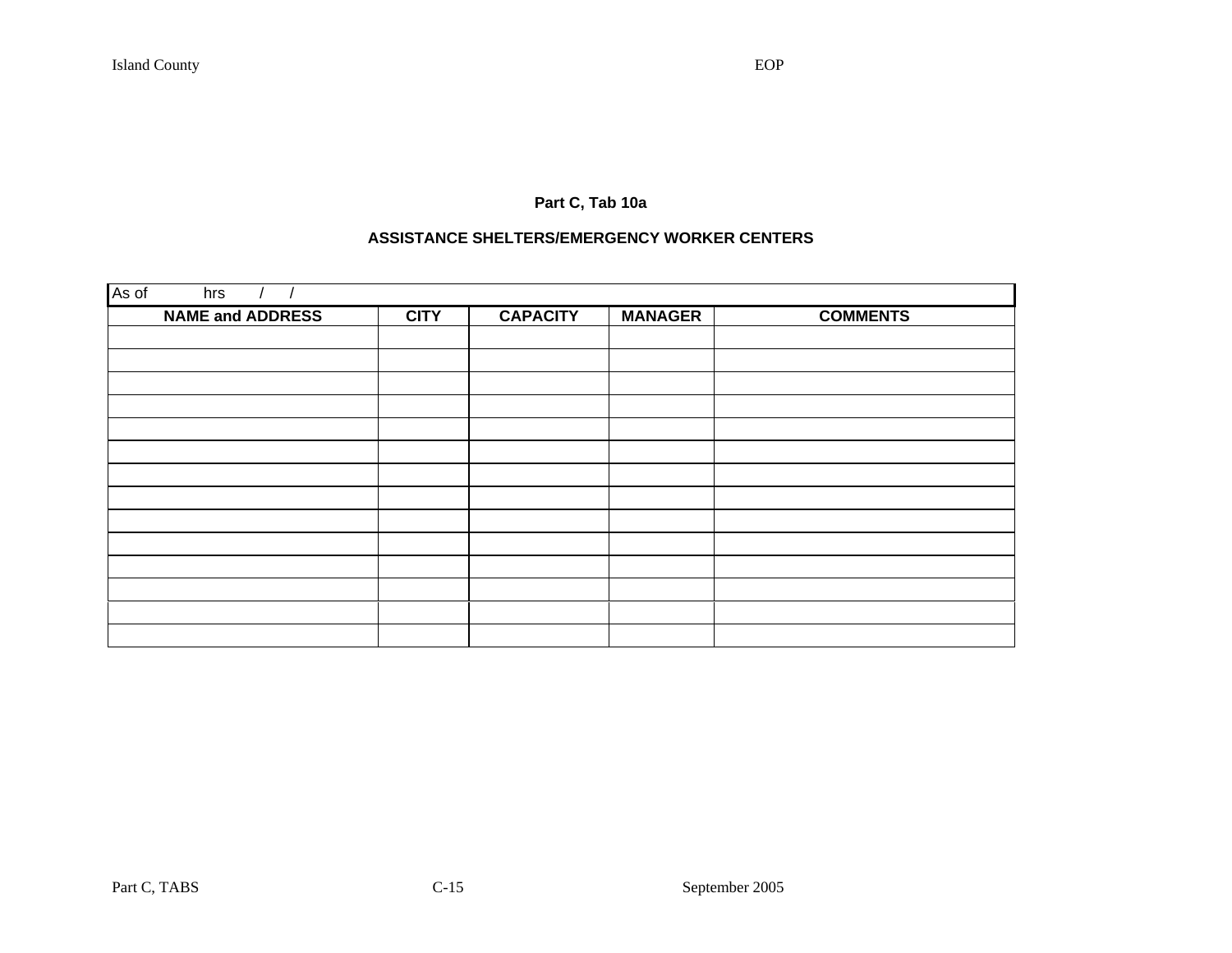# **Part C, Tab 10b**

#### **SIGNIFICANT EVENTS (IAP) Date/Time Posted and Copied: \_\_\_\_\_\_\_\_\_\_\_\_\_\_\_\_\_\_\_\_**

| <b>SEQUENCE</b><br><b>NUMBER</b> | <b>DATE</b> | <b>TIME</b> | <b>ACTION</b> | <b>INITIALS</b> |
|----------------------------------|-------------|-------------|---------------|-----------------|
|                                  |             |             |               |                 |
|                                  |             |             |               |                 |
|                                  |             |             |               |                 |
|                                  |             |             |               |                 |
|                                  |             |             |               |                 |
|                                  |             |             |               |                 |
|                                  |             |             |               |                 |
|                                  |             |             |               |                 |
|                                  |             |             |               |                 |
|                                  |             |             |               |                 |
|                                  |             |             |               |                 |
|                                  |             |             |               |                 |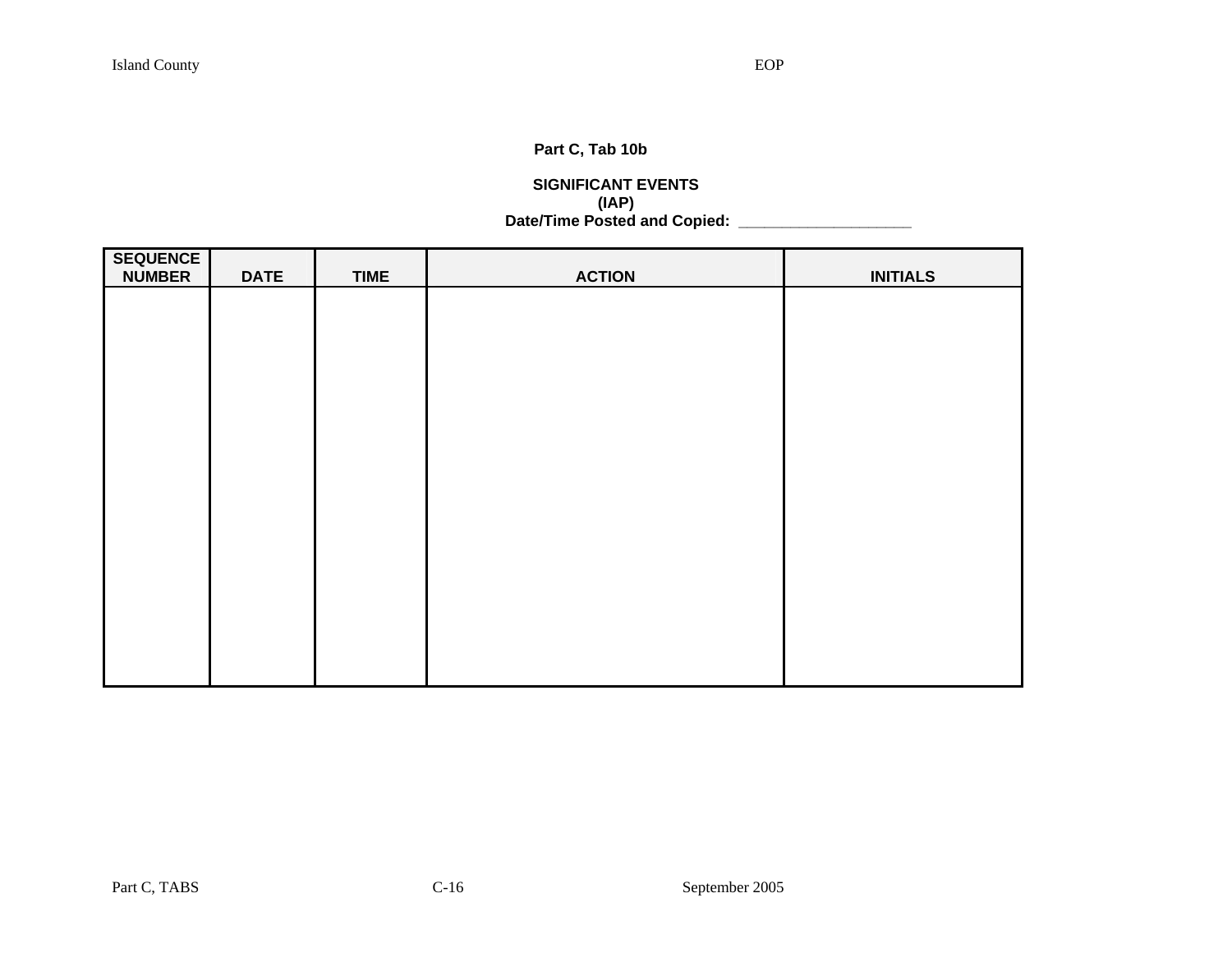| I<br>٠<br>v.<br>v |
|-------------------|
|-------------------|

Updated: \_\_\_\_\_\_\_\_\_\_\_\_\_\_\_\_\_\_\_\_ Current as of: \_\_\_\_\_\_\_\_\_\_\_\_\_\_\_\_\_\_\_\_

| Part C, Tab 10c |  |  |  |  |
|-----------------|--|--|--|--|
| WEATHER         |  |  |  |  |
| (IAP)           |  |  |  |  |

| Updated:                     |  |
|------------------------------|--|
| Date/Time Posted and Copied: |  |

|                                   |             |                    |   |                   | <b>LOCATION</b> |                   |                      |
|-----------------------------------|-------------|--------------------|---|-------------------|-----------------|-------------------|----------------------|
|                                   |             | <b>TEMPERATURE</b> |   |                   |                 | <b>WIND SPEED</b> | <b>PRECIPITATION</b> |
| D.<br>Low                         | <b>High</b> |                    |   |                   | From/To         |                   |                      |
| <b>CURRENT</b>                    |             |                    |   |                   |                 |                   |                      |
| <b>NEXT 12 HRS</b>                |             |                    |   |                   |                 |                   |                      |
| <b>NEXT 24 HRS</b>                |             |                    |   |                   |                 |                   |                      |
| <b>EXTENDED FORECAST:</b>         |             |                    |   |                   |                 |                   |                      |
| <b>CEILING:</b><br><b>SUNSET:</b> |             |                    |   | <b>STABILITY:</b> |                 |                   | <b>SUNRISE:</b>      |
| <b>WIND DIRECTION</b>             |             | $\mathbf N$        |   | <b>REMARKS:</b>   |                 |                   |                      |
|                                   | W           |                    | E |                   |                 |                   |                      |
|                                   |             | S                  |   |                   |                 |                   |                      |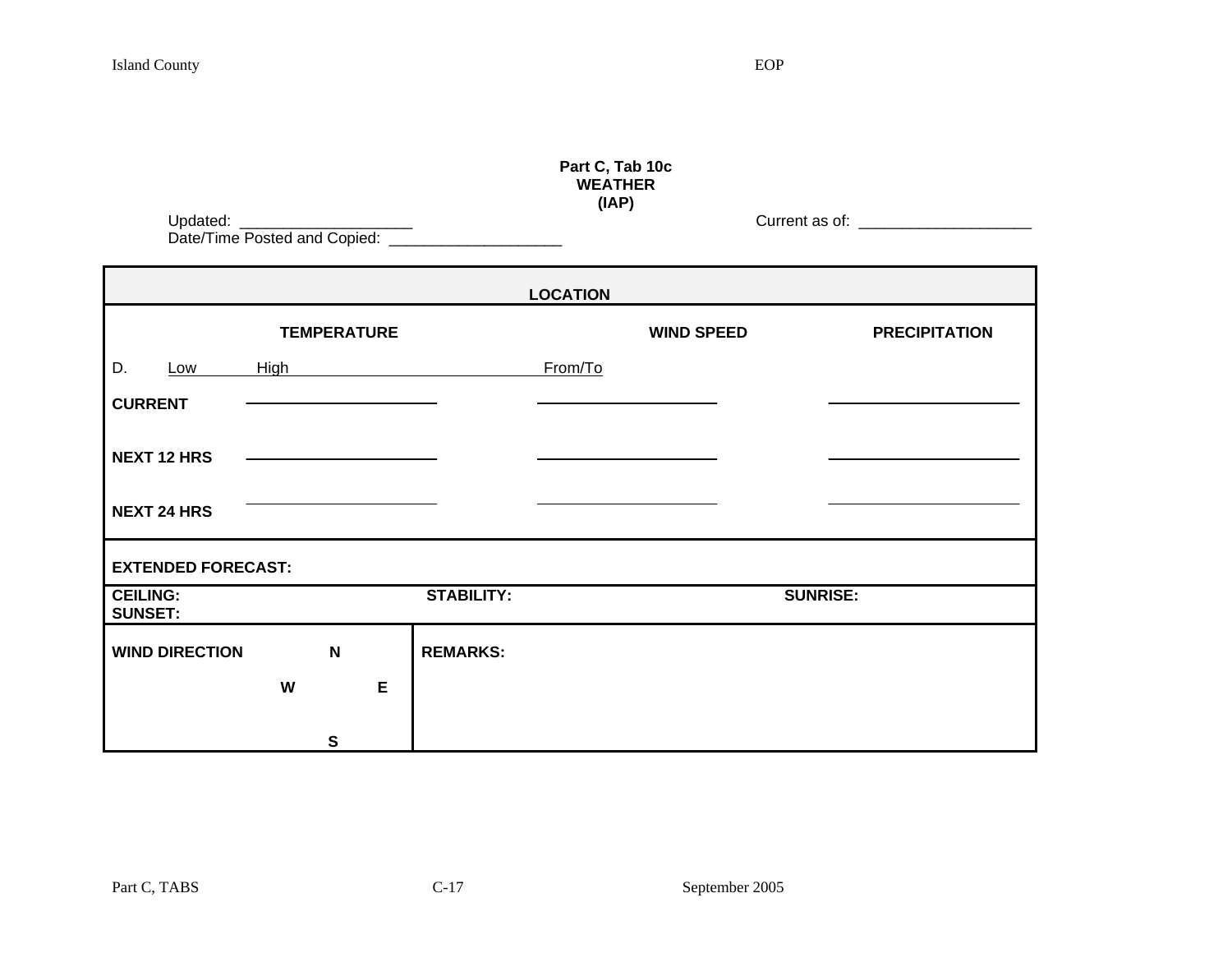| <b>FREEZING LEVEL:</b> |                   | SNOW ACCUMULATION: NEXT: |            |      | HRS: |
|------------------------|-------------------|--------------------------|------------|------|------|
| <b>FREEZING LEVEL:</b> |                   | <b>SNOW ACCUMULATION</b> | NEXT:      |      | HRS: |
| <b>COAST/INLAND</b>    | <b>WIND SPEED</b> | <b>FROM/TO:</b>          | NEXT:      | HRS: |      |
|                        | NEXT:             | HRS:                     |            |      |      |
|                        | <b>HIGH TIDE:</b> | AT:                      | <b>HRS</b> |      |      |
|                        | <b>LOW TIDE:</b>  | AT:                      | <b>HRS</b> |      |      |
|                        |                   |                          |            |      |      |
|                        |                   |                          |            |      |      |
|                        |                   |                          |            |      |      |
|                        |                   |                          |            |      |      |
|                        |                   |                          |            |      |      |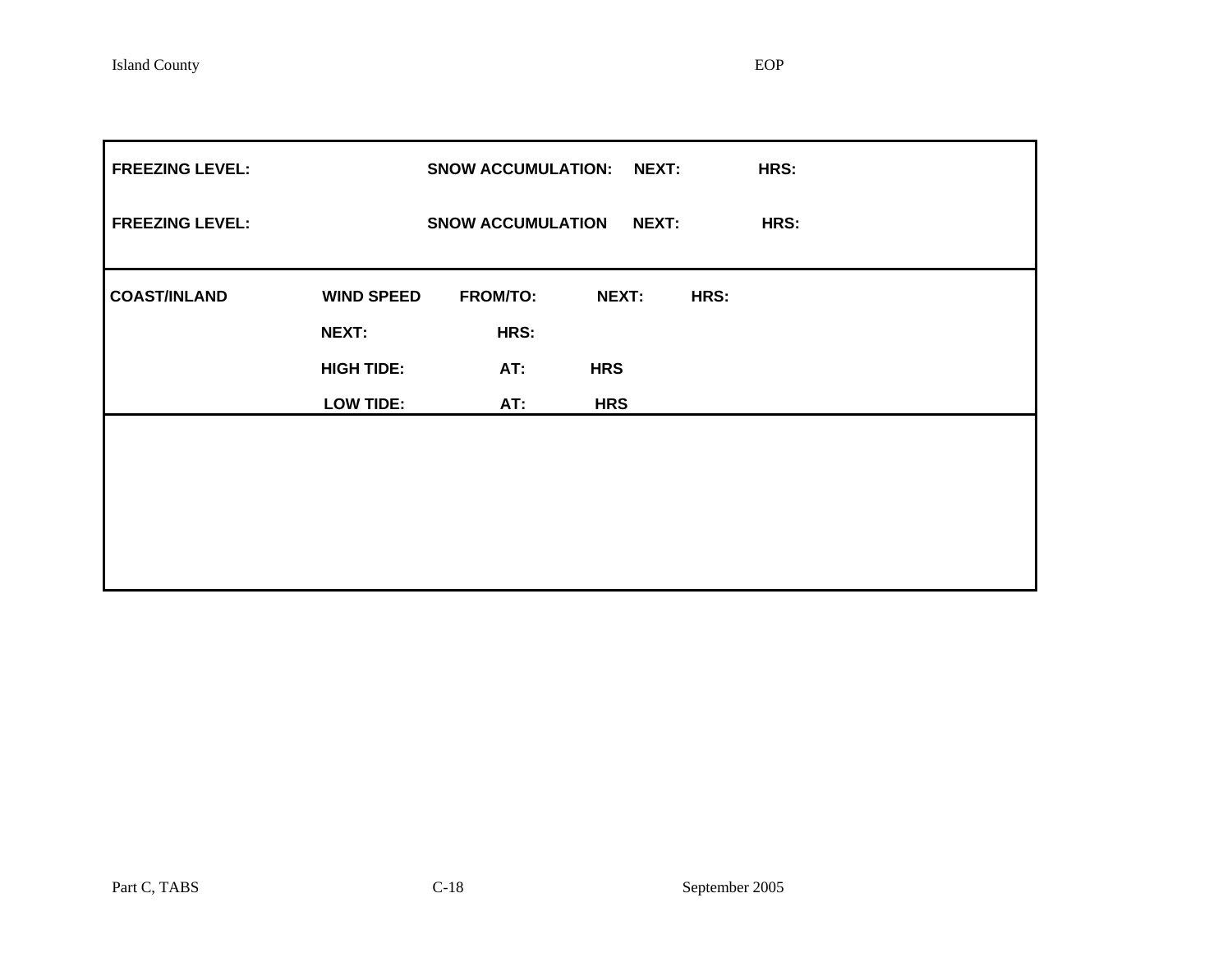# **PART D**

# **POSITION CHECKLISTS**

| <u>TAB</u>                                          | <b>POSITION</b>                                                                                                                                                     |
|-----------------------------------------------------|---------------------------------------------------------------------------------------------------------------------------------------------------------------------|
| $D-A-1$                                             | <b>EOC Supervisor</b>                                                                                                                                               |
| $D-C-2$<br>$D-C-3$<br>$D-C-4$<br>$D-C-5$<br>$D-C-6$ | Radio Operators<br>Message Center Supervisor<br>Message Center Operator<br>Message Clerk<br><b>Runners</b>                                                          |
| $D-D-1$                                             | <b>Operations Section Supervisor</b>                                                                                                                                |
| $D-E-1$                                             | <b>IAP Section Supervisor</b>                                                                                                                                       |
| $D-F-1$<br>$D-F-3$<br>$D-F-4$<br>$D-F-5$            | <b>Administration Section Supervisor</b><br><b>Administration Section Personnel Staffing</b><br><b>Fiscal Management Comptroller</b><br><b>Security Coordinator</b> |
| $D-G-1$<br>$D-G-2$                                  | <b>Logistics Section</b><br><b>Logistics Section Supervisor</b><br><b>Logistics Coordinator</b>                                                                     |
| $D-H-1$                                             | <b>Public Information Officer</b>                                                                                                                                   |
| $D-I-1$                                             | American Red Cross Liaison                                                                                                                                          |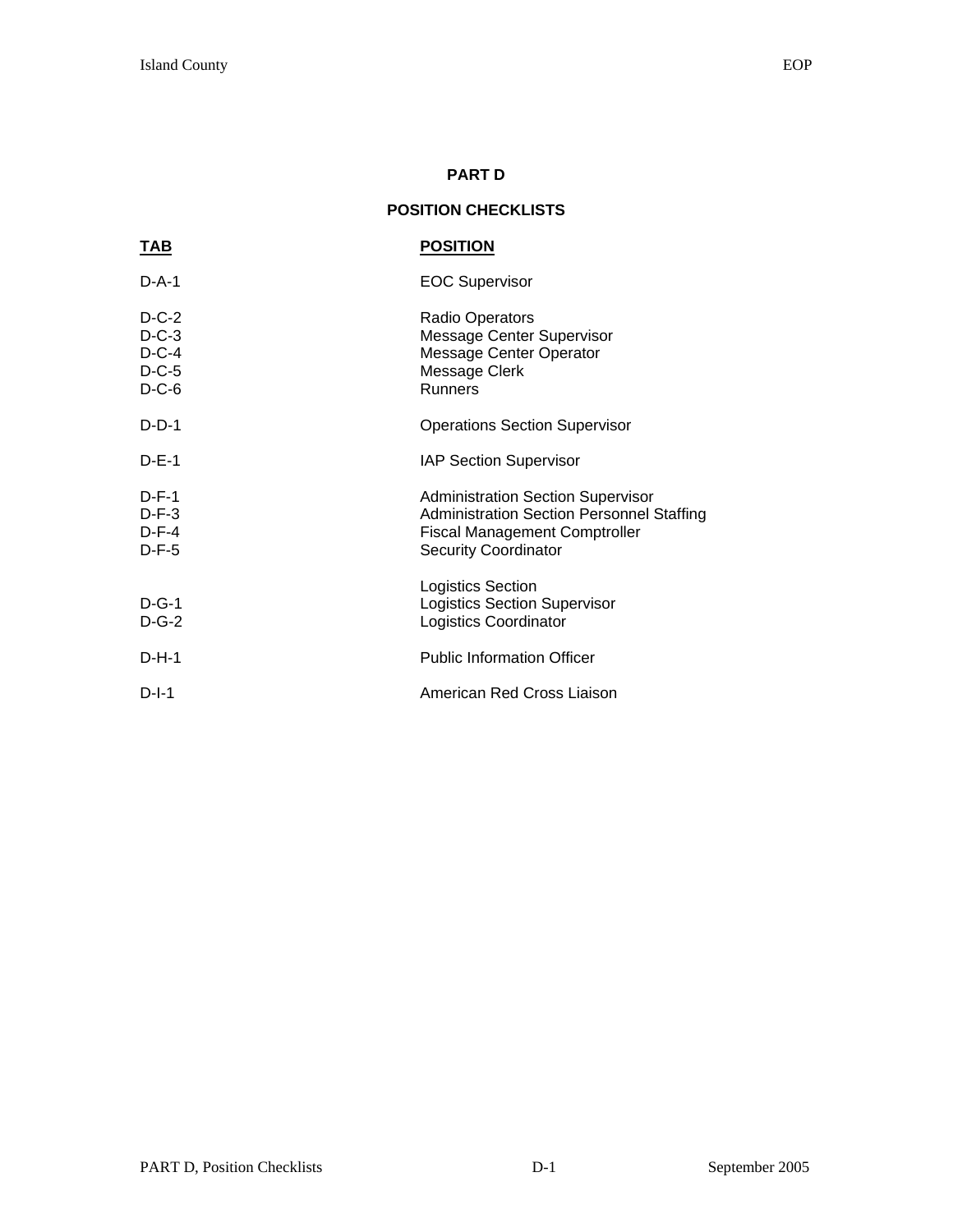#### **Part D, A-1 Island County EMERGENCY OPERATION CENTER CHECKLIST**

#### POSITION: **EMERGENCY OPERATION CENTER SUPERVISOR**

#### **GENERAL DESCRIPTION OF RESPONSIBILITIES:**

Responsible for overseeing the general Emergency Operation Center (EOC) activity to ensure appropriate response to an event. Ensure that necessary EOC functions are properly delegated, coordination between EOC sections is maintained and that all personnel are kept apprised of the current situation.

#### **OVERALL DUTIES:**

- $\triangleright$  Ensure that the EOC sections coordinate their efforts and provide support for one another.
- ¾ Keep the Communications Supervisor apprised of the EOC's communications needs based on EOC activity levels and the projected, as well as current, emergency situation.
- $\triangleright$  Provide input to the Public Information Officer (PIO) about EOC/county activities.
- $\triangleright$  Ensure timely responses or actions to critical messages and requests for information or assistance.
- $\triangleright$  Coordinate with the Administration Section Supervisor to ensure that adequate EOC staffing and resources are available for current and projected emergency response needs.
- $\triangleright$  Be prepared to assist any untrained personnel.

- ( ) Oversee activation of the EOC, as assisted by the DES Duty Officer.
- ( ) Report EOC activation to the Director DES.
- ( ) Delegate appropriate tasks to the section supervisors. Ensure that the appropriate DES and the BOCC **is not** burdened with the details of the EOC operations.
- ( ) Conduct functional briefings or updates approximately every 60 minutes, or as necessary.
- ( ) Delegate the Assistant EOC Supervisor to prepare, a chronological shift change briefing. The shift change schedule and chronological briefings will be coordinated with all Section Supervisors and other agencies operating in support of the emergency response.
- ( ) If untrained personnel are sent to the EOC to assist, be prepared to make assignments based on general job experience, capabilities, work background, and provide on-the-job training under supervision, or place them in a staging area until a need arises. Work with the Section Supervisors in arranging the necessary training and assignments.
- ( ) Maintain an individual log of EOC activities.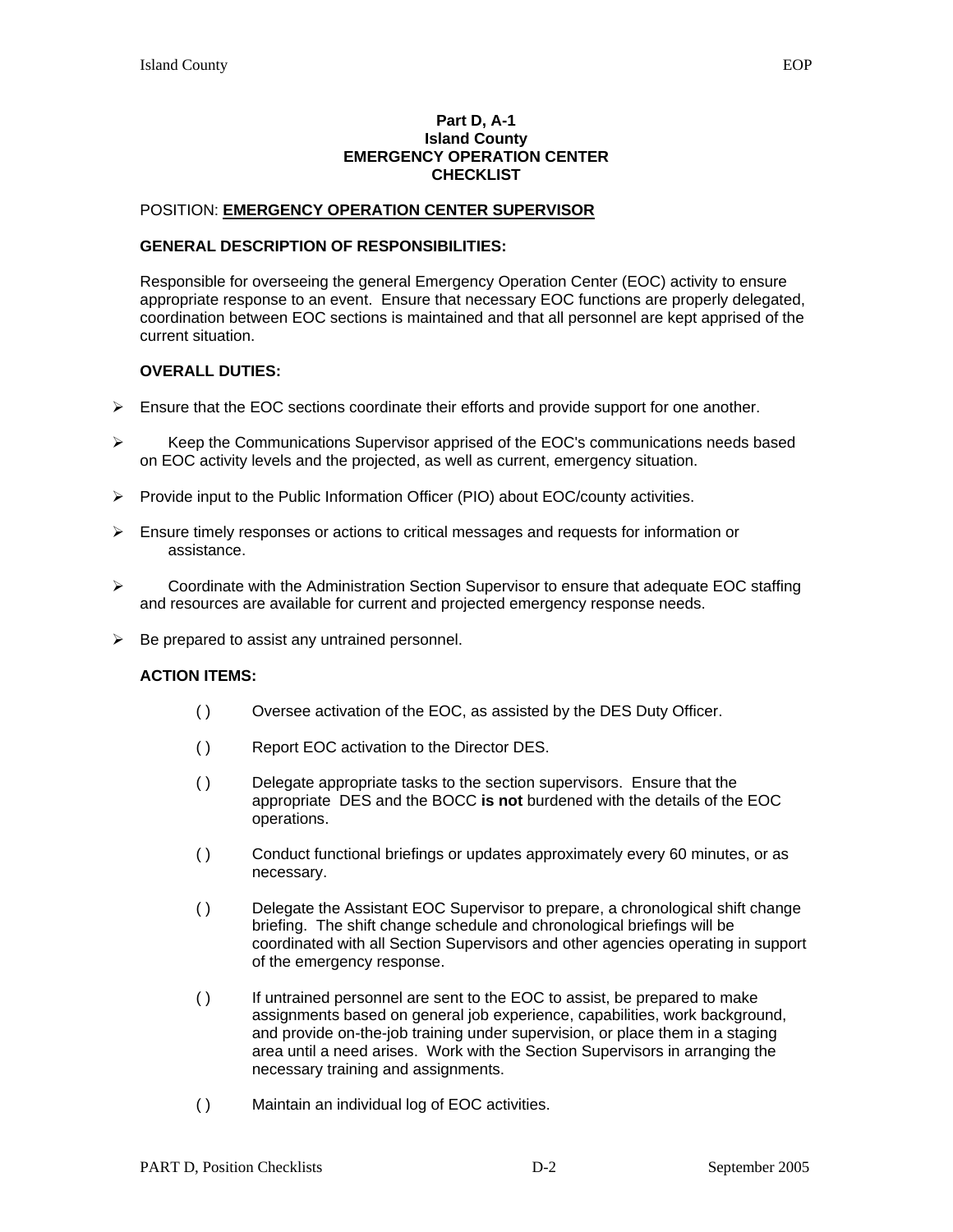#### **Part D, C-2 Island County EMERGENCY OPERATION CENTER CHECKLIST**

#### POSITION: **RADIO OPERATORS**

#### **GENERAL DESCRIPTION OF RESPONSIBILITIES:**

Responsible for transmitting and receiving messages through the radio systems of the EOC

#### **ACTION ITEMS:**

- ( ) Report to the state EOC and Communications Supervisor.
- ( ) Establish station logs, incoming and outgoing, for assigned radio station. Operate equipment in accordance with operating instructions and procedures. Note: RACES radio operators use appropriate ARRL/ARES log forms/procedures.

#### **For Incoming Messages**

- ( ) When receiving traffic, copy message verbatim on the General Message Form.
- ( ) If not clear, read back to ensure accuracy.
- ( ) On message form, indicate time of receipt (TOR) and initials.
- ( ) On incoming station log, log the TOR, date, and your initials.
- ( ) Provide message to the Message Center for logging.

#### **For Outgoing Messages**

- ( ) Be sure message is legible and readable.
- ( ) After transmitting message, indicate on the message the time of transmit (TOT) and your initials.
- ( ) On the outgoing station log, log the TOT, date, and your initials.
- ( ) Return message to the Message Center for logging.
- ( ) Use "plain talk" at all times when transmitting/receiving traffic.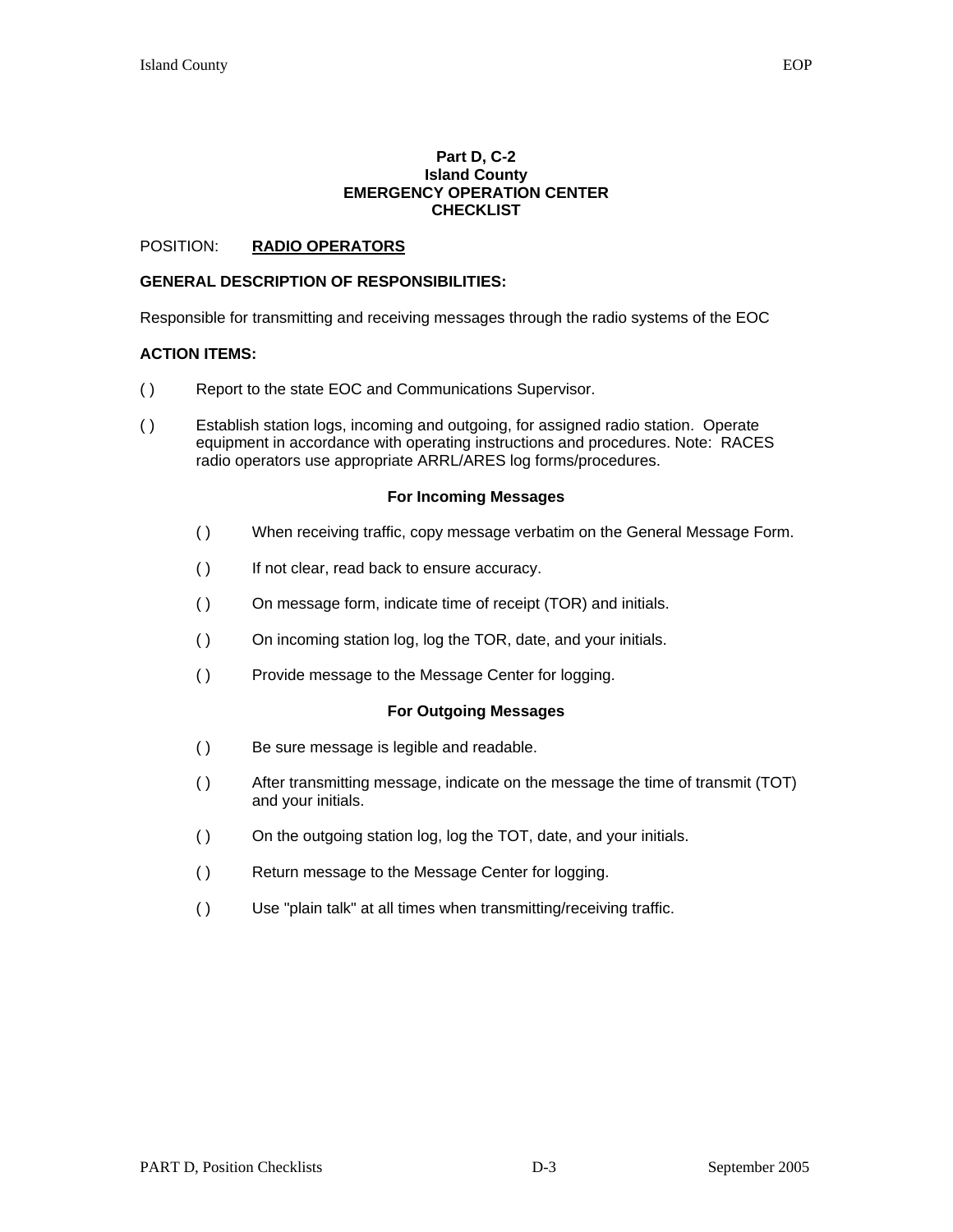#### **Part D, C-3 ISLAND COUNTY EMERGENCY OPERATION CENTER CHECKLIST**

#### POSITION: **MESSAGE CENTER SUPERVISOR**

#### **GENERAL DESCRIPTION OF RESPONSIBILITIES:**

Manage message center operations and supervise the Message Clerk, facsimile operators, Copy Machine Operator, and runners. Ensure messages being received/transmitted are logged and distributed to the EOC staff in a timely manner. Perform duties as a message runner as needed.

#### **OVERALL DUTIES:**

- $\triangleright$  Supervise the Message Clerk, fax operators, copier, and runners.
- $\triangleright$  Supervise the distribution of messages that are routed within the EOC. When routing is in question consult with EOC Supervisor or Operations Supervisor.

- ( ) Report to the EOC and the Communications Supervisor. Check in with the Administration Section Supervisor in the EOC. Begin an individual log of actions taken during the emergency.
- ( ) Establish the message center and maintain order within center.
- ( ) Ensure that the computer is set up and working properly for logging incoming/outgoing messages.
- ( ) Ensure that the scanner is set up and working properly for scanning incoming messages.
- ( ) Ensure that a filing system of incoming and outgoing messages is established and maintained.
- ( ) Ensure message traffic is coordinated and distributed in a timely manner. Distribution is to be accomplished on a first in, first out basis according to the precedence of the message. Precedence priorities are: Immediate, Priority, Routine.
- ( ) Advise Administration Section Supervisor of need for additional staff.
- ( ) Provide the EOC Supervisor, when requested, with a complete list of messages generated during the activation of the EOC.
- ( ) During exercises maintain a separate copy of all incoming and outgoing messages for use by the evaluators.
- ( ) Keep the Telecommunications Supervisor informed on the status of the fax machines.
- ( ) Assist in determining the "means" for transmitting a message, based on its precedence and the availability of systems.
	- ( ) Upon deactivation, collect master message file and individual messages. Pass these files to the EOC Supervisor.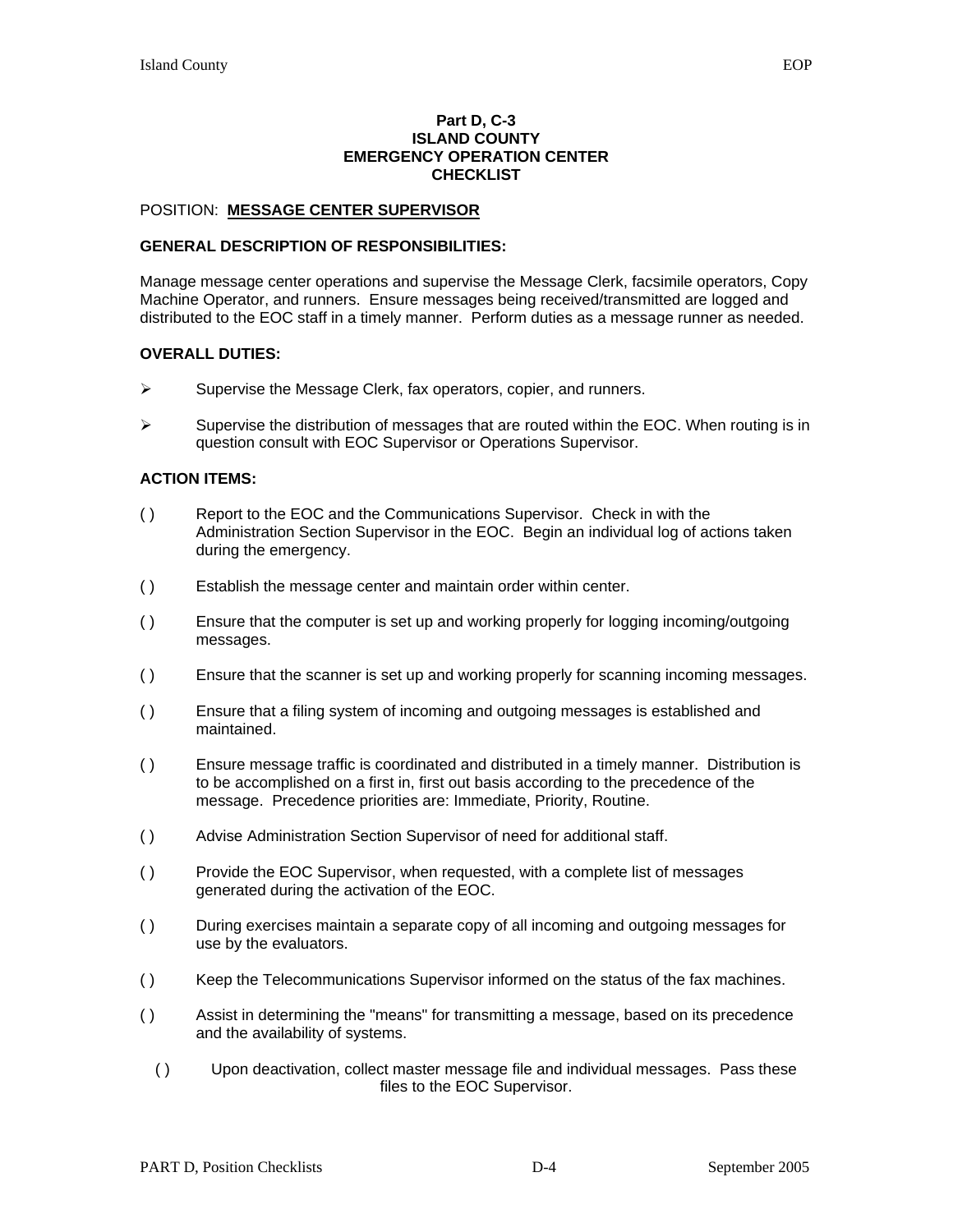#### **Part D, C-4 ISLAND COUNTY EMERGENCY OPERATION CENTER CHECKLIST**

#### POSITION: **MESSAGE CENTER OPERATOR (S)**

#### **GENERAL DESCRIPTION OF RESPONSIBILITIES**:

Primary responsibility for transmitting and receiving facsimile messages through the machines located in the Message Center.

Secondary responsibility for making copies of messages or other documents and distributing messages as needed.

#### **ACTION ITEMS**:

- ( ) Report to the EOC and Message Center Supervisor.
- ( ) Establish station logs (use Message Control Log, DA Form 5651) for the facsimile machine.
- ( ) Ensure the facsimile machine is operational and that adequate amounts of paper are loaded for the printing of messages.

#### **For Incoming Messages**

- ( ) On the message, indicate the time of receipt (TOR) and your initials.
- ( ) On the incoming station log, log each message in sequential order noting the TOR, date, and your initials.
- ( ) Provide message to the Message Center clerk.
- ( ) After message has been logged, make one copy for the message center file and place the original in the distribution box of the designated action agency/staff.

#### **For Outgoing Messages**

- ( ) Send message in accordance with operating instructions provided in the message center. Always place messages into the "MEMORY" of the fax machine.
- ( ) After message has been transmitted, retain the transmit report (indicates message "OK" and a portion of the header sheet). Indicate time of transmit (TOT) and your initials.
- ( ) On the outgoing log, log each message in sequential order noting the time of transmit (TOT), date, and your initials.
- ( ) Provide the transmit report and original message to the Message Clerk.
- ( ) After message has been logged, make one copy for the message center file and place the original in the distribution box of the agency/staff which prepared the message.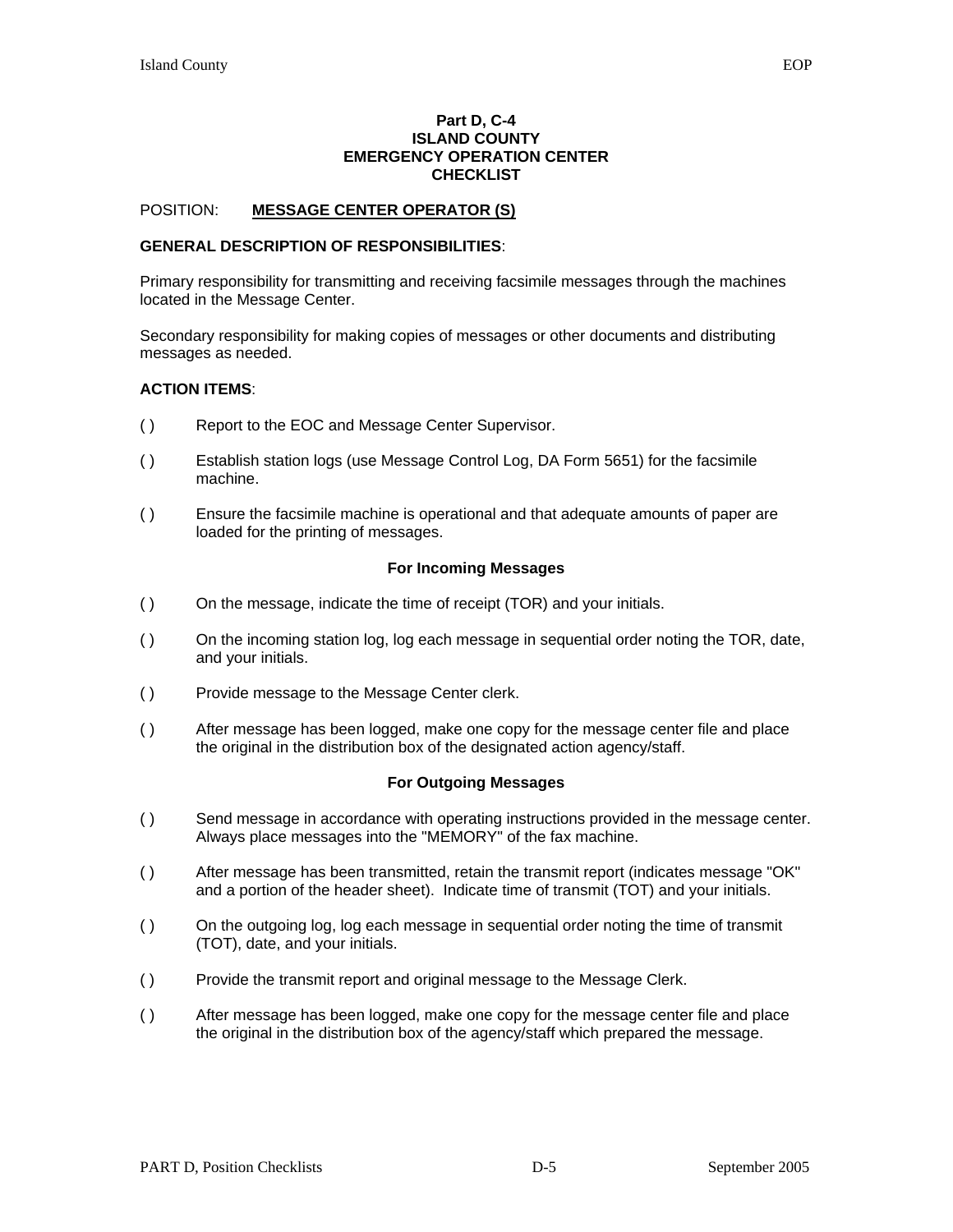#### **Part D, C-5 ISLAND COUNTY EMERGENCY OPERATION CENTER CHECKLIST**

#### POSITION: **MESSAGE CLERK**

#### **GENERAL DESCRIPTION OF RESPONSIBILITIES:**

Responsible for the logging and distribution of electronic and hard copy incoming messages, reviewing outgoing messages for format/completion, and logging outgoing messages for transmission.

#### **OVERALL DUTIES:**

- $\triangleright$  As messages come into the message center:
	- A. Log in the message into the system noting message number, to/from, time (received/transmitted), communications means used, and subject.
	- B. Initial the message form in the upper right hand corner, showing that the message has been input.
- $\triangleright$  Supply the Message Center Supervisor, when requested, a complete file listing of messages generated or received during the emergency.

#### **ACTION ITEMS:**

- ( ) Report to the EOC Administration Section Supervisor and Message Center Supervisor.
- ( ) Assist, as needed, in setting up the message center.
- ( ) Turn on the computer and scanner, from the main menu, open MS Word log template establish the Message Center Log, the Incoming and the Outgoing Logs.

#### **For Incoming Messages**

- ( ) Assign an incoming message number and log in to the system.
- ( ) Make a copy for file, and provide message to the Asst. EOC Supervisor for routing and distribution.
- ( ) Scan copy of message into PC for electronic distribution via the LAN.
- ( ) Distribute scanned message electronically when possible

#### **For Outgoing Messages**

- ( ) Review message form for completion.
- ( ) Assign an outgoing message number.
- ( ) Log in message to the system, and provide message to the Message Center Supervisor for transmission.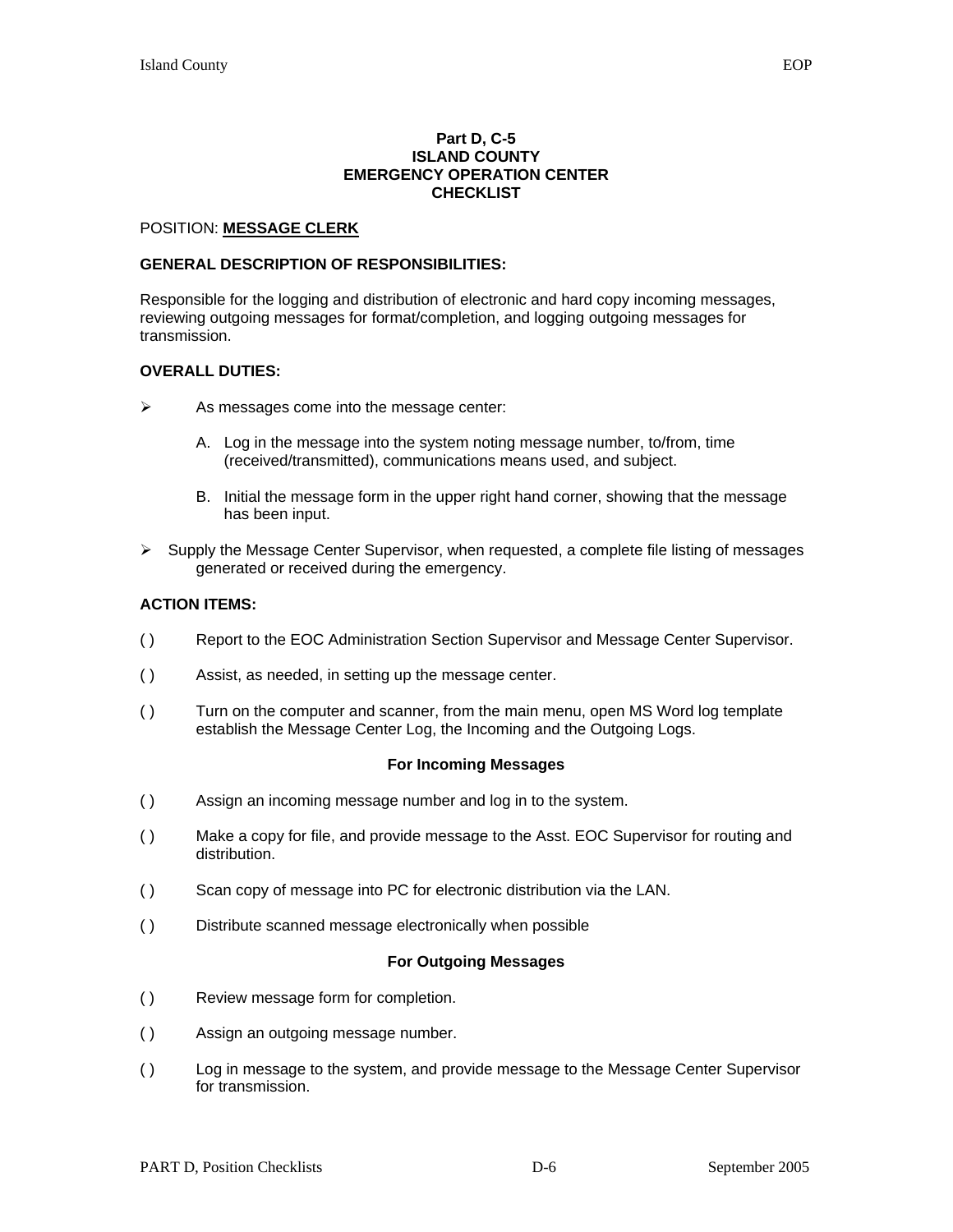#### **Part D, C-6 ISLAND COUNTY EMERGENCY OPERATION CENTER CHECKLIST**

#### POSITION: **RUNNERS**

#### **GENERAL DESCRIPTION OF RESPONSIBILITIES:**

Responsible for distributing messages within the Emergency Operations Center (EOC).

#### **ACTION ITEMS**:

- ( ) Report to the EOC Administration Section Supervisor and Message Center Supervisor.
- ( ) Review with the Message Center Supervisor the process for distributing message traffic to the EOC staff.

#### **OTHER DUTIES:**

( ) Be prepared to operate the fax and copy machines.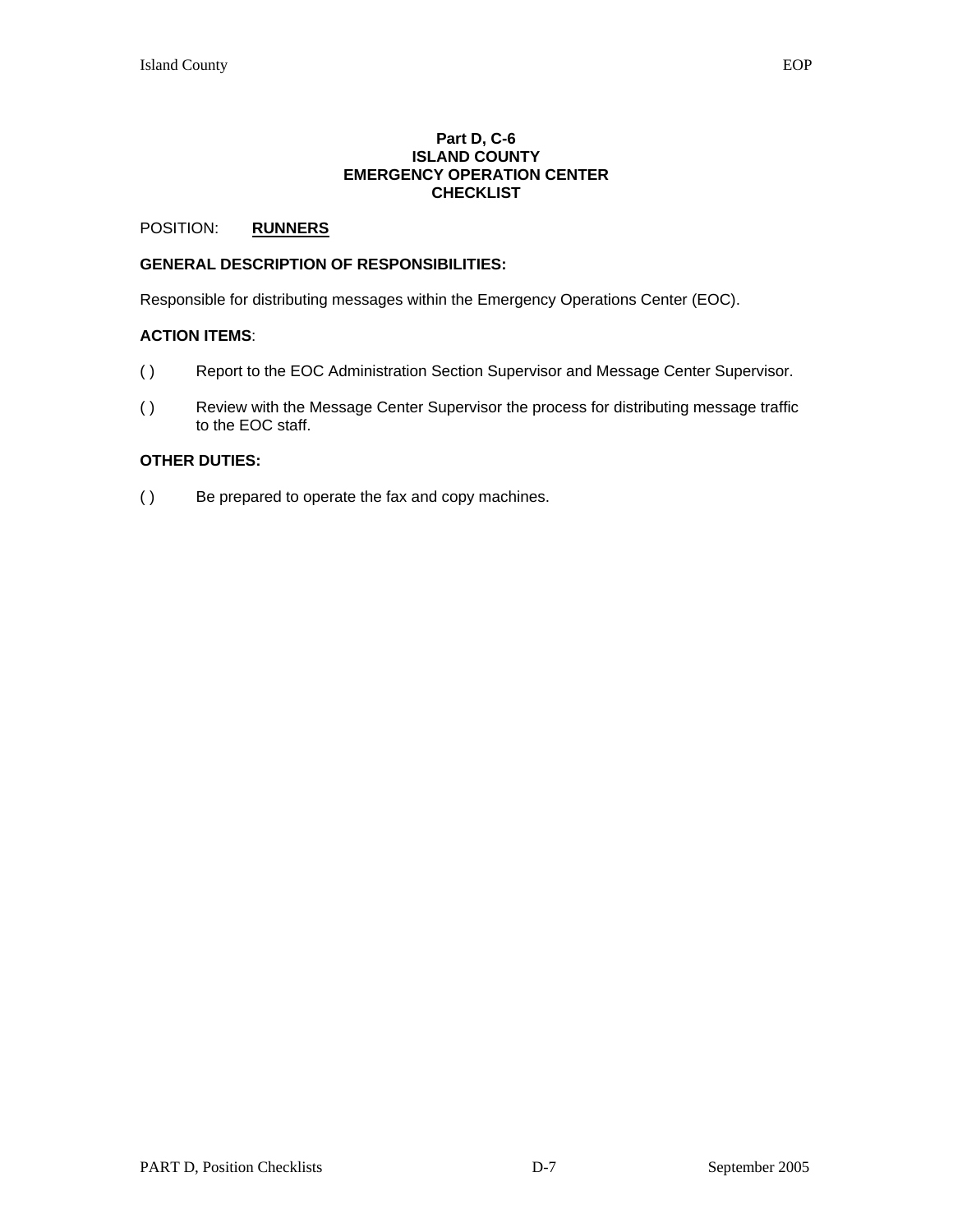#### **Part D, D-1 WASHINGTON STATE EMERGENCY OPERATIONS CENTER CHECKLIST**

#### POSITION: **OPERATIONS SECTION SUPERVISOR**

#### **GENERAL DESCRIPTION OF RESPONSIBILITIES:**

Responsible for overseeing the Operations Section, ensuring that all operational functions are properly staffed and that checklist functions are being carried out.

#### **OVERALL DUTIES:**

- ¾ Provide Emergency Operation Center (EOC) support to the affected jurisdictions; ensure that the affected jurisdictions are notified of major EOC actions and changes in the emergency situation.
- ¾ Coordinate requests for resources with the Logistics Coordinator.
- $\triangleright$  Ensure that up to date information is posted on the appropriate status boards.
- $\blacktriangleright$  $\triangleright$  Periodically deliver operations update briefings to other EOC staff and others as directed.
- $\triangleright$  Ensure that plans for the return of material resources are made as the emergency deescalates.
- $\triangleright$  Supervise the update of the section's status boards and, including the Requests for Assistance, as well as the section's maps.
- $\triangleright$  Supervise and coordinate the activities of all Operations Section personnel, including those agency liaisons represented in the Operations Section. Ensure that all personnel in the section maintain individual log sheets of activities and follow their individual agency procedures, as applicable.
- $\triangleright$  Periodically review the actions prescribed in this checklist as the situation develops.

- ( ) Report to the EOC. Sign in.
- ( ) Receive "Hand Off" briefing from the Duty Officer and EOC Supervisor and proceed with Alert and Warning Notifications to jurisdictions not previously notified by the Duty Officer.
- ( ) Using the computer begin and maintain a section log of actions taken.
- ( ) Consult with the duty officer to determine status of the recall of agency representatives to the EOC; if necessary, assume that responsibility in coordination with the Duty Officer.
- ( ) If not already done, notify thestate EOC of the county EOC activation, reasons, and current status.
- ( ) Coordinate with the EOC Supervisor to determine appropriateness of advising adjacent counties of the emergency.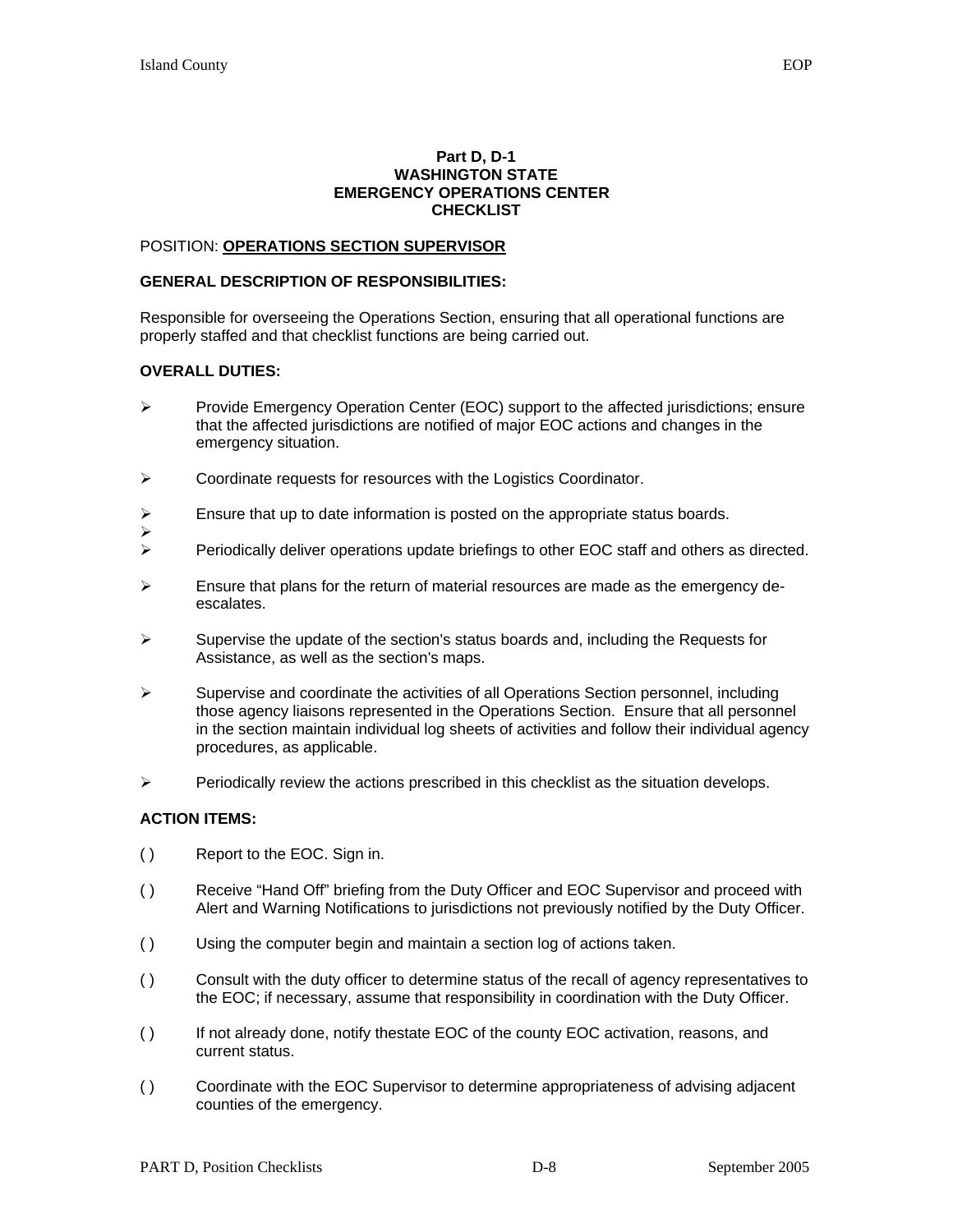( ) Ensure Situation Report (SITREP) input is provided to Information Analysis and Planning (IAP) section before dispatch.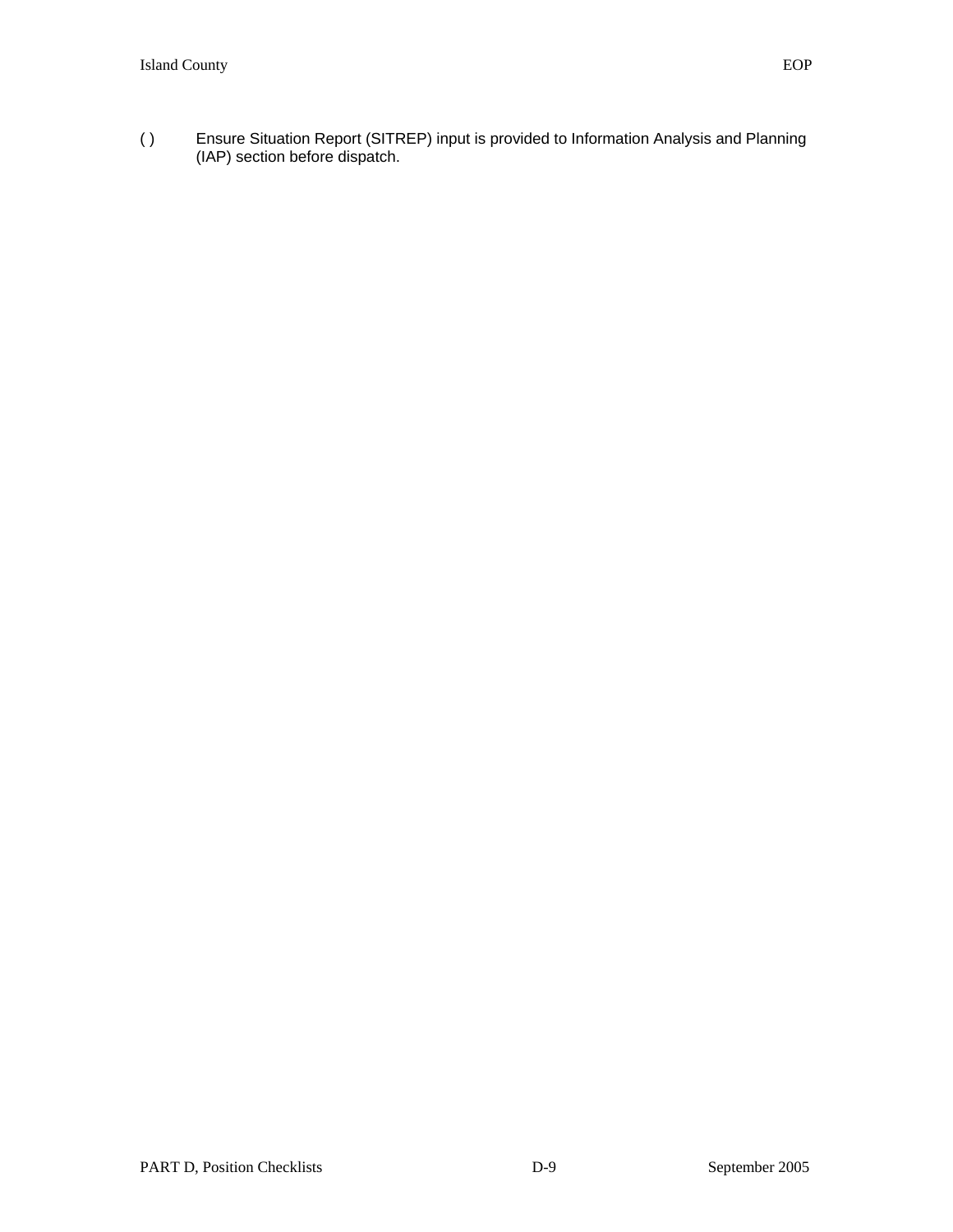#### **Part D, E-1 ISLAND COUNTY EMERGENCY OPERATION CENTER CHECKLIST**

#### POSITION: **INFORMATION ANALYSIS & PLANNING (IAP) OPERATOR**

#### **GENERAL DESCRIPTION OF RESPONSIBILITIES:**

Responsible for collecting and analyzing data in order to assess damages and impacts, anticipate potential needs, recommend appropriate emergency responses and long-term recovery and restoration activities.

#### **OVERALL DUTIES:**

- ¾ Ensure that an IAP Section Activity Log is maintained on all Emergency Operations Center (EOC) IAP activities to support the disaster analysis and prognosis recommendations and document EOC activities.
- $\triangleright$  Supervise the evaluation of incoming data (requests and reports). Immediately apprise the EOC Supervisor and the Operations Section Supervisor of any effects or changes in conditions that may lead to a threat to the public health and safety, (e.g. severe weather, terrorist threats, etc.).
- $\triangleright$  Maintain the appropriate status boards, charts, and computer displays. Ensure that the EOC Supervisor is apprised of changes in the data and/or situations.
- $\triangleright$  Be prepared to and conduct periodic EOC update briefings.
- ¾ Manage the Situation Report (SITREP) process and Significant Events (SE) Log.
- ¾ Gather information needed to provide recommendations to the BOCC and EOC Supervisor, Operations Section for all phases of a disaster. Prepare appropriate decision memoranda for the Executive Section in accordance with the formats provided in the EOC Checklist Addendum.
- ¾ Gather the materials and information necessary to coordinate a **"DRAFT"** BOCC Proclamation

#### **ACTION ITEMS:**

**If this is an exercise or drill answer and end all calls by stating that, "This is an exercise or drill". Ensure that all EXERCISE or DRILL related correspondence, reprots, faxes, e-mails, etc. have the words EXERCISE or DRILL prominently displayed on the top and bottom.** 

- ( ) Sign in at the EOC.
- ( ) Pick up the IAP Section Operator Checklist Notebook it has not already been picked up, after you sign-in.
- ( ) Establish an IAP Activity Log, recording all significant activities engaged in during the emergency.
- ( ) Maintain the appropriate ( Weather, etc.) status boards.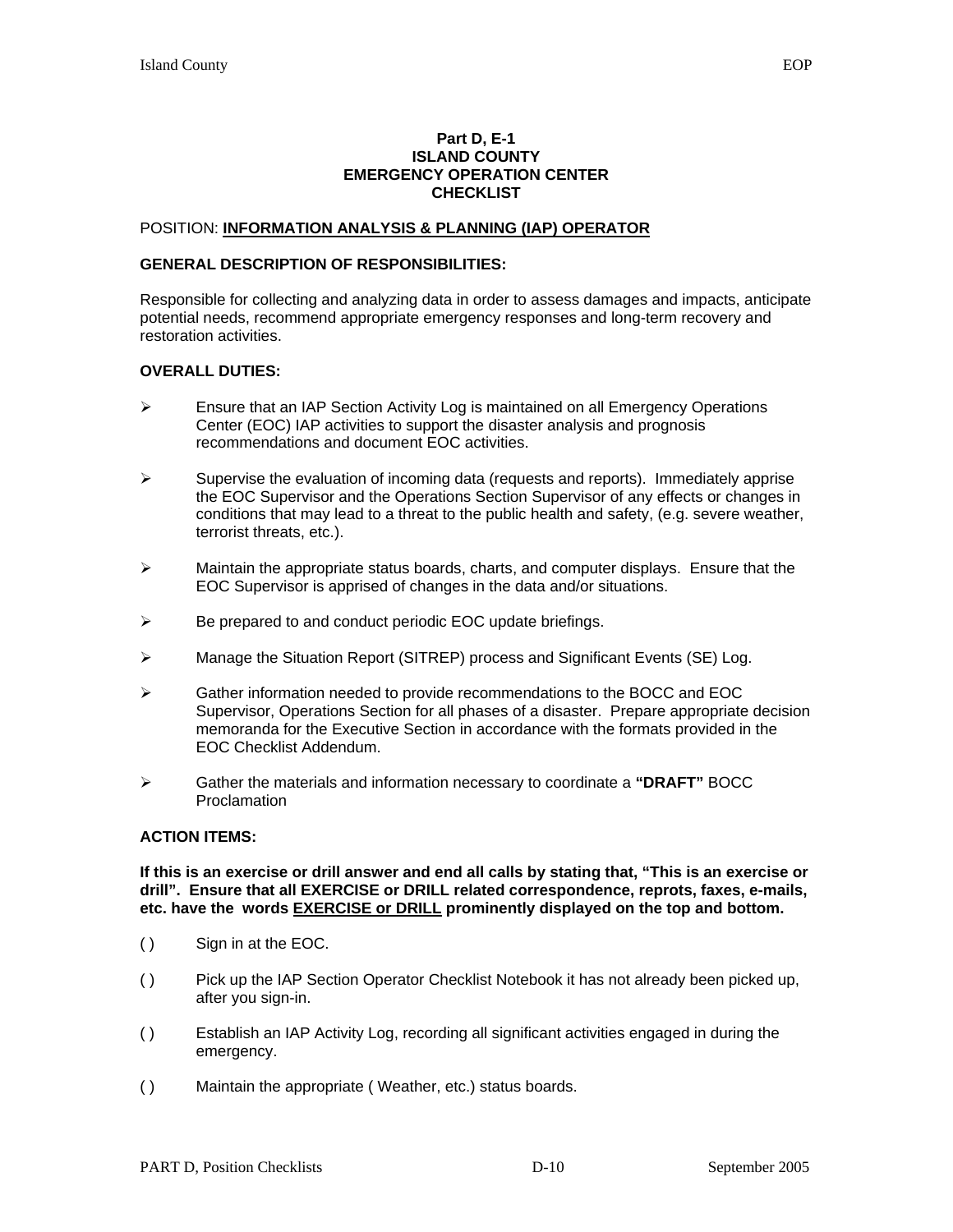- ( ) Seek the National Weather Service on the Internet, or other appropriate sources, for current weather conditions at the site of the emergency. Maintain a periodic schedule of weather update reports, and post this information to the status board/computer display. Obtain, if feasible, a copy of the incident site weather report and NAWAS Message from the EMD Duty Officer.
- ( ) Document all calls pertaining to the activation with the time, contact person, and a brief synopsis of the call.
- ( ) Be prepared to brief the Significant Events and the SITREP at the periodic EOC Update and Shift Change Briefings. Formats are at Tab C.
- ( ) Coordinate with other section supervisors for accurate and timely input for the SITREP. Provide this input to the SITREP Writer.
- ( ) Initial, date, and place the time on all communication/paperwork prior to passing it on for processing. This ensures that you have seen it.
- ( ) Conduct a section after action review to ascertain lessons learned, what needs to be revised or modified, and work out a timetable to resolve discussed items.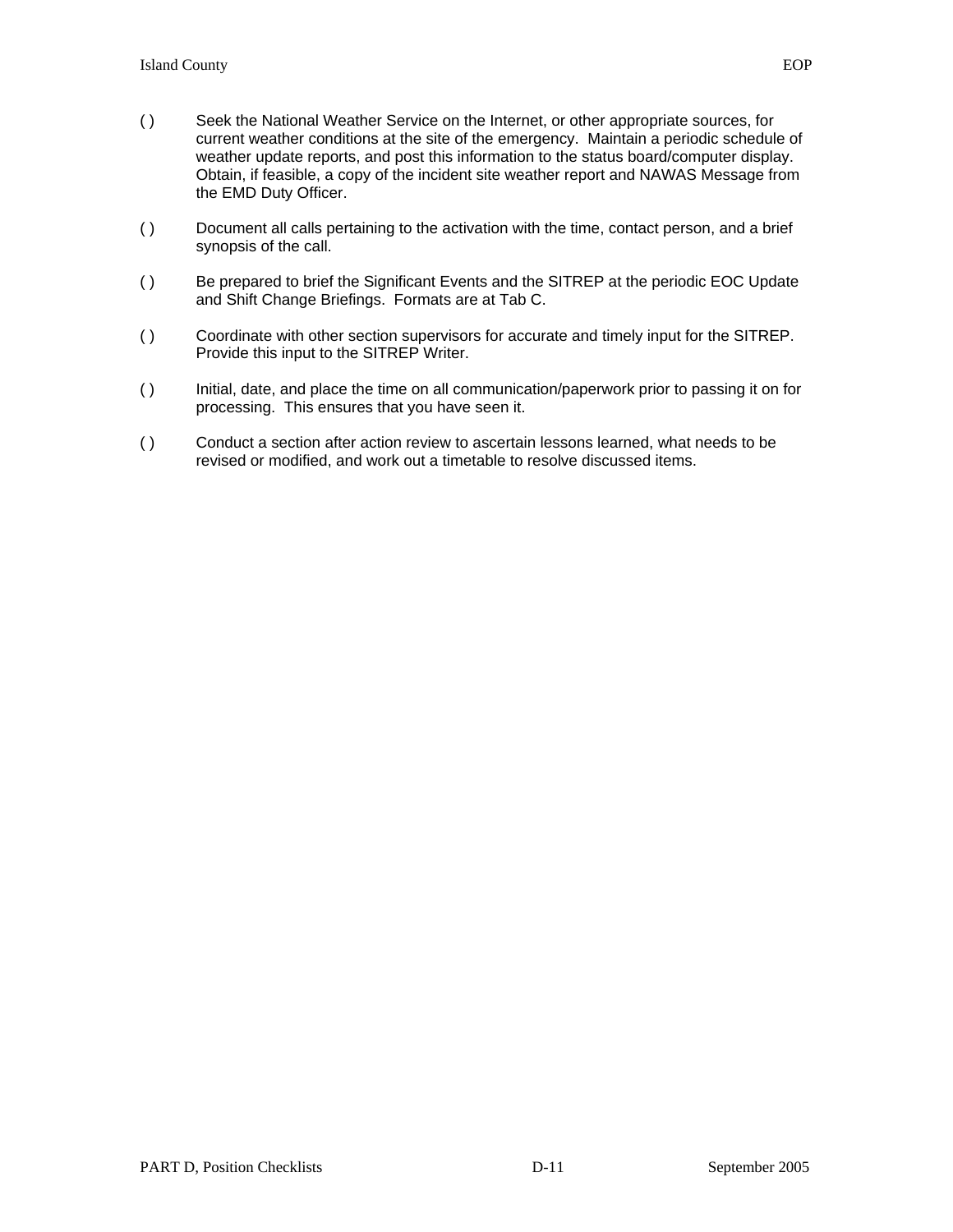#### **Part D, E-2 ISLAND COUNTY EMERGENCY OPERATION CENTER CHECKLIST**

#### POSITION: **IAP SITREP (SITUATION REPORT) AND SIGNIFICANT EVENTS (SE) WRITER**

#### **GENERAL DESCRIPTION OF RESPONSIBILITIES:**

The SITREP (Situation Report Writer) prepares the periodic SITREP, which is a report of activities surrounding the activation of the EOC and compiles the SIGNIFICANT EVENTS (SE) Log. This position is assigned to the Operations Section of the Emergency Operations Center (EOC).

#### **ACTION ITEMS:**

**If this is an exercise or drill, answer and end all calls by stating that, "This is an exercise or drill". Ensure that all EXERCISE or DRILL related correspondence, reports, faxes, emails, etc. have the words EXERCISE or DRILL prominently displayed on the top and bottom.** 

- ( ) Sign in to the EOC.
- ( ) Pick up the IAP SITREP Writer/Significant Events Writer Checklist Notebook, if it has not already been picked up, after you sign-in. If you don't know where they are located ask the EOC Supervisor.
- ( ) Upon arrival, report to the Operations Section person present, or the SITREP/SE Writer coming off shift and receive a briefing on the current situation. Log onto the network using the Information Systems Procedures, Computer Procedures for Activation Personnel (see Table of Contents), if not already logged onto the system.
- ( ) Determine the effective time of the most recent SITREP and the deadline for the next SITREP. Ensure that this cutoff time for the next SITREP is briefed at the EOC Update Briefing.
- () Open the SITREP Log and the Significant Events (SE) Log. The SITREP is your  $1<sup>st</sup>$ Priority and the SE your 2<sup>nd</sup>. The Operations Section Supervisor will identify those items to be included in the SE Log i.e., major events, changes in weather, and other major changes.
- ( ) Obtain information for the SITREP and SE from the information analysis & planning (IAP) operator and **all** other agencies represented in the EOC for the current event. The will assist in gathering this data. The internet is also available for weather, road and traffic status, and tide data, etc. (see Table of Contents for internet addresses).
- ( ) Initial, date and place the time on all communication/paperwork prior to entering it into the SITREP or SE Log. Ensure that the person providing it to you has also initialed it.
- ( ) Approximately one and one half hours before the effective time of the SITREP, print a draft of the report. Have the IAP Section Supervisor, and EOC Supervisor review the draft. Make necessary changes. The SE Log is an ongoing log and is for internal use only and is briefed at Shift Change and Update briefings.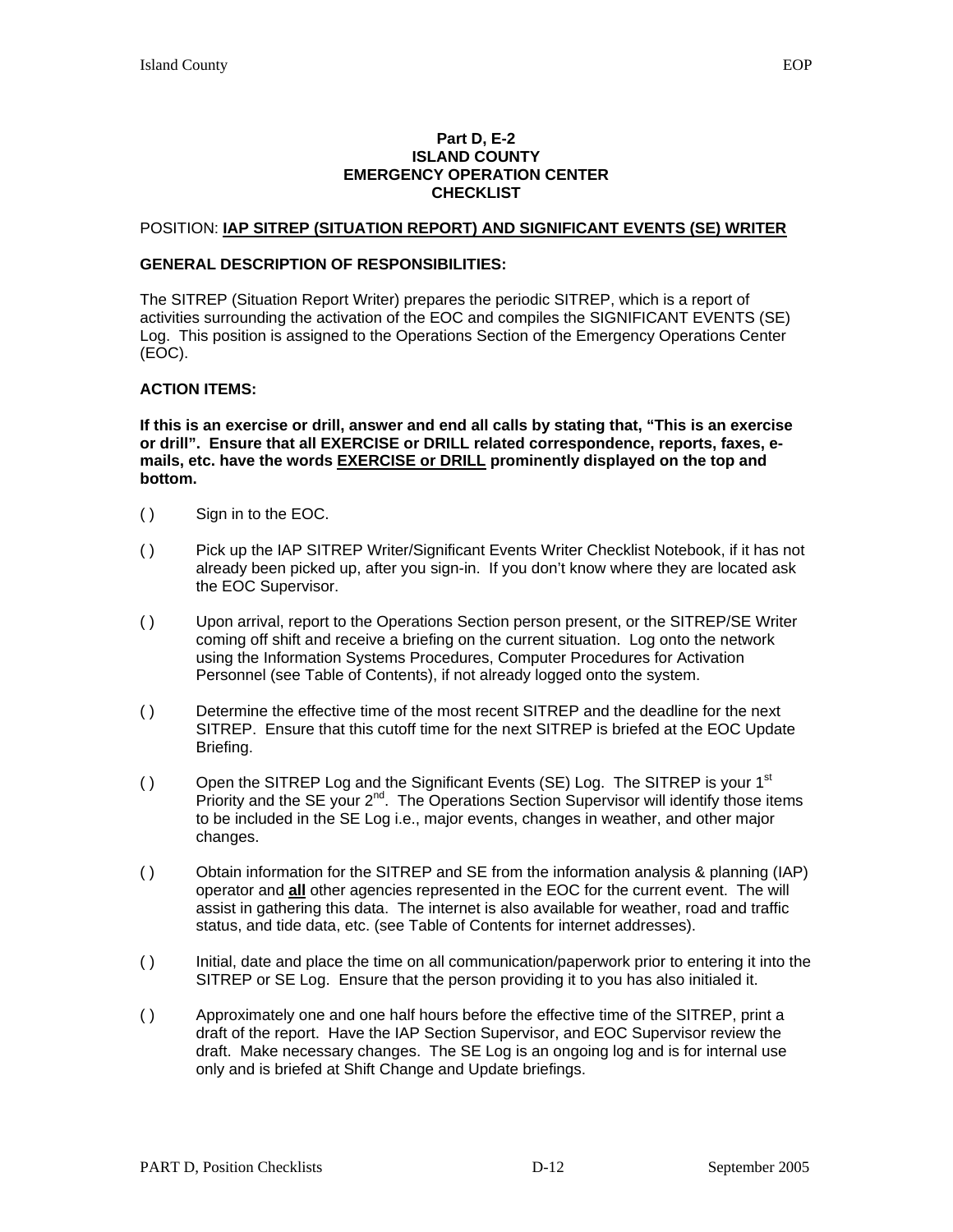- ( ) Print a final DRAFT version of the SITREP and have the Operations Section Supervisor approve it.
- ( ) Provide the final version to the EOC Supervisor. Take notes on the changes.
- ( ) Make a file copy of the approved SITREP and place it in the file folder for reference.
- ( ) Take copy of approved version to message center to FAX to State EOC.
- ( ) At the termination of the activation, all personnel will ensure that all files are saved, open actions closed or properly transferred, and documentation complete.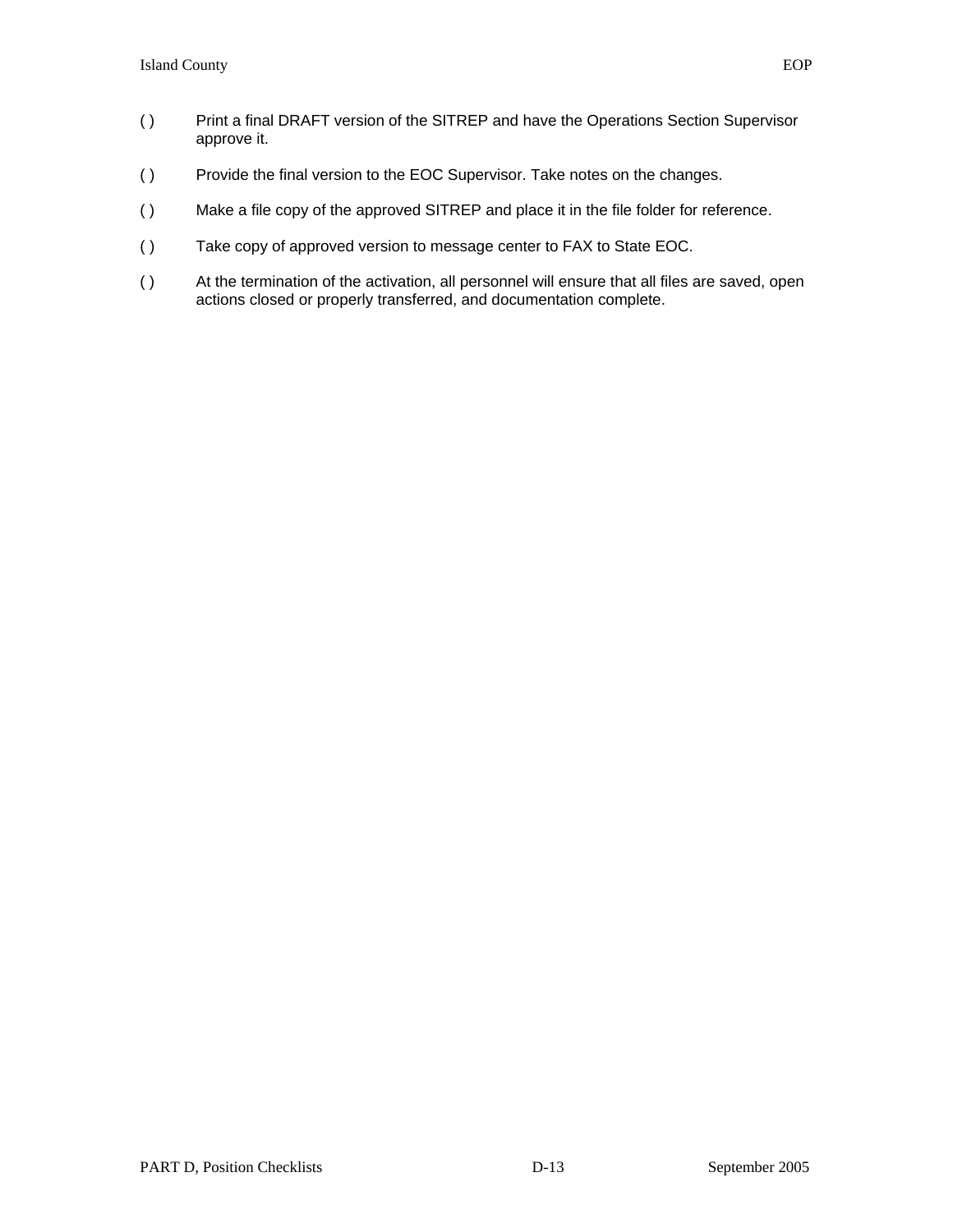#### **Part D, F-1 ISLAND COUNTY EMERGENCY OPERATION CENTER CHECKLIST**

#### POSITION: **ADMINISTRATION SECTION SUPERVISOR**

#### **GENERAL DESCRIPTION OF RESPONSIBILITIES:**

Responsible for Emergency Operations Center (EOC) staffing, scheduling shift changes, building security and access control, facility operational status, and managing the financial and recordkeeping aspects of the emergency response.

#### **OVERALL DUTIES:**

- $\triangleright$  Ensure adequate, continual staffing for EOC:
	- A. Establish and maintain the EOC staffing pattern, increasing or reducing the number of personnel as needed.
	- B. In coordination with the EOC Supervisor, conduct an up-date briefing for persons reporting for their shift duties.
	- C. When the EOC is fully staffed, and as each new shift assumes its' duties, prepare a list of EOC personnel by functional position and EOC telephone extension number, and forward this list to the message center and to affected county jurisdictions or adjacent county EOCs (if activated).
- $\triangleright$  Ensure security and access control for the EOC is established.
	- A. Maintain staff sign-in and sign-out rosters for verification of response personnel.
	- B. If necessary, coordinate with Sheriff for severe security issues.
- $\triangleright$  Supervise the management of all fiscal and administrative functions, including the documentation of response actions and expenses incurred.
	- A. Ensure all EOC staff time sheets are properly completed with correct payroll coding.
	- B. Track all purchase requests.
	- C. Coordinate field response purchases with the Logistics Section Supervisor.
- $\triangleright$  Ensure that the EOC and all facilities utilized for a disaster response are maintained in an operational status.
	- A. Maintain all facility safety and health standards, ensuring proper heating and air conditioning, availability of drinking water, and sanitary work environment.
	- B. Provide adequate supplies, equipment, and work space for all EOC staff.
	- C. Provide support services for EOC staff as needed, food services, to enable essential personnel to report to the EOC.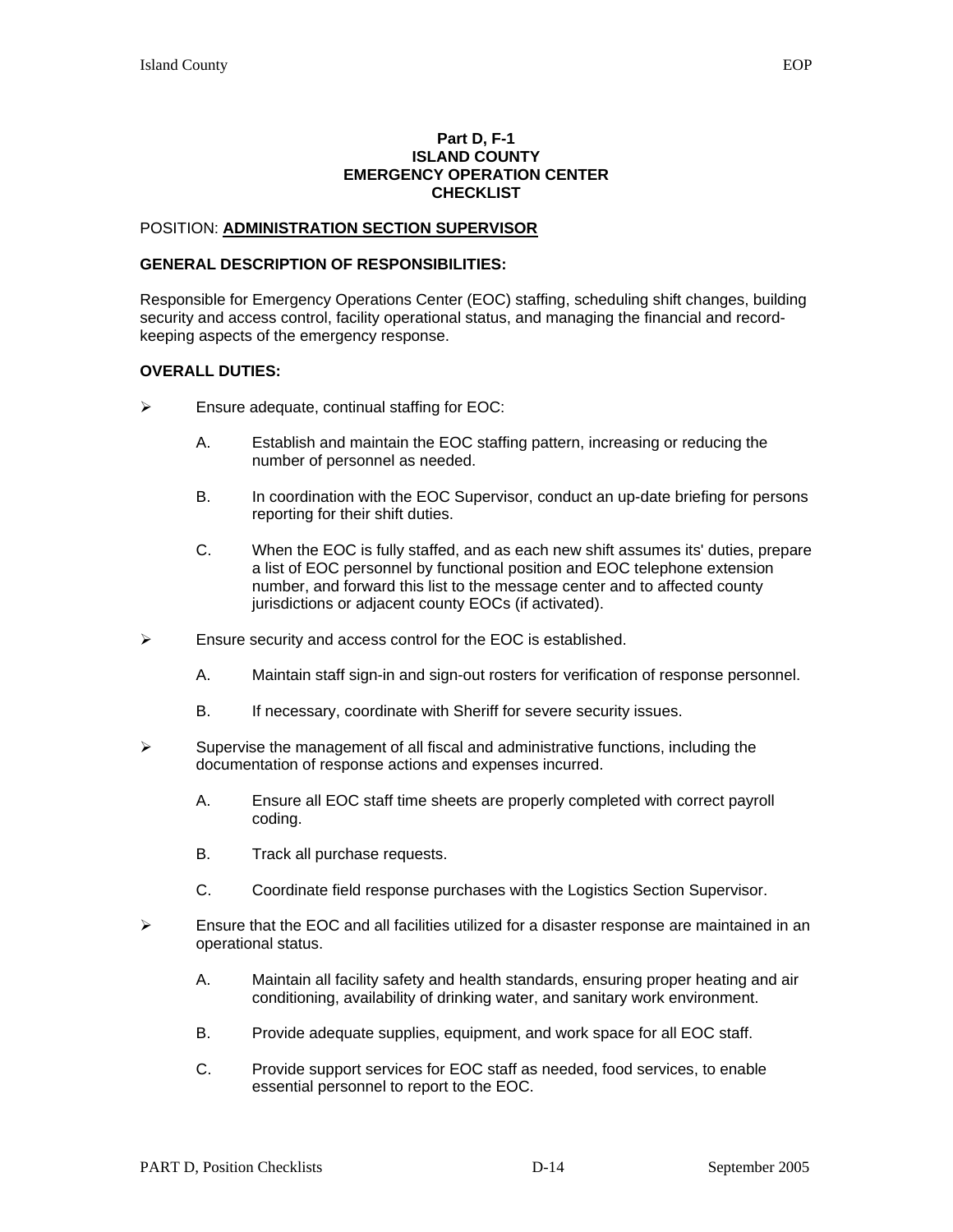- ( ) Report to the EOC and the EOC Supervisor. Check in.
- ( ) Begin an individual log for recording the actions taken during the event.
- ( ) Develop a staff availability list and establish an initial staffing pattern for 24 hour a day EOC operation for the duration of the emergency.
- ( ) Ensure security and access control for the EOC are established.
- ( ) Maintain EOC fiscal records including EOC staff time sheets, purchase requests, and travel authorizations.
- ( ) Ensure that the EOC and all facilities utilized for a disaster response are maintained in an operational status during the event.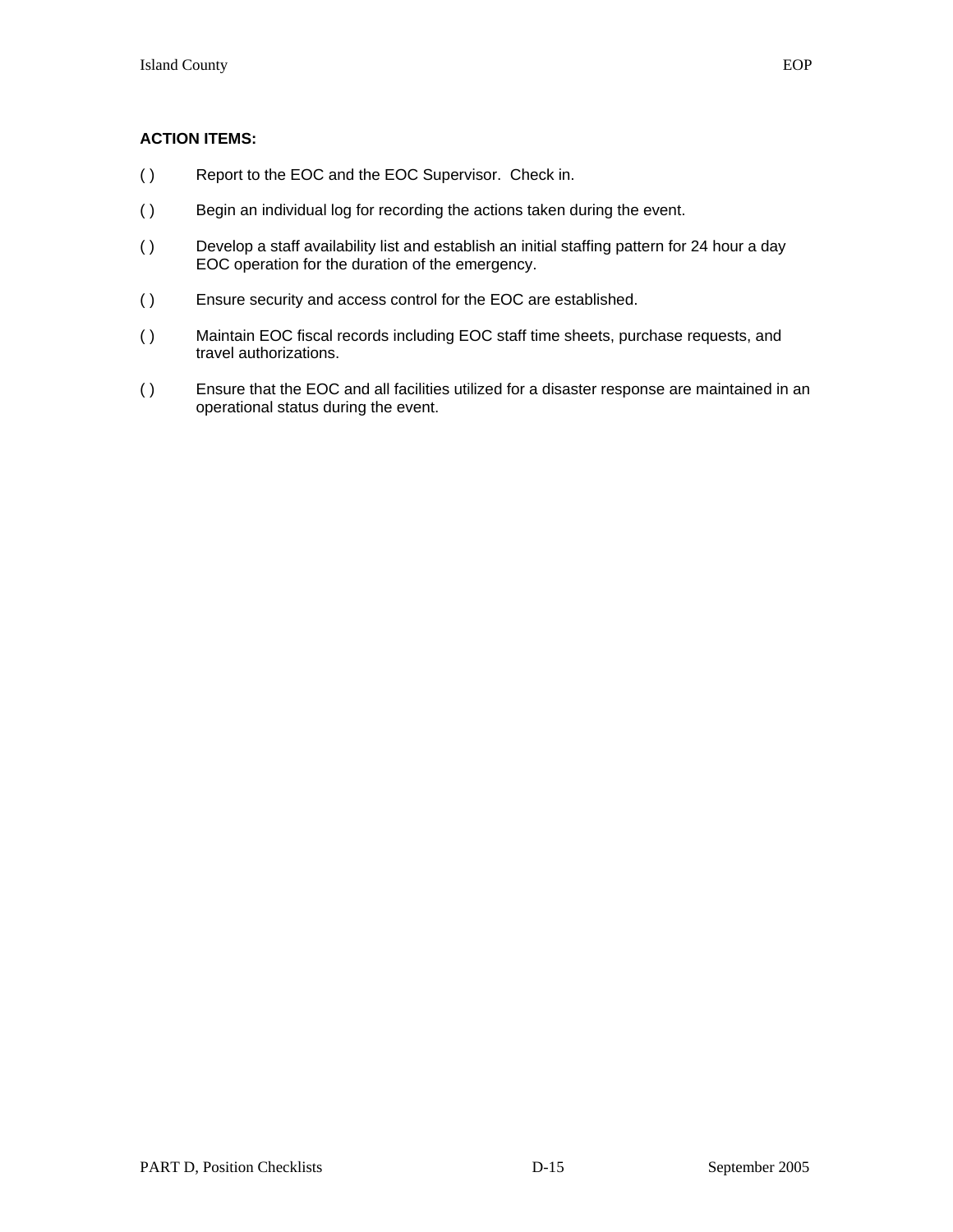#### **Part D, F-3 ISLAND COUNTY EMERGENCY OPERATION CENTER CHECKLIST**

#### POSITION: **ADMINISTRATION SECTION PERSONNEL STAFFING**

#### **GENERAL DESCRIPTION OF RESPONSIBILITIES:**

In consultation with the Emergency Operations Center (EOC) Supervisor, responsible for Emergency Operation Center personnel scheduling. This will include assessing staff availability; determining EOC staffing needs; developing, maintaining, publishing, and posting a 24-hour EOC staffing schedule; and coordinating personnel needs with department heads and with other county agencies.

#### **OVERALL DUTIES:**

- $\triangleright$  Schedule adequate, continual staffing for EOC:
- $\triangleright$  Assess immediate and long term staffing needs of EOC. In consultation with the EOC Supervisor and EOC Section Supervisors ascertain current and future EOC staffing requirements based upon the emergency incident.
- $\triangleright$  Determine emergency management staff availability to fulfill EOC staffing needs, in accordance with existing EOC staffing policy.
- $\triangleright$  Establish shift schedule and prepare for first shift change.
- ¾ Provide check-in orientation for new EOC staff.

- ( ) Report to the Administration Section Supervisor. Check in.
- ( ) Begin individual log sheet recording actions taken.
- ( ) Determine staff availability, EOC needs, and establish a 24 hour-a-day EOC operation schedule.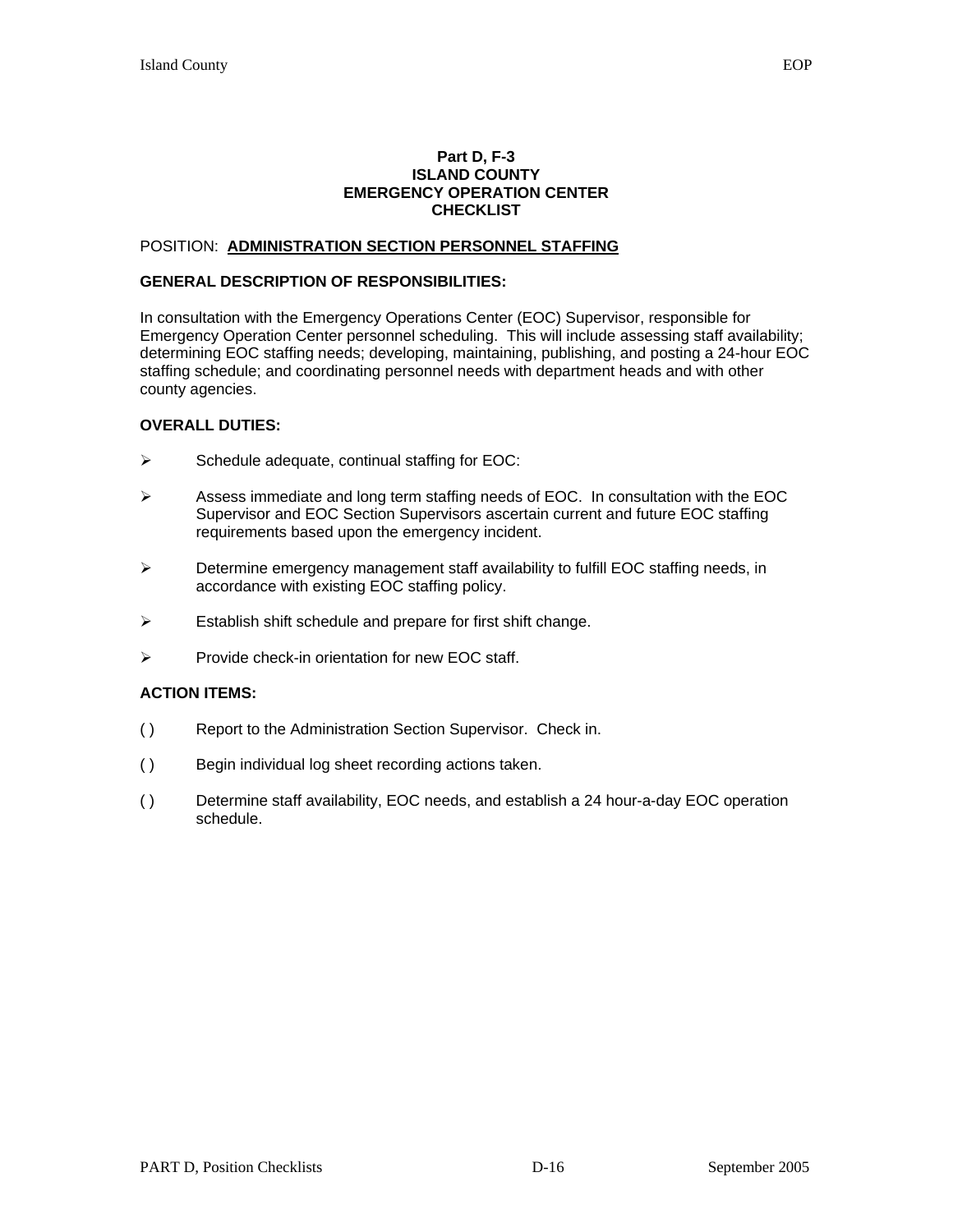#### **Part D, F-4 ISLAND COUNTY EMERGENCY OPERATION CENTER CHECKLIST**

#### POSITION: **FISCAL MANAGEMENT/COMPTROLLER**

#### **GENERAL DESCRIPTION OF RESPONSIBILITIES:**

Responsible for managing the financial and record-keeping aspects of the emergency response.

#### **OVERALL DUTIES:**

Manage the proper completion of all fiscal and administrative records:

- $\triangleright$  Establish a fiscal management group to include:
	- 1. EOC Comptroller lead position
	- 2. Asst. EOC Comptroller
	- 3. Human Resource representative
	- 4. Others as necessary
- $\triangleright$  Establish a computer file for tracking activation costs for the following items:
	- 1. County EOC staff time and travel cost based on current H.R. information.
	- 2. Non-EOC staff time costs if possible.
	- 3. Equipment expenditures specific to each EOC activation.
	- 4. All available field resource cost information.
- $\triangleright$  Manage all activation-related payroll functions, including the issuance of proper coding instructions.
	- 1. If necessary, provide county staff a specific charge code for EOC activation costs.
	- 2. Post proper payroll coding number and instructions in the EOC for all participants.
	- 3. Collect and enter sign-in/sign-out information into the computer file.
- ¾ Purchasing and travel including direct billings or other financial arrangements for EOC/county emergency staff.
	- 1. Establish control over purchase request information.
		- a. Request that operations and logistics section leaders direct all purchase requests through the EOC Comptroller Section.
		- b. Monitor and enter all relevant purchase request information.
		- c. Coordinate with other county department and agency purchase representatives.
		- d. Coordinate with external agencies directly supporting Island County.
	- 2. Establish control over travel information.
		- a. Request that EOC Supervisor direct all travel requests through the EOC Comptroller Section.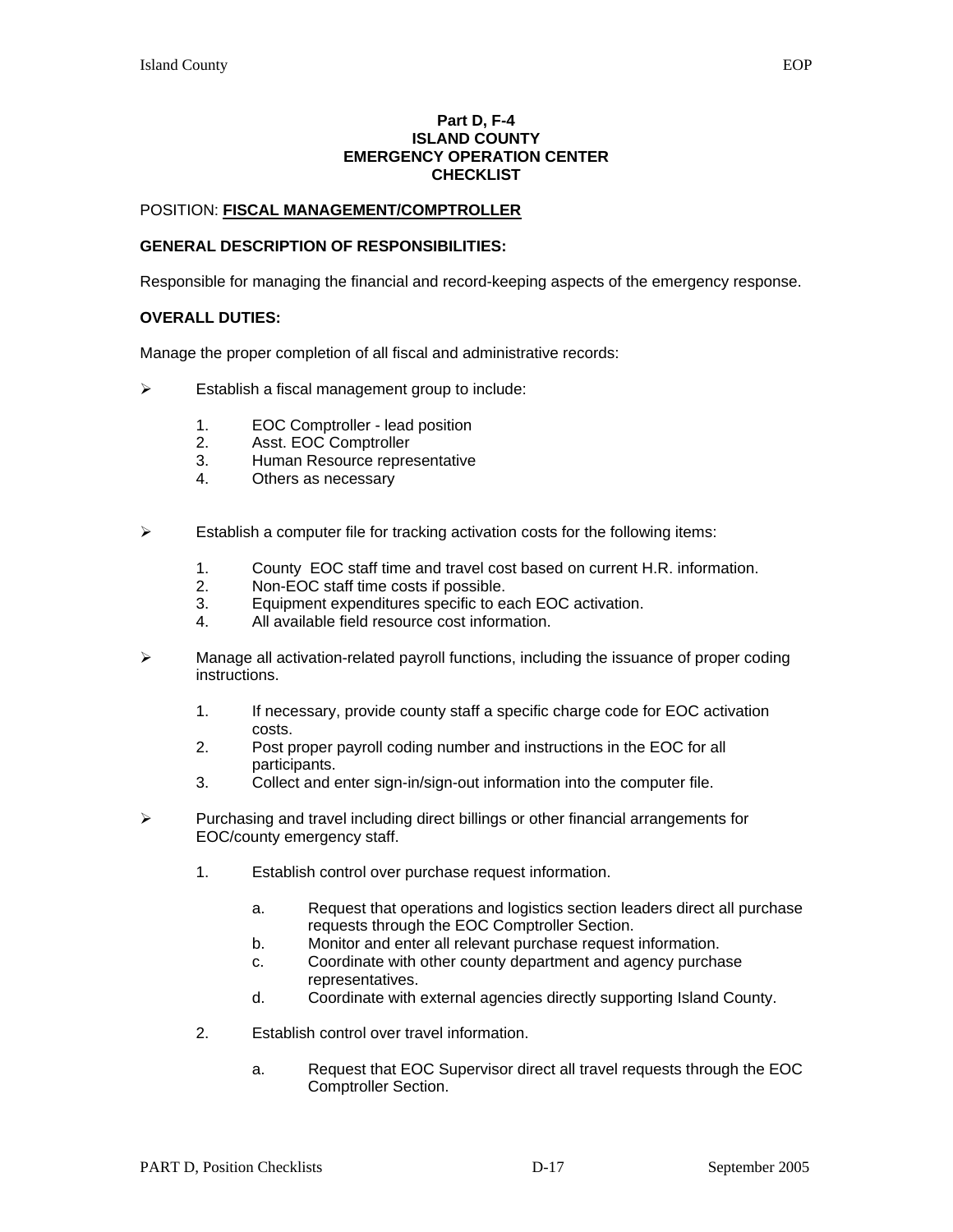- b. Estimate and record travel costs of county staff assigned to travel status in support of the activation.
- $\triangleright$  Purchases of supplies, equipment or resources to support the disaster response are coordinated with the Logistics Section Supervisor. Establish control over resource tasking where possible.
	- 1. Request that the Logistics Section Supervisor acquire cost estimates for tasking of local, state and federal agencies where possible.
	- 2. Establish links for cost information with Logistics Section Supervisor at regular intervals each day.
- $\triangleright$  Prepare daily and weekly reports of costs to date.
	- 1. Provide reports to EOC Supervisor and Administrative Section Supervisor of current cost estimates. Reports should be final as of 5:00 p.m. daily and weekly by 5:00 p.m. Friday.
	- 2. Prepare final estimates of costs within one week of the close of an activation.
- $\triangleright$  Prepare a written report within one week of the close of an activation on what went right, what went wrong, and how the process of collecting and reporting cost information can be improved. Be concise and specific. Reports should be filed with the Comptroller Position Checklist and provided to the Director.

- ( ) Begin an individual log sheet for recording the actions taken during the event.
- ( ) Develop a staff availability list and then establish an initial staffing pattern for 8 hour per day EOC shift coverage for the duration of the emergency.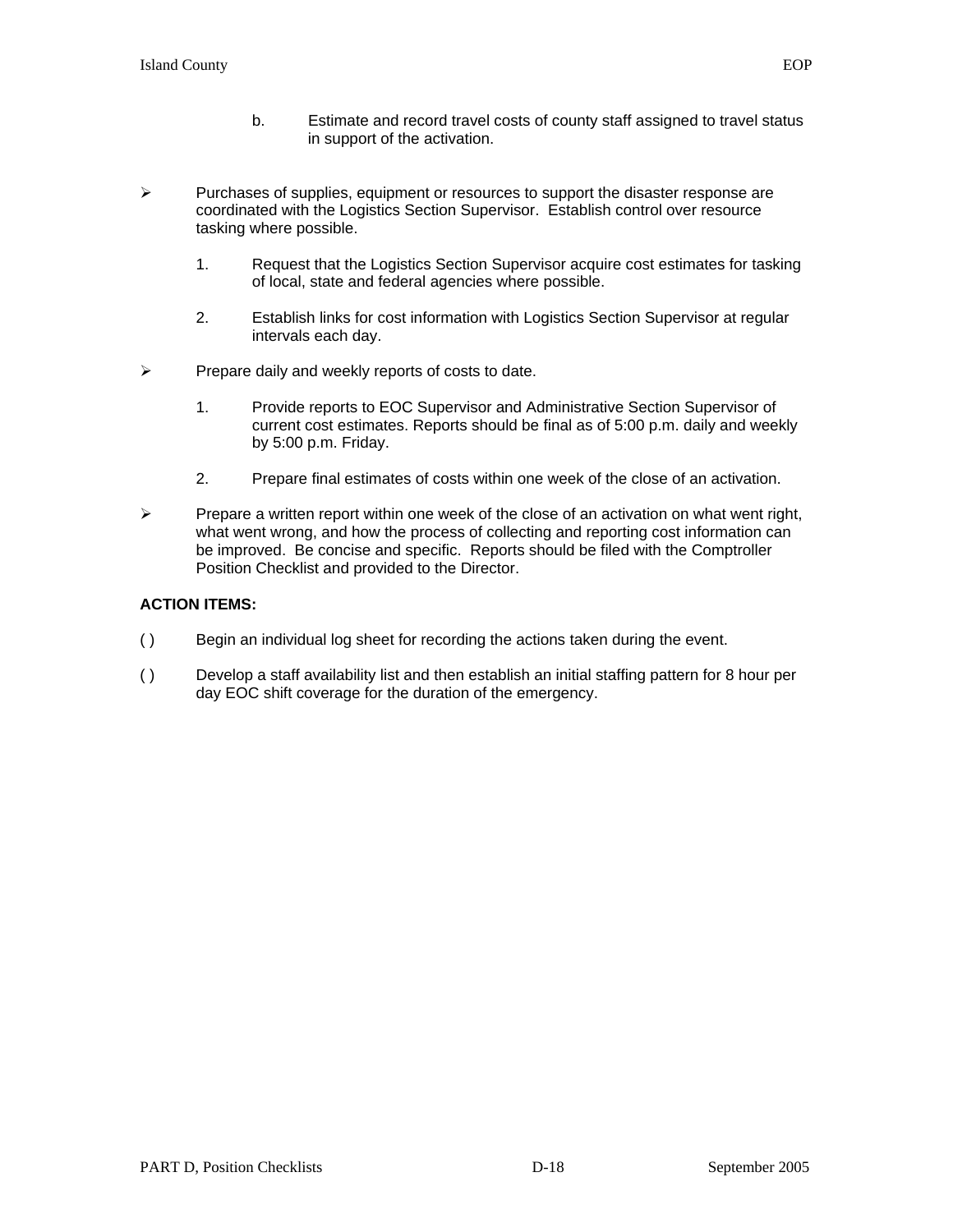#### **Part D, F-5 ISLAND COUNTY EMERGENCY OPERATIONS CENTER CHECKLIST**

#### POSITION: **SECURITY OFFICER**

#### **GENERAL DESCRIPTION OF RESPONSIBILITIES:**

Responsible for providing security for the Emergency Operation Center (EOC) and all other facilities utilized for county disaster response coordination.

#### **OVERALL DUTIES:**

Ensure only authorized persons are permitted in the EOC.

- $\triangleright$  Request proper photo identification of all persons desiring to enter the EOC (i.e., driver's license, county ID, Military ID card, registered county emergency worker ID.
- ¾ Direct visiting members of the media to the media center (if established) or to the PIO or provides the PIO name and telephone number.
- $\triangleright$  Entry into the EOC by media personnel shall be permitted only with the EOC Supervisor's permission and with an escort from the EOC Supervisor's staff or from the PIO staff. Under no circumstances is the media allowed in the EOC without a proper escort.
- $\triangleright$  An EOC approved visitor/observer list may be provided to the Security Officer to allow visitors/observers into the main EOC area. EOC visitor/observer must be accompanied by the EOC Supervisor or designee while in the EOC area.
- $\triangleright$  Maintain sign-in list of who is currently in the EOC.

- ( ) Report to the EOC and the Administration Section Supervisor.
- ( ) Obtain security log, staffinglist, and sign-in sheets from the Administration Section Supervisor.
- ( ) Maintain entry system security checkpoint located in the hallway of the Courthouse Annex Basement (EOC) identified outside the building as the "Commissioner's Hearing Room" entry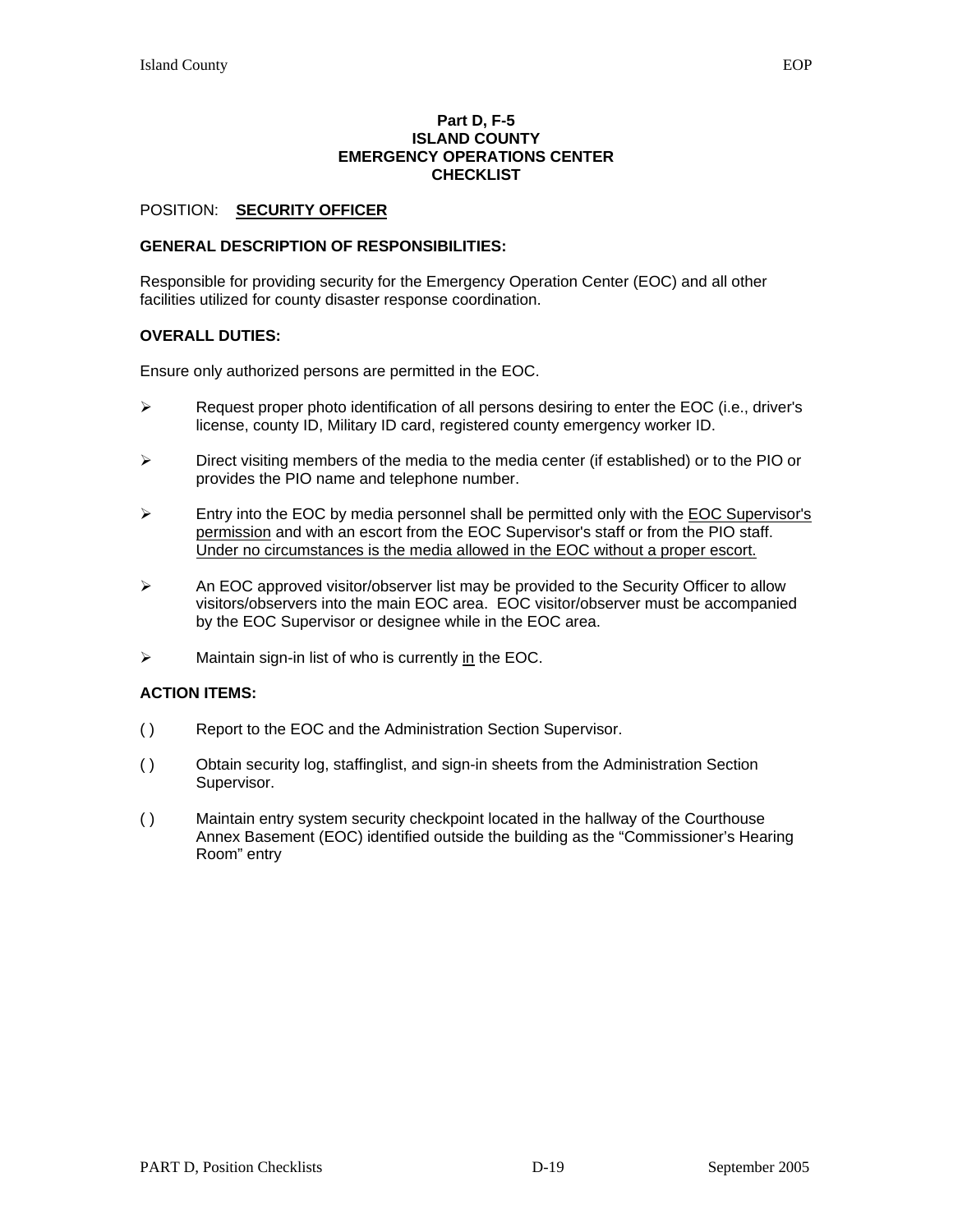#### **Part D, G-1 ISLAND COUNTY EMERGENCY OPERATION CENTER CHECKLIST**

#### POSITION: **LOGISTICS SECTION SUPERVISOR**

#### **GENERAL DESCRIPTION OF RESPONSIBILITIES:**

Coordinates the location availability and acquisition resources as they are needed for an emergency response. Maintains a record of the resources requested and briefs the EOC Supervisor on the status of resources that are in use and/or available for use. Ensures that that actions are put in motion to return or redistribute equipment/resources and replenish expended supplies, during and after the emergency e.g; sandbags etc.

 All requests for assistance or resources (internal or external) should be directed to the Operations Section Supervisor who, after validation, passes the request to either the Logistics Section or appropriate state agency for action.

#### **OVERALL DUTIES:**

 $\triangleright$  Assist with resource acquisition for the county EOC and the affected jurisdictions.

#### ACTION ITEMS:

- ( ) Report to the EOC and the EOC Supervisor. Check in. Begin an individual log of actions taken during an emergency.
- ( ) Maintain an individual log sheet for all EOC activities. As actions are taken, and log entries made, keep the EOC Supervisor apprised.
- ( ) Coordinate with the various agency representatives in the EOC to:
	- A. Determine the availability of EOC operational resources. (Receive summary lists of resources from Parks, Public Works, Island Transit, local jurisdictions, DOT, and others as necessary). Report this information to Operations and the EOC Supervisor as necessary.
	- B. Determine county/volunteer/private sector resource support availability as necessary. Maintain resource listing of available and offered resources. Report this information to the Operations Section Supervisor.
- ( ) Assist the Administration, Operations and Planning Section Supervisors, as needed, in determining the availability of requested or anticipated resource needs; locate and catalog needed resources and provide this information to the EOC Supervisor and the Administration, Operations and IAP Section Supervisors as necessary.
- ( ) Arrange for air or ground transportation as needed.

Coordinate ground transportation from the Olympia area using privately owned or agency owned vehicle(s) or with the General Administration's Motor Pool staff when required for the above staff.

( ) Ensure that ground transportation is coordinated for personnel at their destination: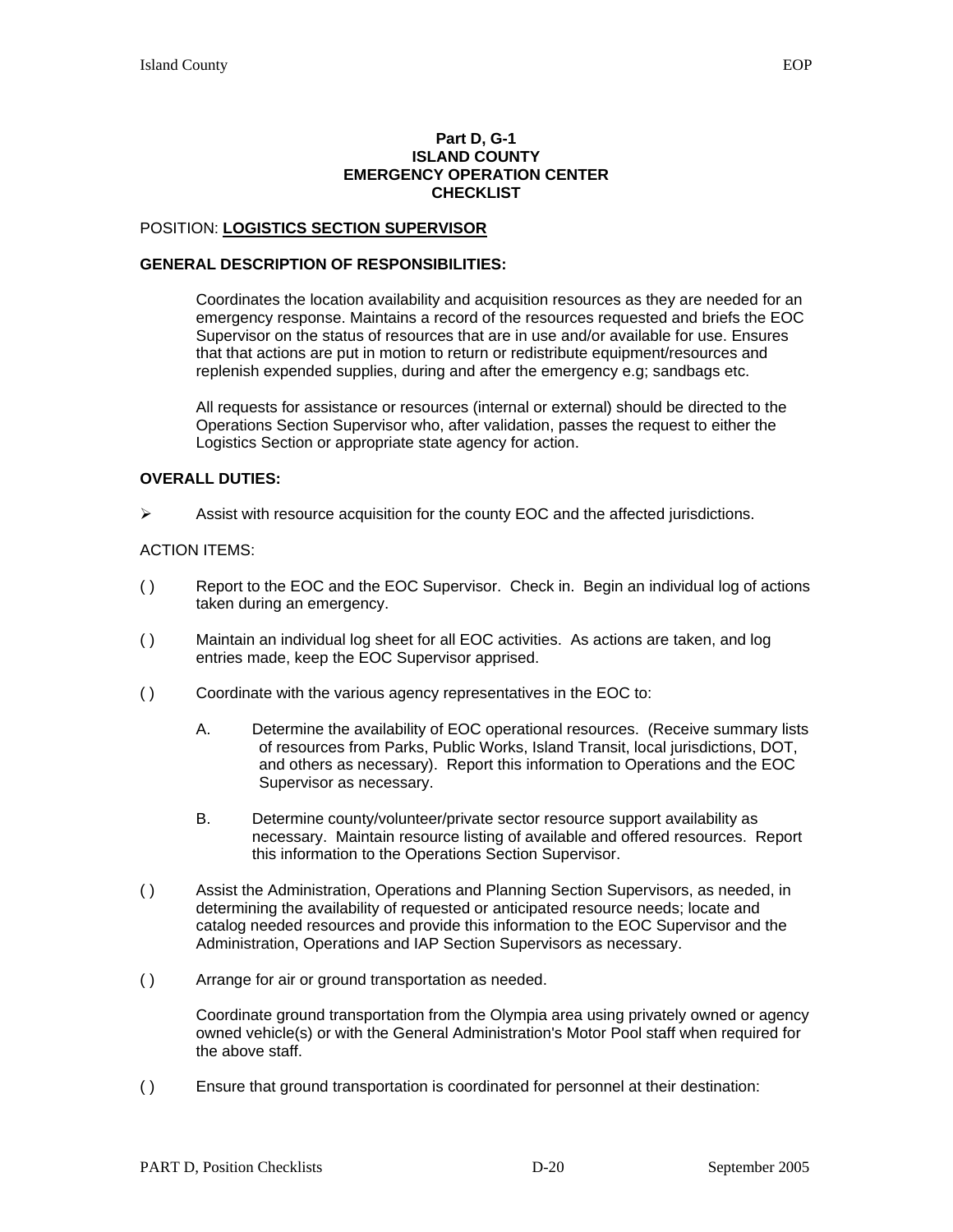#### **Part D, G-2 ISLAND COUNTY EMERGENCY OPERATION CENTER CHECKLIST**

#### POSITION: **LOGISTICS COORDINATOR**

#### **GENERAL DESCRIPTION OF RESPONSIBILITIES:**

Responsible for assisting the Logistics Section Supervisor in carrying out his/her responsibilities.

#### **OVERALL DUTIES:**

Assist the Logistics Section Supervisor with:

- $\triangleright$  Determining the availability of resources requested, or anticipated to be needed by, the EOC and agencies responding to the emergency.
- $\triangleright$  Locating and cataloging resources for the involved jurisdiction(s) and agencies responding to the emergency.
- $\triangleright$  Maintaining the resource listing by tracking the commitment of resources to missions, their consumption, and the release, redistribution or return of resources when missions have been completed. Report these status changes to the EOC Supervisor as they occur and record this information in the individual actions log.

- ( ) Report to the EOC and the Logistics Section Supervisor. Check in.. Begin an individual log of actions taken during the emergency.
- ( ) Maintain the individual log sheet for all EOC activities.
- ( ) In the absence of the Logistics Supervisor perform those duties.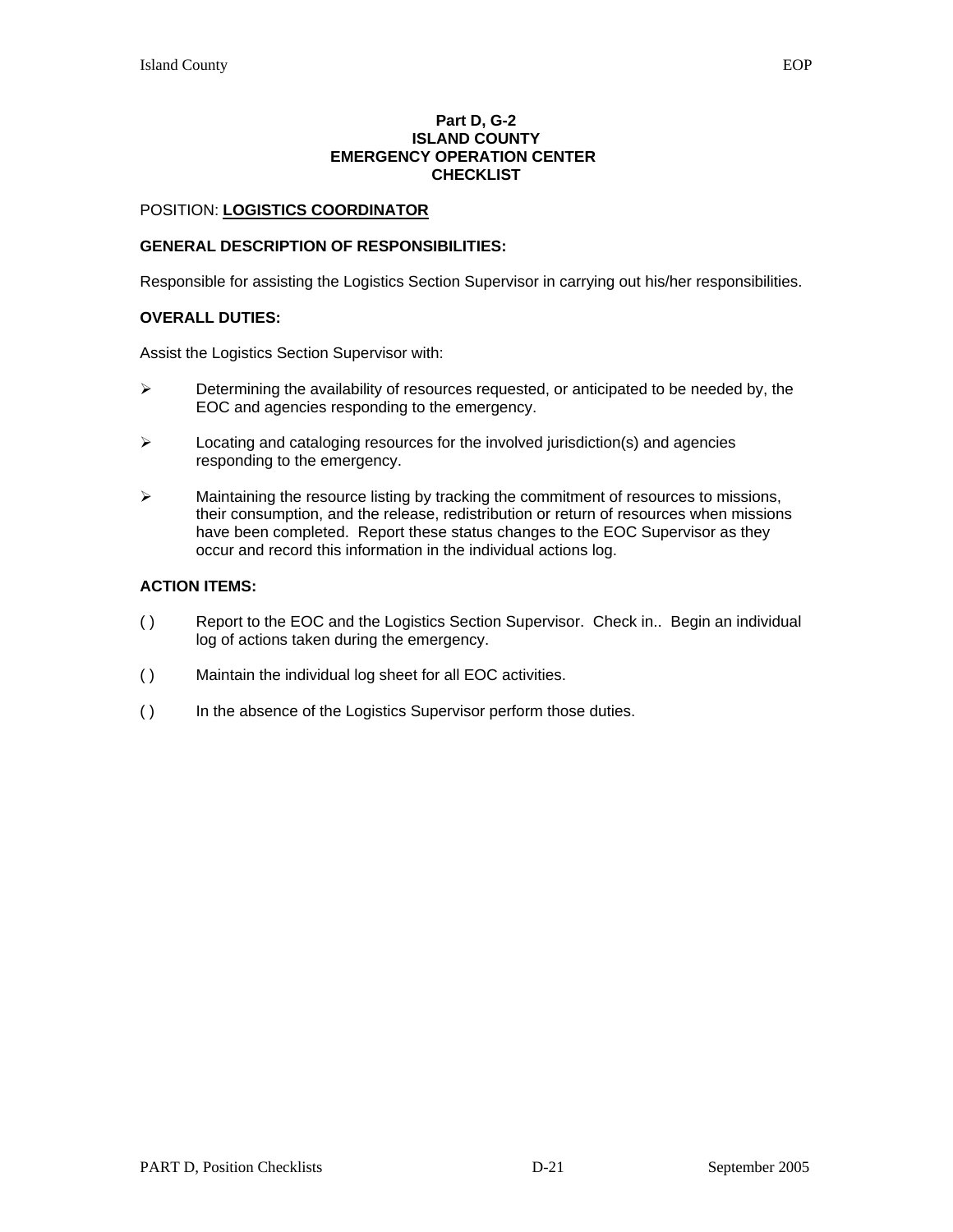#### **Part D, H-2**  I**SLAND COUNTY EMERGENCY OPERATION CENTER CHECKLIST**

#### **POSITION:** Public Affairs Officer

#### **OVERALL DUTIES:**

¾ Coordinates internally at the EOC and externally with other PIOs from other jurisdictions involved in the emergency.

- ( ) Gets briefing from the EOC Supervisor.
- ( ) Maintains a log of significant activities.
- ( ) Coordinates information with other jurisdictions and agencies
- ( ) Forms a Joint Information Center (JIC) if situation warrants.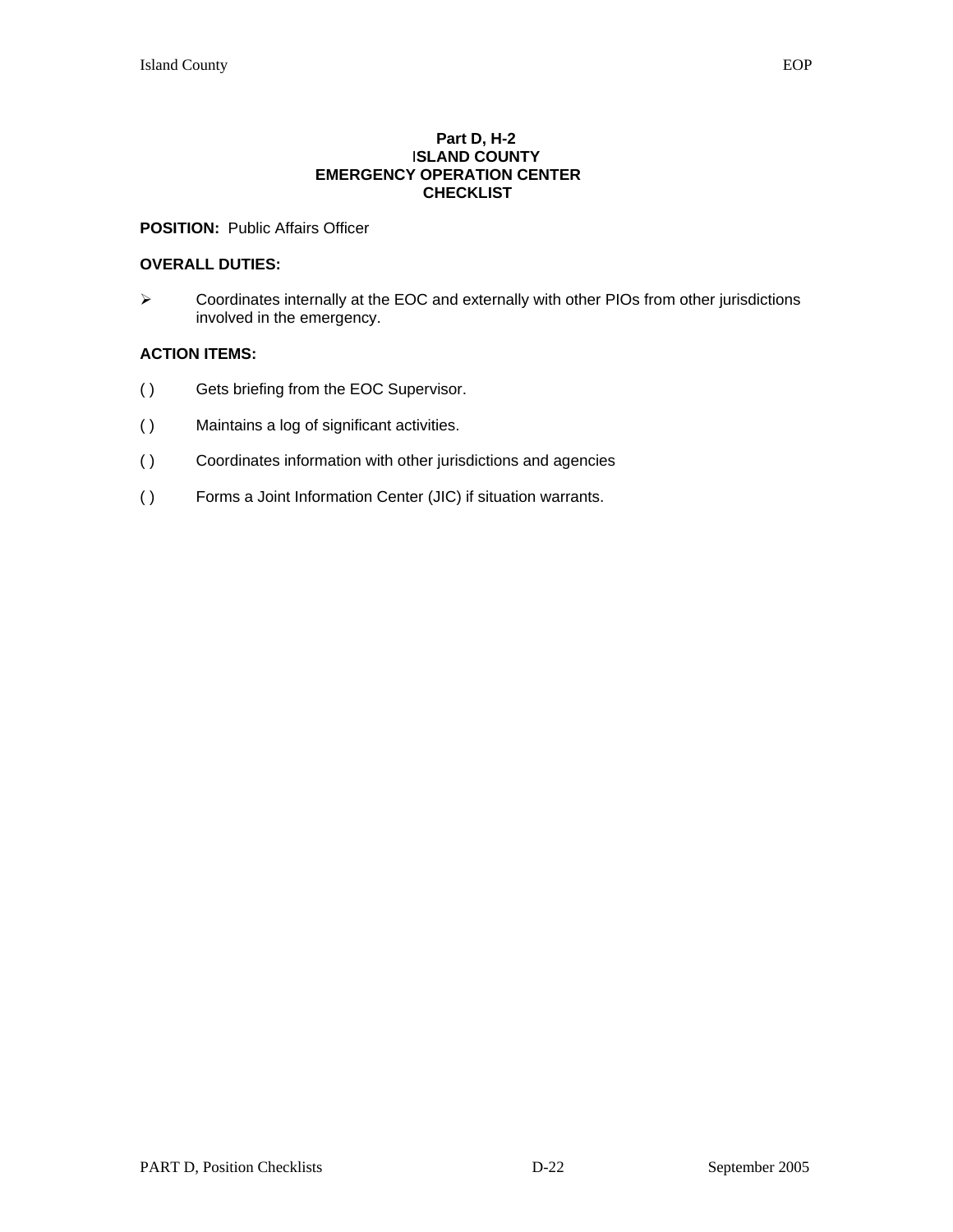#### **Part D, I-1 ISLAND COUNTY EMERGENCY OPERATION CENTER CHECKLIST**

#### POSITION: **AMERICAN RED CROSS (ARC) – ISLAND COUNTY CHAPTER LIAISON**

#### **GENERAL DESCRIPTION OF RESPONSIBILITIES:**

Responsible for overseeing the activities of American Red Cross (ARC) during an emergency. Provide services to meet human needs with Emergency Congregate Care, Emergency Individual Assistance and Assistance Centers located in the county.

- ( ) Report to the Emergency Operations Center (EOC) Administration Section Supervisor.. Begin an individual log of actions taken during the emergency.
- ( ) Receive notification of any evacuation activities from the EOC Operations Section or the EOC Supervisor.
- ( ) Coordinate with ARC representatives in the county.
- ( ) Coordinate congregate care centers to house evacuees for at least three to five days.
- ( ) Ensure adequate ARC personnel coverage for assistance center(s) and congregate care center(s) operations in support of evacuation as outlined in the state and county procedures, and that all personnel report to their duty stations.
- ( ) Coordinate the following services are at each congregate care (emergency shelter) center and Assistance Center:
	- a. Management of the shelter/center
	- b. Lodging (shelter and bedding)
	- c. Registration and inquiry service
	- d. Limited health or first aid care
	- e. Meals for evacuees and workers
	- f. Clothing (if applicable)
- ( ) Provide significant activities information to the Operations Section Supervisor for action if necessary.
- ( ) Request assistance from the Logistic Section Supervisor for additional resources (staffing, supplies, equipment, etc.) when the local chapter is beyond its capabilities to provide the normal requirements for support and continued operation at the congregate care or assistance center(s).
- ( ) Ensure the following services are coordinated at each assistance center for a period of at least 12 to 18 hours:
	- a. Meal service for workers
	- b. Registration and inquiry service for evacuees
	- c. Limited health care
	- d. Clothing (if applicable)